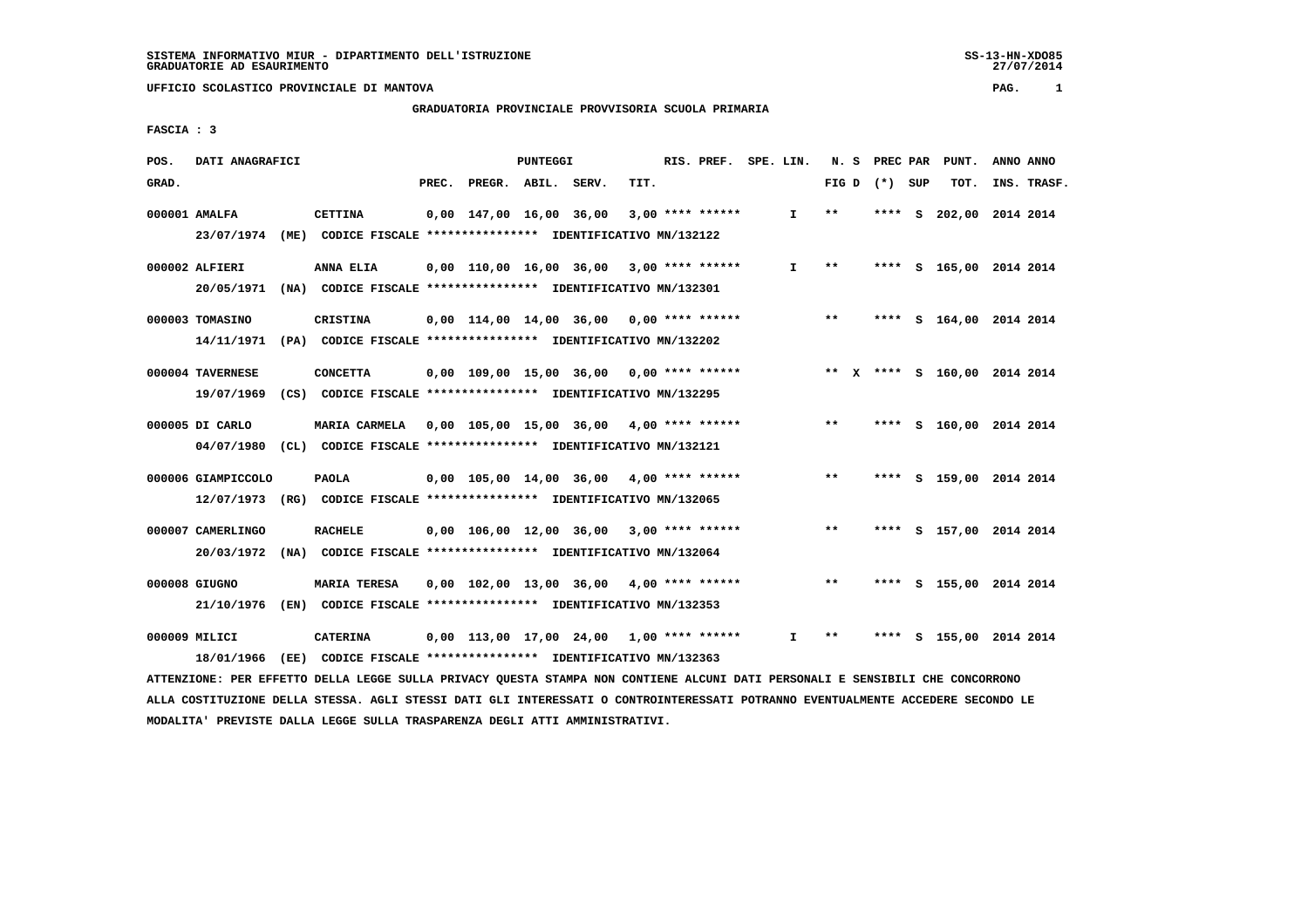# **GRADUATORIA PROVINCIALE PROVVISORIA SCUOLA PRIMARIA**

 **FASCIA : 3**

| POS.         | DATI ANAGRAFICI                                                                                                               |                                                               |       |                                                        | PUNTEGGI |                   |      | RIS. PREF. SPE. LIN. |              |                 | N. S PREC PAR | PUNT.                   | ANNO ANNO   |
|--------------|-------------------------------------------------------------------------------------------------------------------------------|---------------------------------------------------------------|-------|--------------------------------------------------------|----------|-------------------|------|----------------------|--------------|-----------------|---------------|-------------------------|-------------|
| GRAD.        |                                                                                                                               |                                                               | PREC. | PREGR. ABIL. SERV.                                     |          |                   | TIT. |                      |              | FIG D $(*)$ SUP |               | TOT.                    | INS. TRASF. |
| 000010 SERIO |                                                                                                                               | MARIA GIUSEPP                                                 | 0,00  |                                                        |          | 99,00 15,00 34,00 |      | $6,00$ **** ******   |              | $***$           |               | **** S 154,00 2014 2014 |             |
|              | 04/12/1980                                                                                                                    | (BR) CODICE FISCALE **************** IDENTIFICATIVO MN/132263 |       |                                                        |          |                   |      |                      |              |                 |               |                         |             |
|              | 000011 MUSCARNERA                                                                                                             | <b>CALOGERA</b>                                               |       | $0,00$ 89,00 18,00 36,00 3,00 **** ******              |          |                   |      |                      |              | $***$           |               | **** S 146,00 2014 2014 |             |
|              | 04/05/1970 (AG) CODICE FISCALE *************** IDENTIFICATIVO MN/132355                                                       |                                                               |       |                                                        |          |                   |      |                      |              |                 |               |                         |             |
|              | 000012 CHIARAMONTE                                                                                                            | <b>ALESSIA</b>                                                |       | $0,00$ $90,00$ $16,00$ $36,00$ $3,00$ $***$ **** ***** |          |                   |      |                      | I.           | $***$           |               | **** S 145,00 2014 2014 |             |
|              | 04/04/1975 (BS) CODICE FISCALE *************** IDENTIFICATIVO MN/132351                                                       |                                                               |       |                                                        |          |                   |      |                      |              |                 |               |                         |             |
|              | 000013 PERSPICACE                                                                                                             | <b>FLORA</b>                                                  |       | $0,00$ 108,00 15,00 18,00 0,00 **** ******             |          |                   |      |                      | F            | $* *$           |               | **** S 141,00 2014 2014 |             |
|              | 19/08/1976 (CT) CODICE FISCALE *************** IDENTIFICATIVO MN/132222                                                       |                                                               |       |                                                        |          |                   |      |                      |              |                 |               |                         |             |
|              | 000014 TIRENDI                                                                                                                | <b>NUNZIATA</b>                                               |       | $0,00$ 87,00 16,00 36,00 0,00 **** ****** K            |          |                   |      |                      | $\mathbf{I}$ | $* *$           |               | **** S 139,00 2014 2014 |             |
|              | 28/10/1973 (CT) CODICE FISCALE *************** IDENTIFICATIVO MN/132205                                                       |                                                               |       |                                                        |          |                   |      |                      |              |                 |               |                         |             |
| 000015 MEGNA |                                                                                                                               | <b>ROBERTA</b>                                                |       | $0,00$ 82,00 16,00 36,00 3,00 **** ******              |          |                   |      |                      | $\mathbf{I}$ | $* *$           |               | **** S 137,00 2014 2014 |             |
|              | 10/07/1969 (PA) CODICE FISCALE **************** IDENTIFICATIVO MN/132164                                                      |                                                               |       |                                                        |          |                   |      |                      |              |                 |               |                         |             |
|              | 000016 SANNINO                                                                                                                | <b>ANGELA</b>                                                 |       | $0,00$ 100,00 14,00 12,00 10,00 **** ******            |          |                   |      |                      |              | $***$           |               | **** S 136,00 2014 2014 |             |
|              | 14/01/1972 (NA) CODICE FISCALE *************** IDENTIFICATIVO MN/132251                                                       |                                                               |       |                                                        |          |                   |      |                      |              |                 |               |                         |             |
|              | 000017 IODICE                                                                                                                 | <b>SILVANA</b>                                                |       | $0,00$ 78,00 16,00 36,00 6,00 **** ******              |          |                   |      |                      | $\mathbf{I}$ | $***$           |               | **** S 136,00 2014 2014 |             |
|              | 25/10/1977 (CE) CODICE FISCALE *************** IDENTIFICATIVO MN/132274                                                       |                                                               |       |                                                        |          |                   |      |                      |              |                 |               |                         |             |
| 000018 BELLA |                                                                                                                               | <b>ANGELO</b>                                                 |       | $0,00$ 84,00 15,00 36,00 0,00 **** ******              |          |                   |      |                      | I.           | $***$           |               | **** S 135,00 2014 2014 |             |
|              | 22/10/1979                                                                                                                    | (CT) CODICE FISCALE **************** IDENTIFICATIVO MN/132058 |       |                                                        |          |                   |      |                      |              |                 |               |                         |             |
|              | ATTENZIONE: PER EFFETTO DELLA LEGGE SULLA PRIVACY QUESTA STAMPA NON CONTIENE ALCUNI DATI PERSONALI E SENSIBILI CHE CONCORRONO |                                                               |       |                                                        |          |                   |      |                      |              |                 |               |                         |             |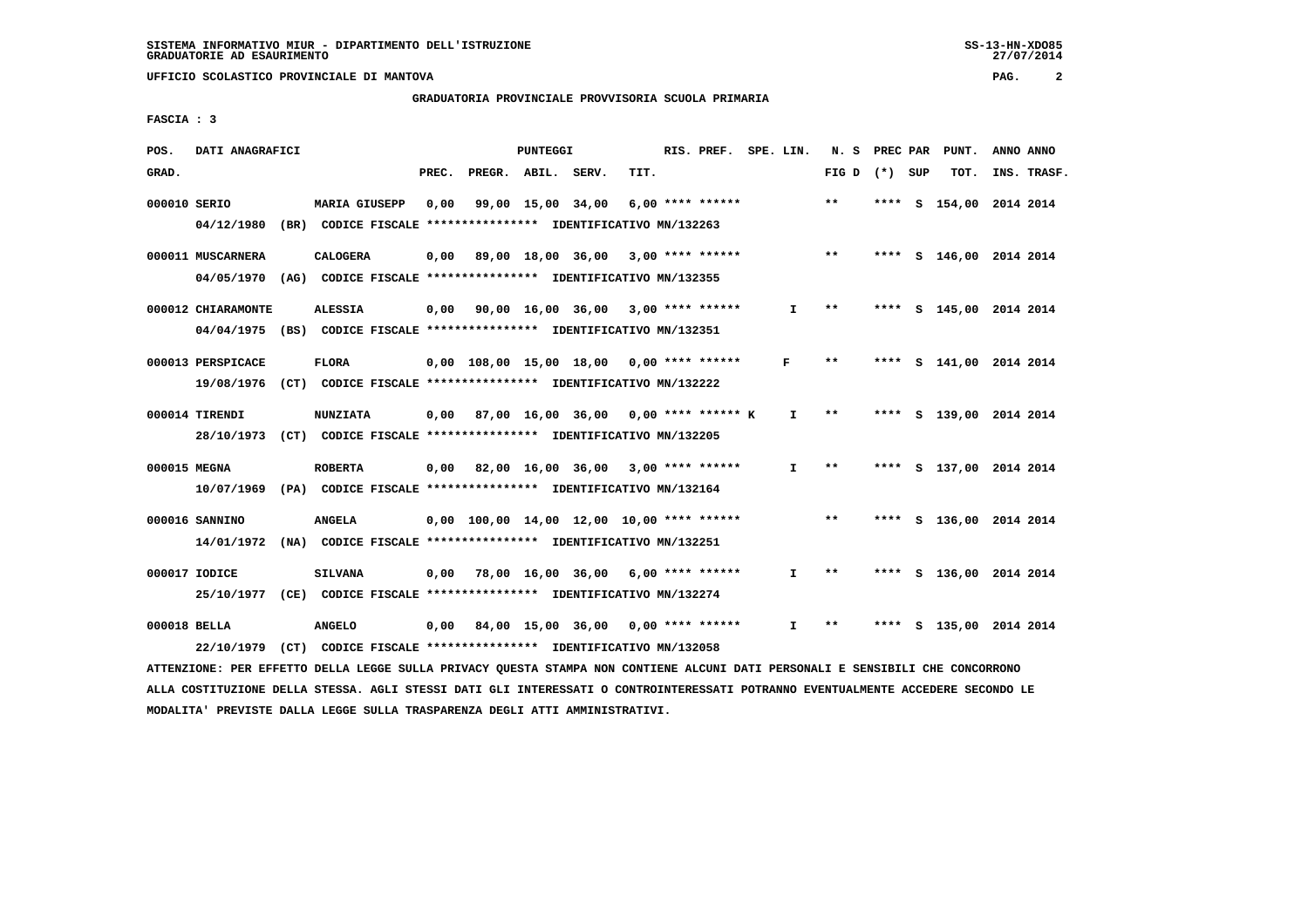# **GRADUATORIA PROVINCIALE PROVVISORIA SCUOLA PRIMARIA**

 **FASCIA : 3**

| POS.         | DATI ANAGRAFICI                |                                                                                                                               |       |                    | PUNTEGGI |                                              |      | RIS. PREF. SPE. LIN. |              |              |                 | N. S PREC PAR PUNT.          | ANNO ANNO |             |
|--------------|--------------------------------|-------------------------------------------------------------------------------------------------------------------------------|-------|--------------------|----------|----------------------------------------------|------|----------------------|--------------|--------------|-----------------|------------------------------|-----------|-------------|
| GRAD.        |                                |                                                                                                                               | PREC. | PREGR. ABIL. SERV. |          |                                              | TIT. |                      |              |              | FIG D $(*)$ SUP | TOT.                         |           | INS. TRASF. |
|              | 000019 IACCARINO<br>27/10/1970 | <b>ANGELA</b><br>(AL) CODICE FISCALE **************** IDENTIFICATIVO MN/132271                                                | 0,00  |                    |          | 78,00 13,00 36,00                            |      | 7,00 **** ******     |              | $* *$        |                 | **** S 134,00 2014 2014      |           |             |
|              |                                |                                                                                                                               |       |                    |          |                                              |      |                      |              |              |                 |                              |           |             |
|              | 000020 BRUGNANO                | <b>TIZIANA</b>                                                                                                                | 0,00  |                    |          | 76,00 17,00 36,00 3,00 **** ******           |      |                      |              |              |                 | ** X **** S 132,00 2014 2014 |           |             |
|              |                                | 05/07/1975 (KR) CODICE FISCALE *************** IDENTIFICATIVO MN/132060                                                       |       |                    |          |                                              |      |                      |              |              |                 |                              |           |             |
|              | 000021 PACINI                  | PAOLA FRANCES                                                                                                                 |       |                    |          | 0,00 98,00 13,00 20,00 0,00 **** ******      |      |                      |              | $\star\star$ |                 | **** S 131,00 2014 2014      |           |             |
|              |                                | 20/09/1975 (TP) CODICE FISCALE **************** IDENTIFICATIVO MN/132282                                                      |       |                    |          |                                              |      |                      |              |              |                 |                              |           |             |
|              | 000022 SCARFO'                 | <b>FRANCESCA</b>                                                                                                              |       |                    |          | $0,00$ 74,00 15,00 36,00 4,00 **** ******    |      |                      |              | $***$        |                 | **** S 129,00 2014 2014      |           |             |
|              | 02/04/1953                     | (RC) CODICE FISCALE **************** IDENTIFICATIVO MN/132260                                                                 |       |                    |          |                                              |      |                      |              |              |                 |                              |           |             |
|              | 000023 TOMASELLO               | LUCIA                                                                                                                         |       |                    |          | $0,00$ 72,00 15,00 36,00 6,00 **** ******    |      |                      | F            | $* *$        |                 | **** S 129,00 2014 2014      |           |             |
|              |                                | 15/03/1965 (CT) CODICE FISCALE *************** IDENTIFICATIVO MN/132297                                                       |       |                    |          |                                              |      |                      |              |              |                 |                              |           |             |
|              | 000024 TESONE                  | MARIA                                                                                                                         |       |                    |          | $0,00$ 87,00 14,00 24,00 3,00 **** ******    |      |                      | $\mathbf{I}$ | $***$        |                 | **** S 128,00 2014 2014      |           |             |
|              |                                | 06/09/1973 (NA) CODICE FISCALE **************** IDENTIFICATIVO MN/132296                                                      |       |                    |          |                                              |      |                      |              |              |                 |                              |           |             |
|              |                                |                                                                                                                               |       |                    |          |                                              |      |                      |              |              |                 |                              |           |             |
|              | 000025 CHIAPPARA               | <b>MICHELA</b>                                                                                                                |       |                    |          | 0,00 108,00 15,00 2,00                       |      | $3,00$ **** ******   | $\mathbf{I}$ | **           |                 | **** S 128,00 2014 2014      |           |             |
|              |                                | 07/10/1978 (PA) CODICE FISCALE *************** IDENTIFICATIVO MN/132223                                                       |       |                    |          |                                              |      |                      |              |              |                 |                              |           |             |
| 000026 FIORE |                                | <b>ALBINA</b>                                                                                                                 |       |                    |          | $0,00$ 75,00 13,00 36,00 3,00 **** ******    |      |                      |              | $***$        |                 | **** S 127,00 2014 2014      |           |             |
|              |                                | 07/11/1976 (BN) CODICE FISCALE *************** IDENTIFICATIVO MN/132242                                                       |       |                    |          |                                              |      |                      |              |              |                 |                              |           |             |
| 000027 NIGRO |                                | <b>SILVIA</b>                                                                                                                 | 0,00  |                    |          | 86,00 14,00 20,00 3,00 **** ****** *** ** ** |      |                      |              |              |                 | **** S 123,00 2014 2014      |           |             |
|              | 09/12/1973                     | (CT) CODICE FISCALE **************** IDENTIFICATIVO MN/132342                                                                 |       |                    |          |                                              |      |                      |              |              |                 |                              |           |             |
|              |                                | ATTENZIONE: PER EFFETTO DELLA LEGGE SULLA PRIVACY QUESTA STAMPA NON CONTIENE ALCUNI DATI PERSONALI E SENSIBILI CHE CONCORRONO |       |                    |          |                                              |      |                      |              |              |                 |                              |           |             |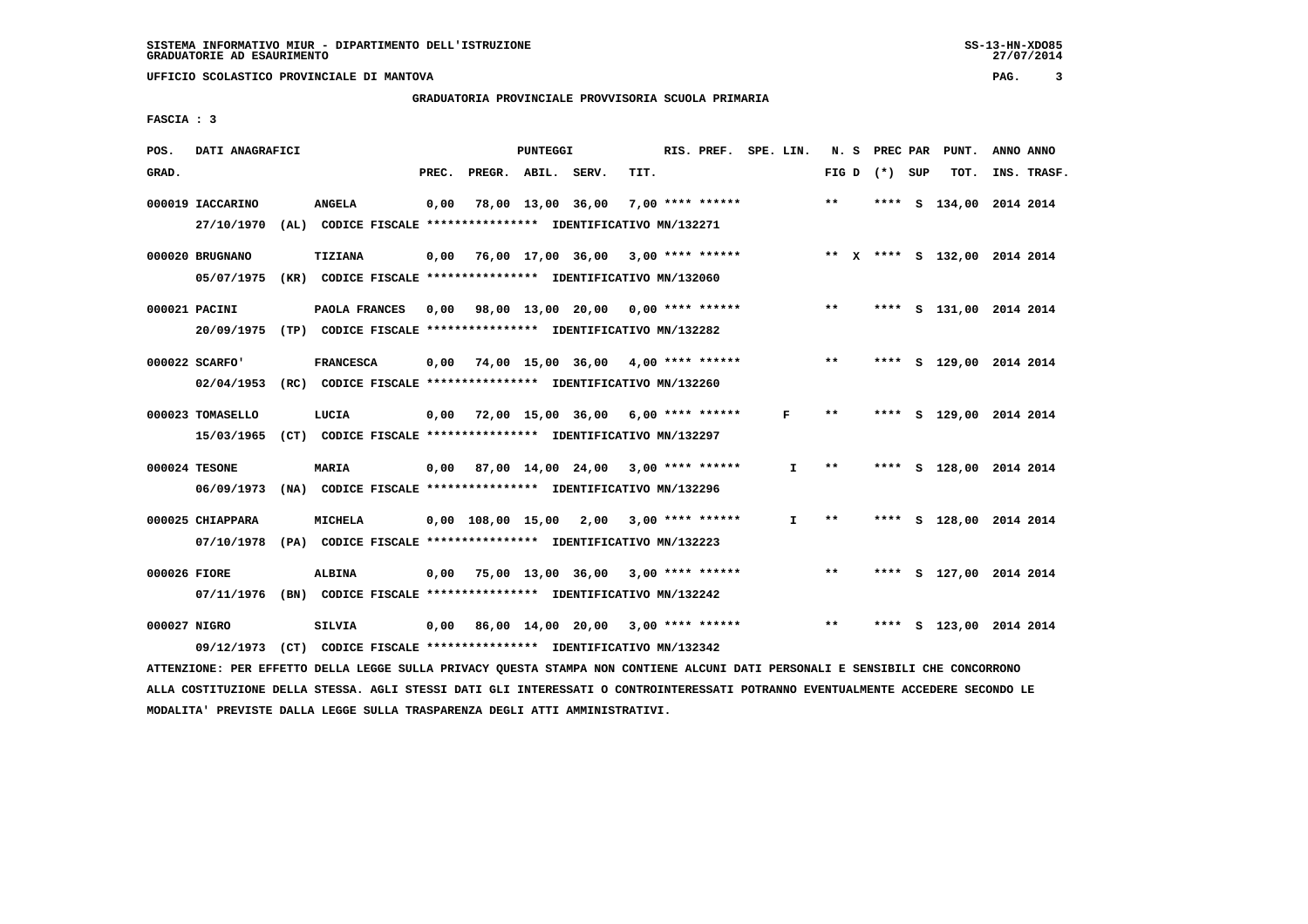# **GRADUATORIA PROVINCIALE PROVVISORIA SCUOLA PRIMARIA**

 **FASCIA : 3**

| POS.         | DATI ANAGRAFICI                                                                                                               |                                                                                              |       |                                    | PUNTEGGI |                                       |      | RIS. PREF.         | SPE. LIN. |              | N. S            | PREC PAR | PUNT.                   | ANNO ANNO |             |
|--------------|-------------------------------------------------------------------------------------------------------------------------------|----------------------------------------------------------------------------------------------|-------|------------------------------------|----------|---------------------------------------|------|--------------------|-----------|--------------|-----------------|----------|-------------------------|-----------|-------------|
| GRAD.        |                                                                                                                               |                                                                                              | PREC. | PREGR. ABIL. SERV.                 |          |                                       | TIT. |                    |           |              | FIG D $(*)$ SUP |          | TOT.                    |           | INS. TRASF. |
|              | 000028 POLILLO<br>25/10/1967                                                                                                  | MARILISA<br>(CS) CODICE FISCALE **************** IDENTIFICATIVO MN/132227                    | 0,00  |                                    |          | 69,00 17,00 36,00                     |      | $0.00$ **** ****** |           | F            | $**$            |          | **** S 122,00 2014 2014 |           |             |
|              | 000029 GIORDANO<br>10/05/1958                                                                                                 | <b>ROSA</b><br>(SA) CODICE FISCALE **************** IDENTIFICATIVO MN/132066                 | 0,00  | 72,00 14,00 36,00                  |          |                                       |      | $0.00$ **** ****** |           |              | $* *$           |          | **** S 122,00 2014 2014 |           |             |
|              | 000030 GIUFFRIDA<br>03/01/1964                                                                                                | <b>ANGELA</b><br>(CT) CODICE FISCALE **************** IDENTIFICATIVO MN/132067               | 0,00  |                                    |          | 68,00 15,00 36,00                     |      | $3,00$ **** ****** |           | F            | $***$           |          | **** S 122,00 2014 2014 |           |             |
|              | 000031 D'ASTA<br>25/08/1980                                                                                                   | <b>ADELE</b><br>(PA) CODICE FISCALE **************** IDENTIFICATIVO MN/132229                |       | 0,00 67,00 14,00 36,00             |          |                                       |      | $3,00$ **** ****** |           |              | $\star\star$    |          | **** S 120,00 2014 2014 |           |             |
|              | 000032 CANNELLA                                                                                                               | <b>GIUSEPPINA</b><br>22/03/1976 (PA) CODICE FISCALE *************** IDENTIFICATIVO MN/132159 | 0,00  | 73,00 16,00 28,00 3,00 **** ****** |          |                                       |      |                    |           | $\mathbf{I}$ | $* *$           |          | **** S 120,00 2014 2014 |           |             |
| 000033 CELLA | 09/03/1970 (CE) CODICE FISCALE *************** IDENTIFICATIVO MN/132175                                                       | <b>DEBORA</b>                                                                                | 0,00  |                                    |          | $60,00$ 13,00 36,00 10,00 **** ****** |      |                    |           |              | $* *$           |          | **** S 119,00 2014 2014 |           |             |
|              | 000034 BASILE GIGANTE<br>01/11/1979 (PA) CODICE FISCALE *************** IDENTIFICATIVO MN/132134                              | SARA GABRIELL                                                                                | 0.00  | 36,00 42,00 36,00                  |          |                                       |      | $3,00$ **** ****** |           |              | $***$           |          | **** S 117,00 2014 2014 |           |             |
|              | 000035 MAZZONE<br>24/02/1976                                                                                                  | <b>CAROLA</b><br>(RG) CODICE FISCALE **************** IDENTIFICATIVO MN/132354               | 0,00  | 67,00 13,00 36,00 0,00 **** ****** |          |                                       |      |                    |           |              | $**$            |          | **** S 116,00 2014 2014 |           |             |
|              | 000036 PIROZZI<br>15/08/1978<br>(NA)                                                                                          | <b>GIUSEPPA</b><br>CODICE FISCALE **************** IDENTIFICATIVO MN/132290                  | 0,00  |                                    |          | 61,00 18,00 36,00                     |      | $0.00$ **** ****** |           | I.           | **              |          | **** S 115,00 2014 2014 |           |             |
|              | ATTENZIONE: PER EFFETTO DELLA LEGGE SULLA PRIVACY QUESTA STAMPA NON CONTIENE ALCUNI DATI PERSONALI E SENSIBILI CHE CONCORRONO |                                                                                              |       |                                    |          |                                       |      |                    |           |              |                 |          |                         |           |             |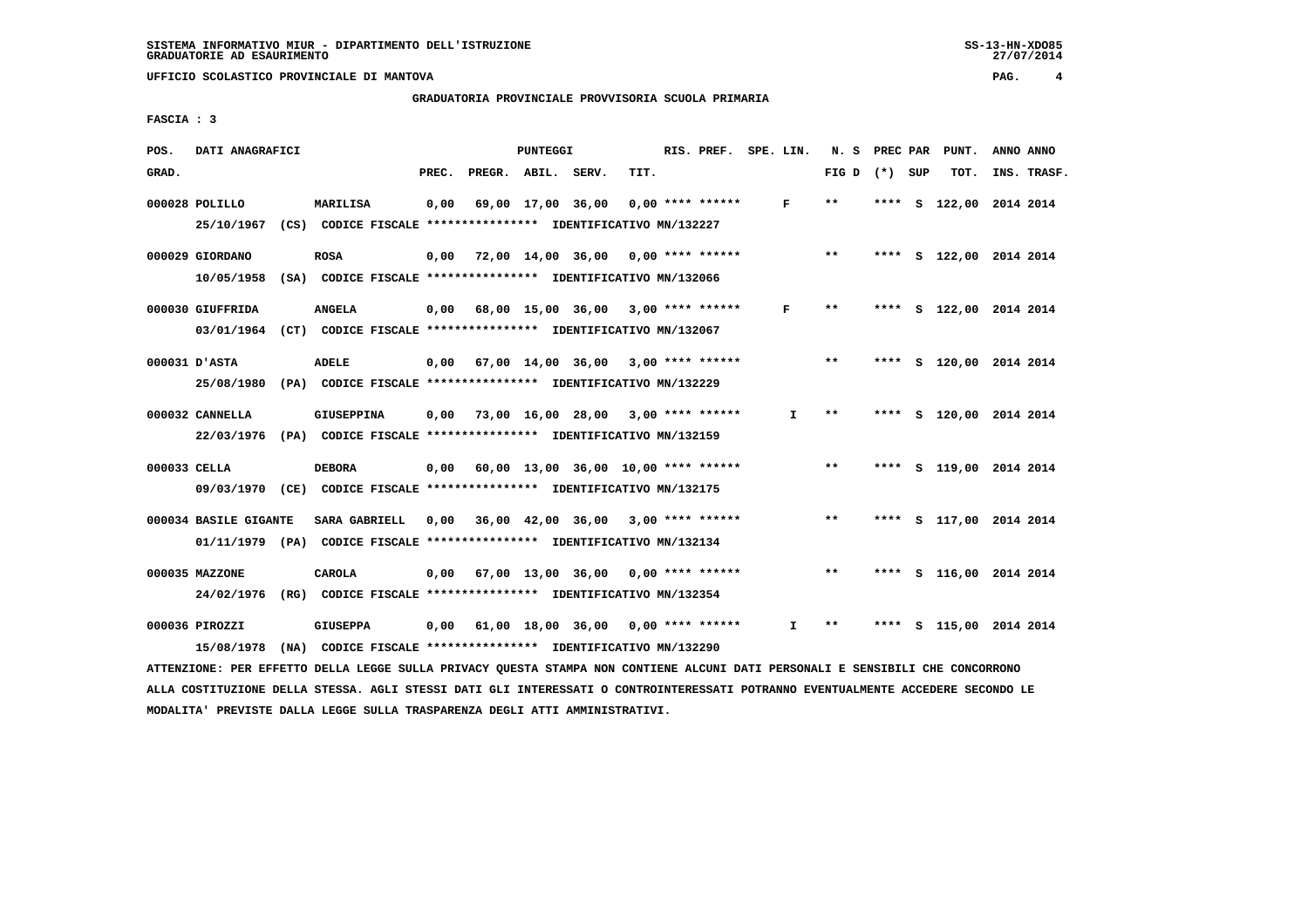# **GRADUATORIA PROVINCIALE PROVVISORIA SCUOLA PRIMARIA**

 **FASCIA : 3**

| POS.         | DATI ANAGRAFICI  |                                                                                                                               |       |                    | PUNTEGGI |                                            |      | RIS. PREF. SPE. LIN. |              |                 |      | N. S PREC PAR PUNT.     | ANNO ANNO |             |
|--------------|------------------|-------------------------------------------------------------------------------------------------------------------------------|-------|--------------------|----------|--------------------------------------------|------|----------------------|--------------|-----------------|------|-------------------------|-----------|-------------|
| GRAD.        |                  |                                                                                                                               | PREC. | PREGR. ABIL. SERV. |          |                                            | TIT. |                      |              | FIG D $(*)$ SUP |      | TOT.                    |           | INS. TRASF. |
|              | 000037 GIALLONGO | <b>ROSARIA</b>                                                                                                                | 0,00  |                    |          | 63,00 14,00 36,00                          |      | $1,00$ **** ******   |              | $* *$           | **** | S 114,00 2014 2014      |           |             |
|              | 28/08/1976       | (SR) CODICE FISCALE **************** IDENTIFICATIVO MN/132072                                                                 |       |                    |          |                                            |      |                      |              |                 |      |                         |           |             |
|              | 000038 MAGNANO   | <b>CONCETTA</b>                                                                                                               | 0,00  |                    |          | 57,00 15,00 36,00 6,00 **** ******         |      |                      |              | $***$           |      | **** S 114,00 2014 2014 |           |             |
|              | 30/07/1973       | (CT) CODICE FISCALE **************** IDENTIFICATIVO MN/132152                                                                 |       |                    |          |                                            |      |                      |              |                 |      |                         |           |             |
|              | 000039 PALADINO  | LOREDANA VITA 0,00 51,00 16,00 36,00 9,00 **** ******                                                                         |       |                    |          |                                            |      |                      | I.           | $***$           |      | **** S 112,00 2014 2014 |           |             |
|              | 29/10/1968       | (EE) CODICE FISCALE **************** IDENTIFICATIVO MN/132364                                                                 |       |                    |          |                                            |      |                      |              |                 |      |                         |           |             |
|              | 000040 CERCIELLO | <b>MARIA ROSARIA</b>                                                                                                          |       |                    |          | $0,00$ 46,00 14,00 38,00 13,00 **** ****** |      |                      |              | $* *$           |      | **** S 111,00 2014 2014 |           |             |
|              | 16/10/1965       | (NA) CODICE FISCALE **************** IDENTIFICATIVO MN/132176                                                                 |       |                    |          |                                            |      |                      |              |                 |      |                         |           |             |
| 000041 ADAMO |                  | LUIGIA                                                                                                                        | 0,00  |                    |          | 51,00 14,00 36,00 9,00 **** ******         |      |                      |              | $***$           |      | **** S 110,00 2014 2014 |           |             |
|              |                  | 22/07/1977 (TP) CODICE FISCALE *************** IDENTIFICATIVO MN/132050                                                       |       |                    |          |                                            |      |                      |              |                 |      |                         |           |             |
| 000042 TONDO |                  | MARIA ROSA                                                                                                                    | 0,00  |                    |          | 60,00 14,00 36,00 0,00 **** ******         |      |                      |              | $***$           |      | **** S 110,00 2014 2014 |           |             |
|              | 22/06/1973       | (BR) CODICE FISCALE *************** IDENTIFICATIVO MN/132357                                                                  |       |                    |          |                                            |      |                      |              |                 |      |                         |           |             |
|              | 000043 FERRARA   | <b>ANGELA</b>                                                                                                                 | 0,00  |                    |          | 51,00 17,00 36,00                          |      | $6,00$ **** ******   | $\mathbf{I}$ | $**$            |      | **** S 110,00 2014 2014 |           |             |
|              | 24/01/1970       | (SR) CODICE FISCALE **************** IDENTIFICATIVO MN/132132                                                                 |       |                    |          |                                            |      |                      |              |                 |      |                         |           |             |
|              | 000044 RICCIO    | <b>ANGELA</b>                                                                                                                 | 0,00  |                    |          | 51,00 15,00 36,00 7,00 **** ******         |      |                      | $\mathbf{I}$ | $* *$           |      | **** S 109,00 2014 2014 |           |             |
|              | 06/11/1969       | (CE) CODICE FISCALE **************** IDENTIFICATIVO MN/132239                                                                 |       |                    |          |                                            |      |                      |              |                 |      |                         |           |             |
| 000045 BASCO |                  | <b>GIUSEPPINA</b>                                                                                                             | 0,00  |                    |          | 66,00 17,00 24,00 1,00 **** ******         |      |                      | $\mathbf{F}$ | $***$           |      | **** S 108,00 2014 2014 |           |             |
|              | 11/05/1976       | (CE) CODICE FISCALE **************** IDENTIFICATIVO MN/132131                                                                 |       |                    |          |                                            |      |                      |              |                 |      |                         |           |             |
|              |                  | ATTENZIONE: PER EFFETTO DELLA LEGGE SULLA PRIVACY QUESTA STAMPA NON CONTIENE ALCUNI DATI PERSONALI E SENSIBILI CHE CONCORRONO |       |                    |          |                                            |      |                      |              |                 |      |                         |           |             |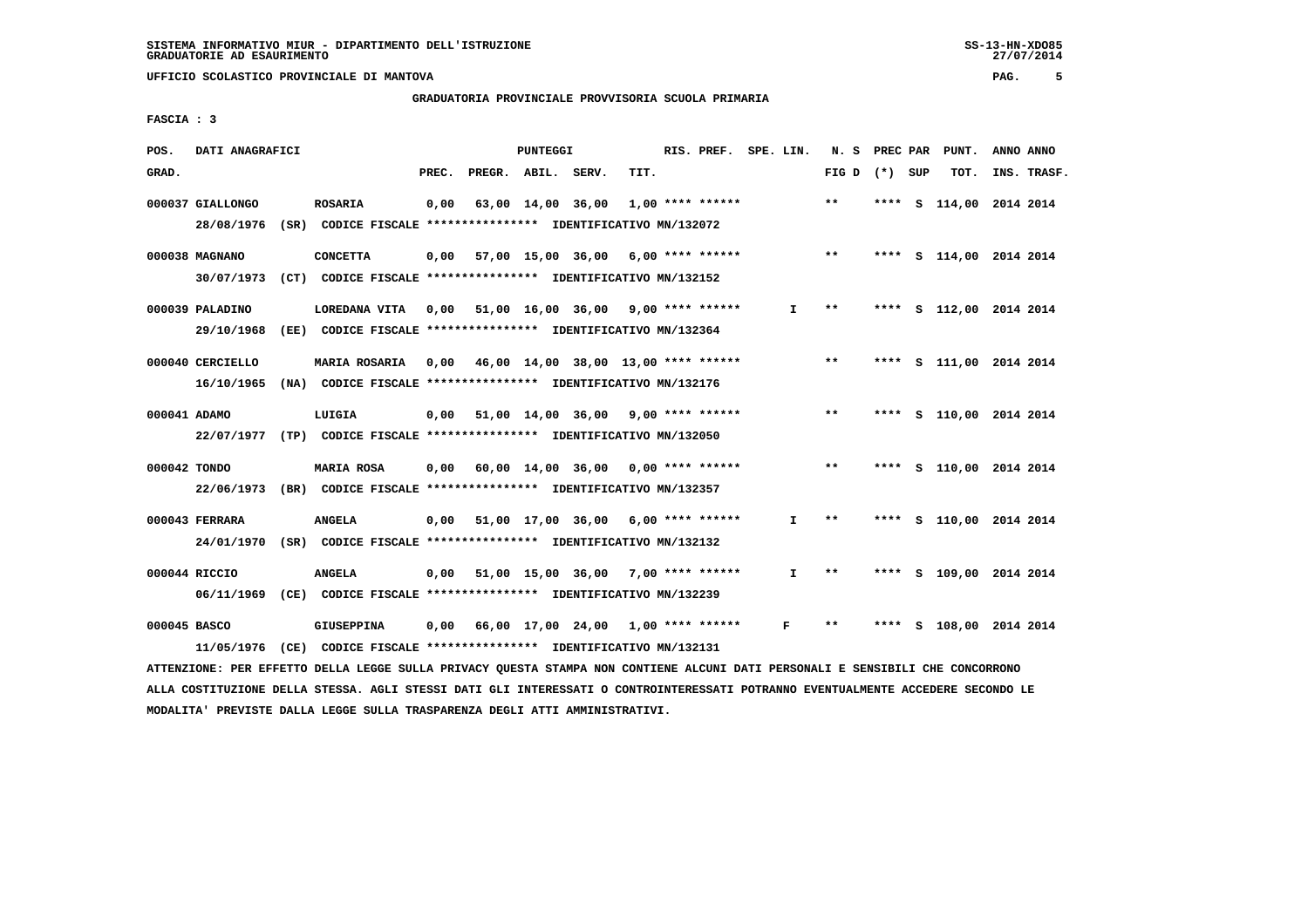# **GRADUATORIA PROVINCIALE PROVVISORIA SCUOLA PRIMARIA**

 **FASCIA : 3**

| POS.         | DATI ANAGRAFICI                                                                             |                    |       |                    | PUNTEGGI |                                                                                                              |      | RIS. PREF.         | SPE. LIN.    |       | N. S PREC PAR   |   | PUNT.                   | ANNO ANNO               |
|--------------|---------------------------------------------------------------------------------------------|--------------------|-------|--------------------|----------|--------------------------------------------------------------------------------------------------------------|------|--------------------|--------------|-------|-----------------|---|-------------------------|-------------------------|
| GRAD.        |                                                                                             |                    | PREC. | PREGR. ABIL. SERV. |          |                                                                                                              | TIT. |                    |              |       | FIG D $(*)$ SUP |   | TOT.                    | INS. TRASF.             |
|              | 000046 FAZZINO<br>12/02/1984 (CH) CODICE FISCALE *************** IDENTIFICATIVO MN/127512   | <b>MARIA ELENA</b> | 0,00  |                    |          | 24,00 41,00 36,00                                                                                            |      | $6,00$ **** ****** | $\mathbf{I}$ |       |                 |   | ** X **** S 107,00 2009 |                         |
|              | 000047 GRAZIANO<br>03/09/1976                                                               | ANNAMARIA          | 0,00  |                    |          | 48,00 15,00 36,00 7,00 **** ******<br>(CZ) CODICE FISCALE **************** IDENTIFICATIVO MN/025914          |      |                    |              | $**$  |                 |   | **** S 106,00 2007      |                         |
|              | 000048 GRUPPUSO<br>10/08/1980                                                               | <b>SERENA</b>      | 0,00  | 51,00 16,00 36,00  |          | (TP) CODICE FISCALE **************** IDENTIFICATIVO MN/022882                                                |      | 3,00 **** ******   | $\mathbf{I}$ | **    |                 |   | **** S 106,00 2007      |                         |
| 000049 LARDO | 10/12/1972 (SA) CODICE FISCALE *************** IDENTIFICATIVO MN/132144                     | MARIA GRAZIA       | 0,00  |                    |          | 55,00 15,00 36,00 0,00 **** ******                                                                           |      |                    | $\mathbf{I}$ | $* *$ |                 |   |                         | **** S 106,00 2014 2014 |
| 000050 GAMEN | 18/03/1984 (NA) CODICE FISCALE *************** IDENTIFICATIVO MN/132249                     | <b>VERONICA</b>    |       |                    |          | $0,00$ 24,00 42,00 34,00 6,00 **** ****** J                                                                  |      |                    | $\mathbf{I}$ | **    |                 |   |                         | **** S 106,00 2014 2014 |
|              | 000051 GENTILE<br>08/02/1978                                                                | <b>IVANA</b>       |       |                    |          | $0,00$ 47,00 14,00 36,00 9,00 **** ******<br>(RG) CODICE FISCALE **************** IDENTIFICATIVO MN/132061   |      |                    |              | $***$ |                 |   |                         | **** S 106,00 2014 2014 |
|              | 000052 SCEBERRAS<br>04/08/1977 (EN) CODICE FISCALE *************** IDENTIFICATIVO MN/026226 | <b>ANGELA</b>      |       |                    |          | $0,00$ 53,00 15,00 36,00 1,00 **** ******                                                                    |      |                    | I.           | $* *$ | ****            |   |                         | S 105,00 2007 2007      |
| 000053 TERZI | 11/06/1980                                                                                  | MARIA LETIZIA      |       |                    |          | 0,00 24,00 42,00 36,00<br>(MN) CODICE FISCALE **************** IDENTIFICATIVO MN/127545                      |      | $3,00$ **** ****** | $\mathbf{I}$ | $* *$ | ****            |   | S 105,00 2009           |                         |
|              | 000054 GALBATO GATTO<br>25/02/1978                                                          | <b>ORIETTA</b>     |       |                    |          | $0,00$ 22,00 41,00 36,00 6,00 **** ****** J<br>(CT) CODICE FISCALE **************** IDENTIFICATIVO MN/127517 |      |                    | $\mathbf{I}$ | $* *$ | ****            | s | 105,00                  | 2009                    |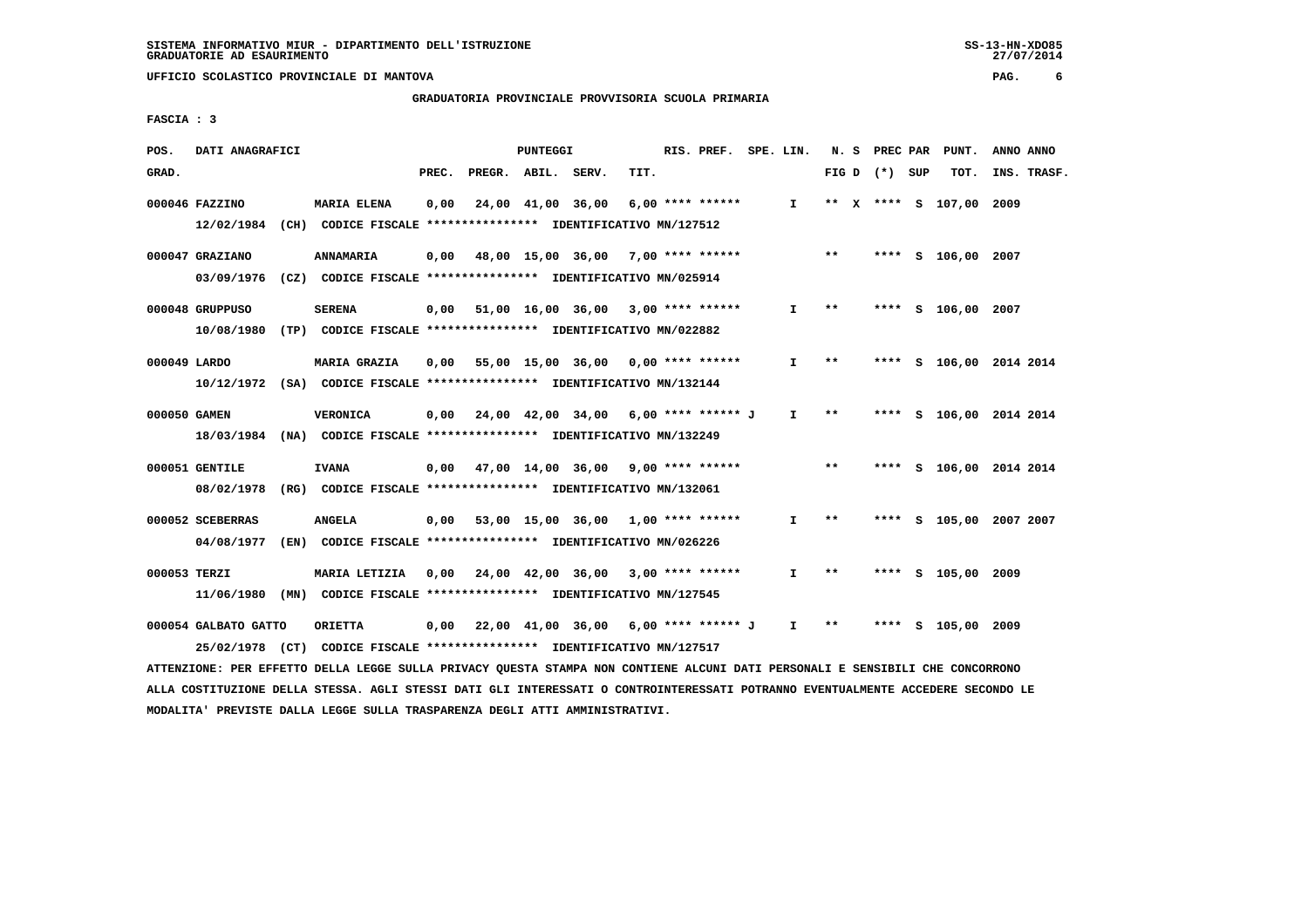# **GRADUATORIA PROVINCIALE PROVVISORIA SCUOLA PRIMARIA**

 **FASCIA : 3**

| POS.         | DATI ANAGRAFICI             |                                                                                                                               |       |                    | PUNTEGGI |                                           |      | RIS. PREF. SPE. LIN. |              | N.S   | PREC PAR | PUNT.                        | ANNO ANNO |             |
|--------------|-----------------------------|-------------------------------------------------------------------------------------------------------------------------------|-------|--------------------|----------|-------------------------------------------|------|----------------------|--------------|-------|----------|------------------------------|-----------|-------------|
| GRAD.        |                             |                                                                                                                               | PREC. | PREGR. ABIL. SERV. |          |                                           | TIT. |                      |              | FIG D | (*) SUP  | TOT.                         |           | INS. TRASF. |
| 000055 RUCCO |                             | ANNA MARIA                                                                                                                    | 0,00  |                    |          | 54,00 14,00 36,00                         |      | $0.00$ **** ******   |              | **    |          | **** S 104,00 2011 2011      |           |             |
|              | 17/11/1978                  | (CE) CODICE FISCALE **************** IDENTIFICATIVO MN/129860                                                                 |       |                    |          |                                           |      |                      |              |       |          |                              |           |             |
|              | 000056 ALTOMARE             | <b>GIUSEPPINA</b>                                                                                                             | 0,00  |                    |          | 53,00 15,00 36,00 0,00 **** ******        |      |                      | F            | $***$ |          | **** S 104,00 2011 2011      |           |             |
|              | 16/02/1960                  | (CS) CODICE FISCALE **************** IDENTIFICATIVO MN/129664                                                                 |       |                    |          |                                           |      |                      |              |       |          |                              |           |             |
|              | 000057 PIROCCHI             | <b>FRANCESCA</b>                                                                                                              | 0,00  |                    |          | 57,00 11,00 36,00 0,00 **** ******        |      |                      |              | $* *$ |          | **** S 104,00 2011 2011      |           |             |
|              | 04/06/1973                  | (TE) CODICE FISCALE *************** IDENTIFICATIVO MN/129586                                                                  |       |                    |          |                                           |      |                      |              |       |          |                              |           |             |
|              | 000058 SIMONE               | <b>DANIELA</b>                                                                                                                |       |                    |          | $0,00$ 57,00 11,00 36,00 0,00 **** ****** |      |                      |              | $* *$ |          | **** S 104,00 2011 2011      |           |             |
|              | 24/04/1970                  | (BR) CODICE FISCALE **************** IDENTIFICATIVO MN/129604                                                                 |       |                    |          |                                           |      |                      |              |       |          |                              |           |             |
|              | 000059 TABARELLI            | <b>TANIA</b>                                                                                                                  | 0,00  |                    |          | 41,00 17,00 36,00 9,00 **** ******        |      |                      |              |       |          | ** X **** S 103,00 2007      |           |             |
|              | 11/12/1973                  | (MN) CODICE FISCALE **************** IDENTIFICATIVO MN/025931                                                                 |       |                    |          |                                           |      |                      |              |       |          |                              |           |             |
| 000060 PEZZO |                             | MANUELA                                                                                                                       | 0,00  |                    |          | 48,00 16,00 36,00 3,00 **** ******        |      |                      |              | $**$  |          | **** S 103,00 2014 2014      |           |             |
|              |                             | 09/04/1971 (VR) CODICE FISCALE *************** IDENTIFICATIVO MN/132344                                                       |       |                    |          |                                           |      |                      |              |       |          |                              |           |             |
|              |                             |                                                                                                                               |       |                    |          |                                           |      |                      |              |       |          |                              |           |             |
|              | 000061 MARICI<br>13/07/1978 | <b>MILENA</b><br>(CT) CODICE FISCALE **************** IDENTIFICATIVO MN/026130                                                |       |                    |          | 0,00 45,00 15,00 36,00                    |      | $6,00$ **** ******   |              | $***$ |          | **** S 102,00 2007 2007      |           |             |
|              |                             |                                                                                                                               |       |                    |          |                                           |      |                      |              |       |          |                              |           |             |
|              | 000062 TROMBIN              | <b>CRISTINA</b>                                                                                                               | 0.00  |                    |          | 21,00 42,00 36,00 3,00 **** ******        |      |                      | $\mathbf{I}$ | $* *$ |          | **** S 102,00 2009           |           |             |
|              | 23/10/1968                  | (MN) CODICE FISCALE **************** IDENTIFICATIVO MN/127546                                                                 |       |                    |          |                                           |      |                      |              |       |          |                              |           |             |
|              | 000063 SAVORELLI            | SILVIA                                                                                                                        | 0,00  |                    |          | 24,00 42,00 36,00 0,00 **** ******        |      |                      | I.           |       |          | ** X **** S 102,00 2011 2011 |           |             |
|              | 06/09/1986                  | (MN) CODICE FISCALE *************** IDENTIFICATIVO MN/129598                                                                  |       |                    |          |                                           |      |                      |              |       |          |                              |           |             |
|              |                             | ATTENZIONE: PER EFFETTO DELLA LEGGE SULLA PRIVACY QUESTA STAMPA NON CONTIENE ALCUNI DATI PERSONALI E SENSIBILI CHE CONCORRONO |       |                    |          |                                           |      |                      |              |       |          |                              |           |             |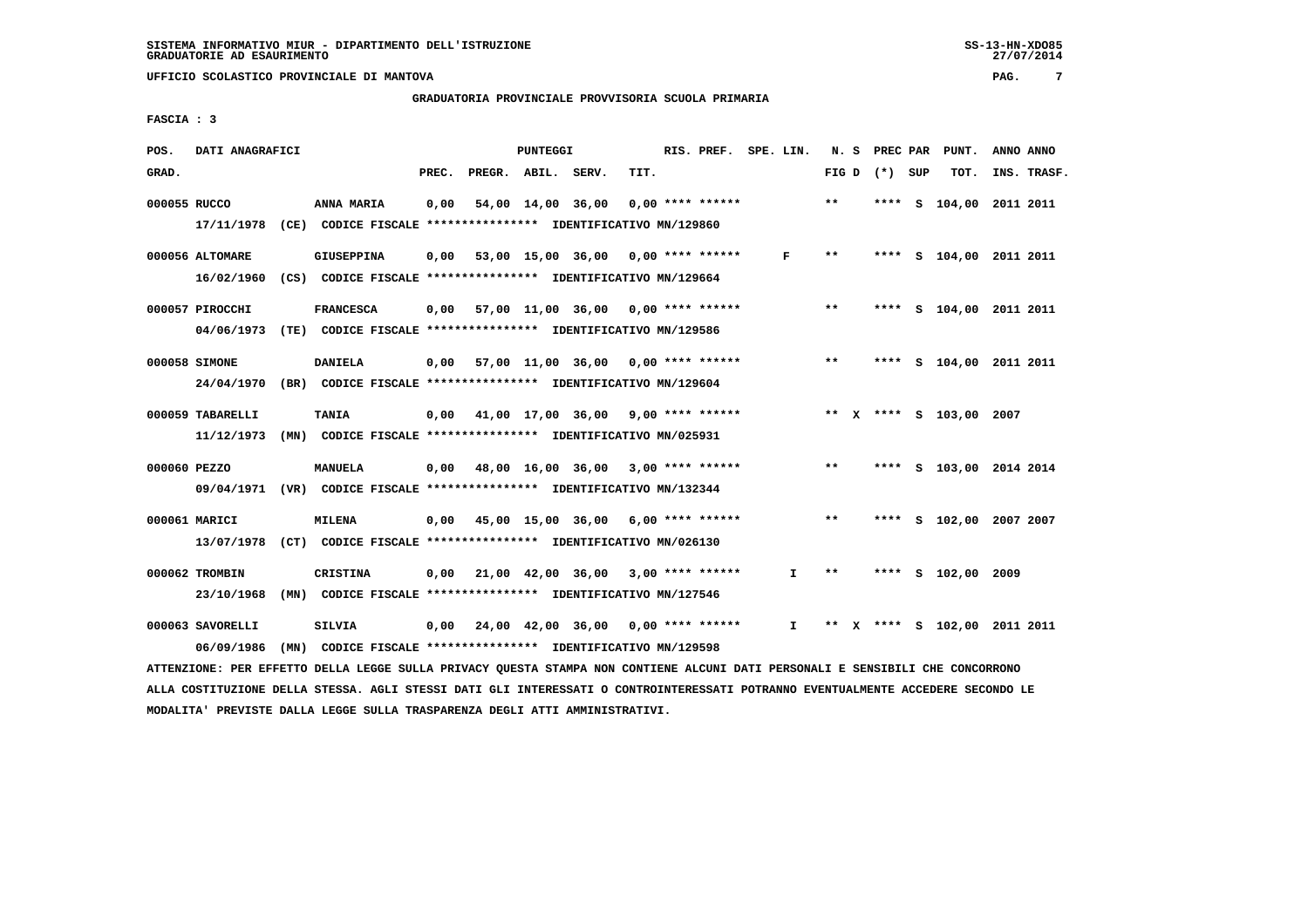# **GRADUATORIA PROVINCIALE PROVVISORIA SCUOLA PRIMARIA**

 **FASCIA : 3**

| POS.         | DATI ANAGRAFICI                                                                              |                      |       |                    | PUNTEGGI |                                                                                                           |      | RIS. PREF. SPE. LIN. |              |              | N. S PREC PAR   | PUNT.                        | ANNO ANNO |             |
|--------------|----------------------------------------------------------------------------------------------|----------------------|-------|--------------------|----------|-----------------------------------------------------------------------------------------------------------|------|----------------------|--------------|--------------|-----------------|------------------------------|-----------|-------------|
| GRAD.        |                                                                                              |                      | PREC. | PREGR. ABIL. SERV. |          |                                                                                                           | TIT. |                      |              |              | FIG D $(*)$ SUP | TOT.                         |           | INS. TRASF. |
|              | 000064 NODARI<br>10/03/1985                                                                  | <b>CLAUDIA</b>       | 0,00  |                    |          | 24,00 42,00 36,00<br>(MN) CODICE FISCALE **************** IDENTIFICATIVO MN/129577                        |      | $0.00$ **** ******   |              |              |                 | ** X **** S 102,00 2011 2011 |           |             |
|              | 000065 INSIDIOSO<br>05/01/1978                                                               | MARIA                | 0,00  |                    |          | 48,00 17,00 36,00 1,00 **** ******<br>(CE) CODICE FISCALE **************** IDENTIFICATIVO MN/129840       |      |                      | $\mathbf{I}$ | $* *$        |                 | **** S 102,00 2011 2011      |           |             |
|              | 000066 CALISTA<br>06/02/1975 (PA) CODICE FISCALE *************** IDENTIFICATIVO MN/132063    | MARIA                |       |                    |          | $0,00$ 77,00 17,00 8,00 0,00 **** ******                                                                  |      |                      |              | $***$        |                 | **** S 102,00 2014 2014      |           |             |
|              | 000067 SINAGUGLIA<br>18/06/1974 (AG) CODICE FISCALE *************** IDENTIFICATIVO MN/132267 | MIRELLA              |       |                    |          | $0,00$ 51,00 15,00 36,00 0,00 **** ******                                                                 |      |                      | $\mathbf{I}$ | $\star\star$ |                 | **** S 102,00 2014 2014      |           |             |
| 000068 ZUMBO | 09/03/1970 (RC) CODICE FISCALE *************** IDENTIFICATIVO MN/025968                      |                      |       |                    |          | MARIA LAURA A 0,00 51,00 14,00 36,00 0,00 **** ******                                                     |      |                      |              |              |                 | ** X **** S 101,00 2007 2007 |           |             |
| 000069 COPPI | 24/06/1984 (BS) CODICE FISCALE *************** IDENTIFICATIVO MN/025825                      | <b>MARTA</b>         |       |                    |          | $0.00$ 24.00 41.00 36.00 0.00 **** ******                                                                 |      |                      | $\mathbf{I}$ | $* *$        |                 | **** S 101,00 2007           |           |             |
|              | 000070 BLASCO<br>09/01/1979                                                                  | <b>GIOVANNA</b>      |       |                    |          | $0,00$ 51,00 14,00 36,00 0,00 **** ******<br>(RG) CODICE FISCALE *************** IDENTIFICATIVO MN/129696 |      |                      |              | $* *$        |                 | **** S 101,00 2011 2011      |           |             |
|              | 000071 VITUCCI<br>11/08/1979                                                                 | MARIAGRAZIA          | 0,00  |                    |          | 42,00 14,00 36,00<br>(PE) CODICE FISCALE **************** IDENTIFICATIVO MN/132300                        |      | $9,00$ **** ******   |              | $* *$        |                 | **** S 101,00 2014 2014      |           |             |
|              | 000072 MORREALE<br>20/03/1975                                                                | <b>MARIA GIOVANN</b> | 0,00  |                    |          | 51,00 14,00 36,00<br>(EE) CODICE FISCALE *************** IDENTIFICATIVO MN/132366                         |      | $0,00$ **** ******   |              | $***$        | ****            | S 101,00 2014 2014           |           |             |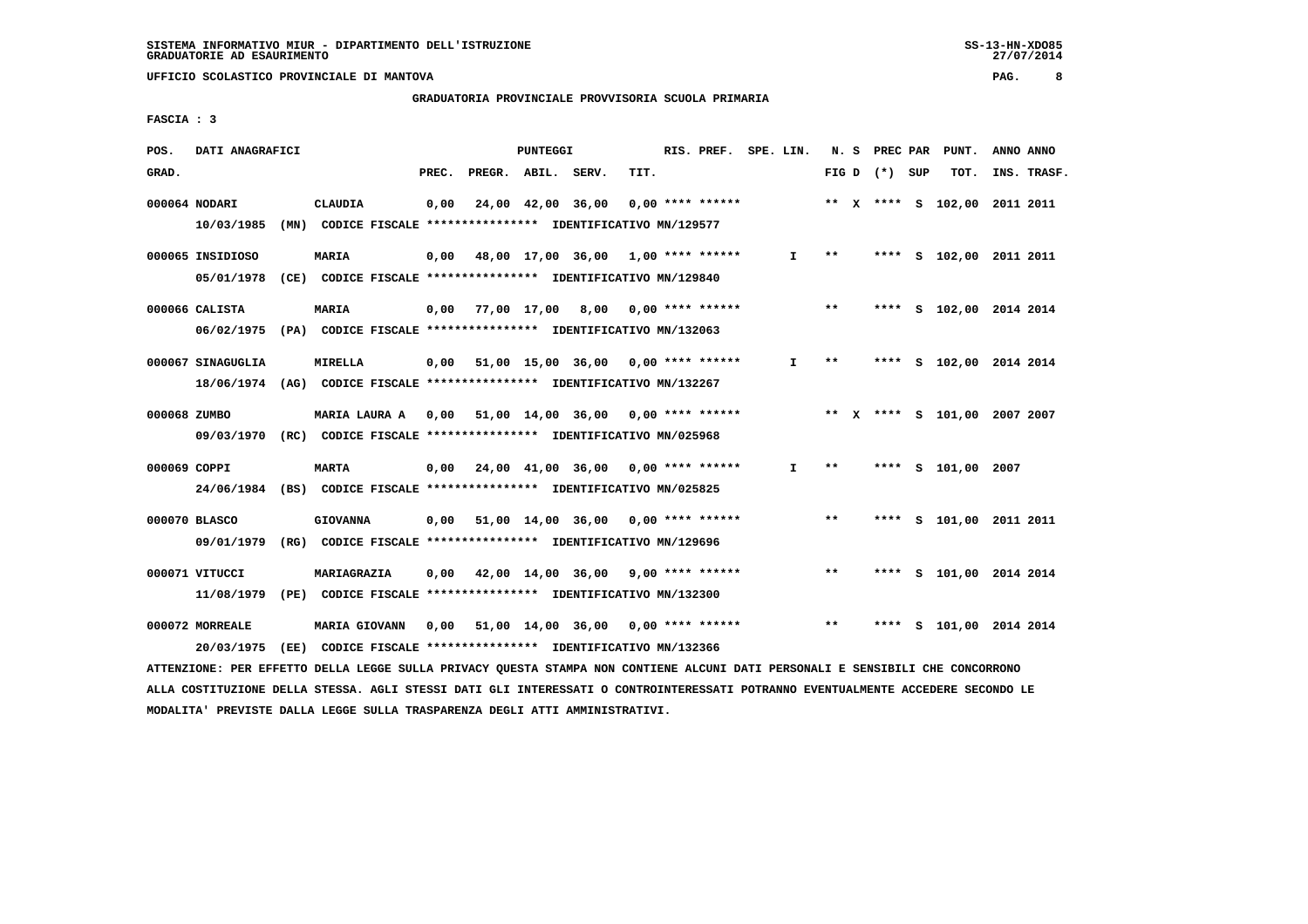# **GRADUATORIA PROVINCIALE PROVVISORIA SCUOLA PRIMARIA**

 **FASCIA : 3**

| POS.<br>DATI ANAGRAFICI          |                         | PUNTEGGI                                                                                   |               | RIS. PREF.         | SPE. LIN.    | N.S   | PREC PAR     | PUNT. | ANNO ANNO               |
|----------------------------------|-------------------------|--------------------------------------------------------------------------------------------|---------------|--------------------|--------------|-------|--------------|-------|-------------------------|
| GRAD.                            |                         | PREC.<br>PREGR. ABIL.                                                                      | TIT.<br>SERV. |                    |              | FIG D | $(*)$<br>SUP | TOT.  | INS. TRASF.             |
| 000073 GREGORIATIS<br>23/09/1967 | <b>FABIOLA</b>          | 0,00<br>51,00 14,00 36,00<br>(LE) CODICE FISCALE **************** IDENTIFICATIVO MN/132257 |               | $0,00$ **** ****** |              | $* *$ | ****         |       | S 101,00 2014 2014      |
| 000074 PIGNATARO<br>04/07/1964   | <b>VINCENZA</b>         | 56,00 13,00 32,00<br>0,00<br>(CT) CODICE FISCALE **************** IDENTIFICATIVO MN/132288 |               | $0.00$ **** ****** |              | $* *$ | ****<br>- S  |       | 101,00 2014 2014        |
| 000075 CRISTALDI<br>23/06/1980   | LETIZIA MARIA           | 0,00<br>48,00 15,00 36,00<br>(CT) CODICE FISCALE **************** IDENTIFICATIVO MN/132191 |               | $1.00$ **** ****** | $\mathbf{I}$ | $* *$ | ****         |       | S 100,00 2014 2014      |
| 000076 LA RIZZA<br>07/06/1979    | <b>ADELE TERESA</b>     | 42,00 40,00 18,00<br>0,00<br>(VV) CODICE FISCALE **************** IDENTIFICATIVO MN/132275 |               | $0.00$ **** ****** | FI.          | $* *$ |              |       | **** S 100,00 2014 2014 |
| 000077 ALIBERTI<br>03/04/1986    | <b>ANNALISA</b>         | 0,00<br>18,00 42,00 36,00<br>(SA) CODICE FISCALE **************** IDENTIFICATIVO MN/132057 |               | 4,00 **** ****** J | I.           | $* *$ | ****         |       | S 100,00 2014 2014      |
| 000078 SALATO<br>15/04/1970      | MARIA LUISA             | 48,00 16,00 36,00<br>0,00<br>(NA) CODICE FISCALE **************** IDENTIFICATIVO MN/132292 |               | $0.00$ **** ****** | I.           | $* *$ |              |       | **** S 100,00 2014 2014 |
| 000079 MILONE<br>25/04/1957      | <b>ANTONINA</b><br>(ME) | 58,00 16,00 26,00<br>0.00<br>CODICE FISCALE **************** IDENTIFICATIVO MN/132280      |               | $0.00$ **** ****** | I.           | $* *$ | ****         |       | S 100,00 2014 2014      |
| 000080 CAMELI<br>14/08/1987      | <b>SILVIA</b>           | 0,00<br>12,00 42,00 36,00<br>(AP) CODICE FISCALE **************** IDENTIFICATIVO MN/129710 |               | 9,00 **** ****** J | I.           | $* *$ | ****<br>- S  | 99,00 | 2011 2011               |
| 000081 COLANGELO<br>16/11/1966   | ANGELINA CATE           | 0,00<br>52,00 17,00 24,00<br>(BN) CODICE FISCALE **************** IDENTIFICATIVO MN/132226 |               | $6.00$ **** ****** | $\mathbf{I}$ | $* *$ |              | 99,00 | 2014 2014               |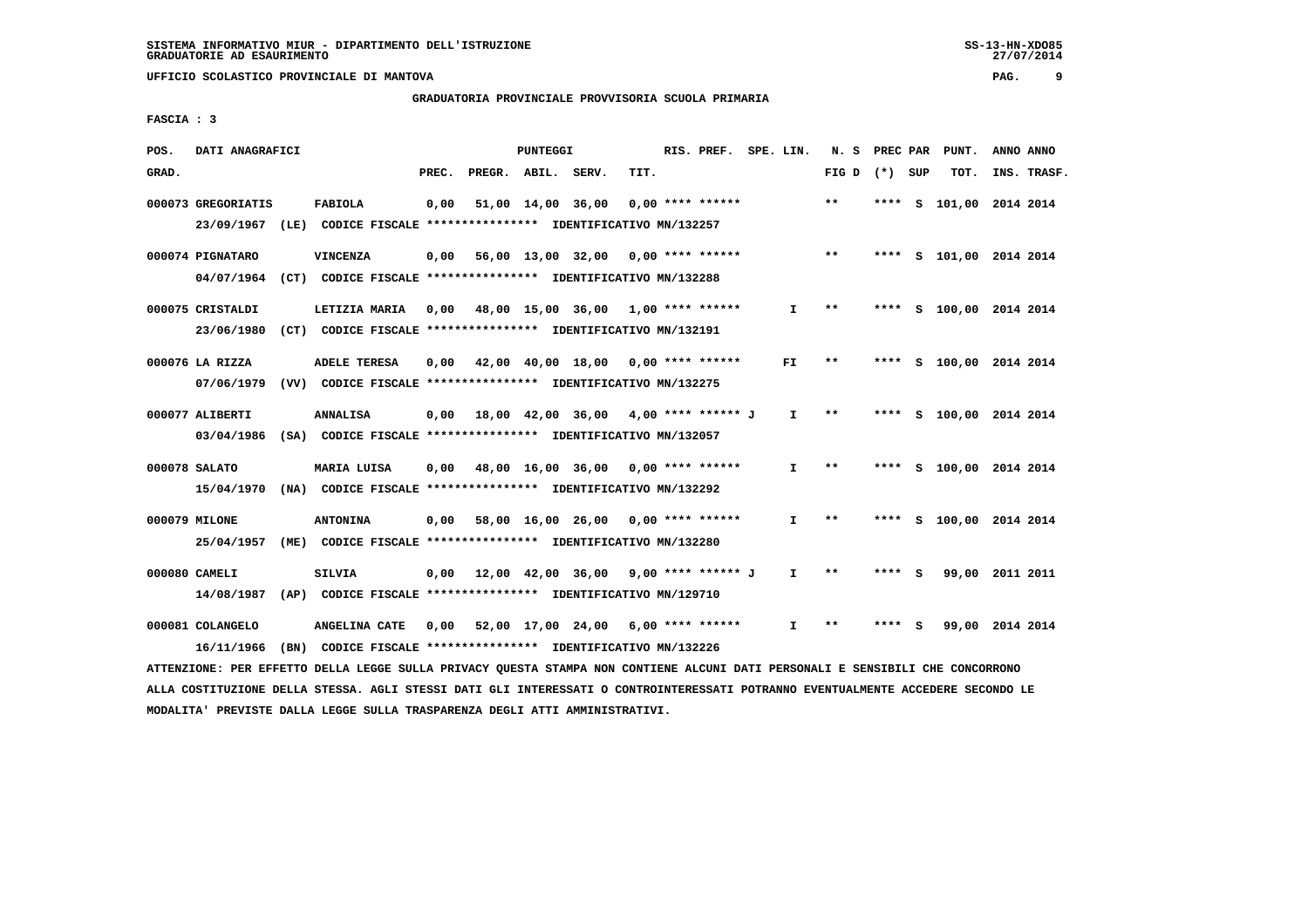# **GRADUATORIA PROVINCIALE PROVVISORIA SCUOLA PRIMARIA**

 **FASCIA : 3**

| POS.  | DATI ANAGRAFICI                                                                             |      |                                                                                  |       |                                                                               | PUNTEGGI |                                     |      | RIS. PREF.         | SPE. LIN.    |              | N.S | PREC PAR        |     | PUNT.           | ANNO ANNO |             |
|-------|---------------------------------------------------------------------------------------------|------|----------------------------------------------------------------------------------|-------|-------------------------------------------------------------------------------|----------|-------------------------------------|------|--------------------|--------------|--------------|-----|-----------------|-----|-----------------|-----------|-------------|
| GRAD. |                                                                                             |      |                                                                                  | PREC. | PREGR. ABIL. SERV.                                                            |          |                                     | TIT. |                    |              |              |     | FIG D $(*)$ SUP |     | TOT.            |           | INS. TRASF. |
|       | 000082 MASSARI<br>02/05/1968                                                                |      | <b>GIUSEPPA</b><br>(RG) CODICE FISCALE **************** IDENTIFICATIVO MN/132161 | 0,00  |                                                                               |          | 66,00 15,00 18,00                   |      | $0.00$ **** ****** | I.           | $* *$        |     | ****            |     | 99,00 2014 2014 |           |             |
|       | 000083 LA CORTE<br>18/01/1980                                                               | (CT) | <b>RACHELE</b>                                                                   | 0,00  | CODICE FISCALE **************** IDENTIFICATIVO MN/132075                      |          | 42,00 15,00 36,00                   |      | 6,00 **** ******   | $\mathbf{I}$ | $**$         |     | ****            | - S | 99,00 2014 2014 |           |             |
|       | 000084 CARDONE<br>21/08/1979 (BA) CODICE FISCALE *************** IDENTIFICATIVO MN/129523   |      | <b>PALMA</b>                                                                     | 0,00  |                                                                               |          | 12,00 41,00 36,00                   |      | 9,00 **** ****** J | $\mathbf{I}$ | $* *$        |     | ****            | - S | 98,00 2011 2011 |           |             |
|       | 000085 COSTANTINO<br>14/04/1976                                                             | (ME) | <b>ELEONORA</b>                                                                  | 0,00  | CODICE FISCALE **************** IDENTIFICATIVO MN/026137                      |          | 36,00 15,00 36,00 10,00 **** ****** |      |                    |              | $***$        |     | ****            | - 5 | 97,00 2007 2007 |           |             |
|       | 000086 INCISORE<br>04/09/1985                                                               |      | <b>CARMELA</b><br>(MI) CODICE FISCALE **************** IDENTIFICATIVO MN/129839  | 0.00  | 12,00 42,00 36,00                                                             |          |                                     |      | $6,00$ **** ****** | $\mathbf{I}$ | $**$         |     | **** S          |     | 96,00 2011 2011 |           |             |
|       | 000087 VITAGLIANO<br>23/07/1982                                                             | (NA) | <b>ANNA</b>                                                                      | 0.00  | CODICE FISCALE **************** IDENTIFICATIVO MN/132299                      |          | 54,00 18,00 24,00                   |      | $0.00$ **** ****** | $\mathbf{I}$ | $* *$        |     | ****            | - S | 96,00 2014 2014 |           |             |
|       | 000088 BERGAMINI<br>13/06/1969                                                              | (MN) | <b>AMILCARE</b>                                                                  | 0,00  | CODICE FISCALE **************** IDENTIFICATIVO MN/025875                      |          | 8,00 42,00 36,00                    |      | $9,00$ **** ****** |              |              |     | ** x **** S     |     | 95,00 2007      |           |             |
|       | 000089 SCALIA<br>12/01/1972                                                                 | CL)  | <b>MARIA RITA GI</b>                                                             | 0,00  | 57,00 17,00 18,00<br>CODICE FISCALE **************** IDENTIFICATIVO MN/132258 |          |                                     |      | $3,00$ **** ****** | F            | $* *$        |     | ****            |     | 95,00 2014 2014 |           |             |
|       | 000090 SCHIAVONE<br>01/09/1971 (SR) CODICE FISCALE *************** IDENTIFICATIVO MN/132261 |      | <b>SABINA</b>                                                                    | 0.00  |                                                                               |          | 43,00 16,00 36,00                   |      | $0.00$ **** ****** | $\mathbf{I}$ | $\star\star$ |     |                 | s   | 95,00 2014 2014 |           |             |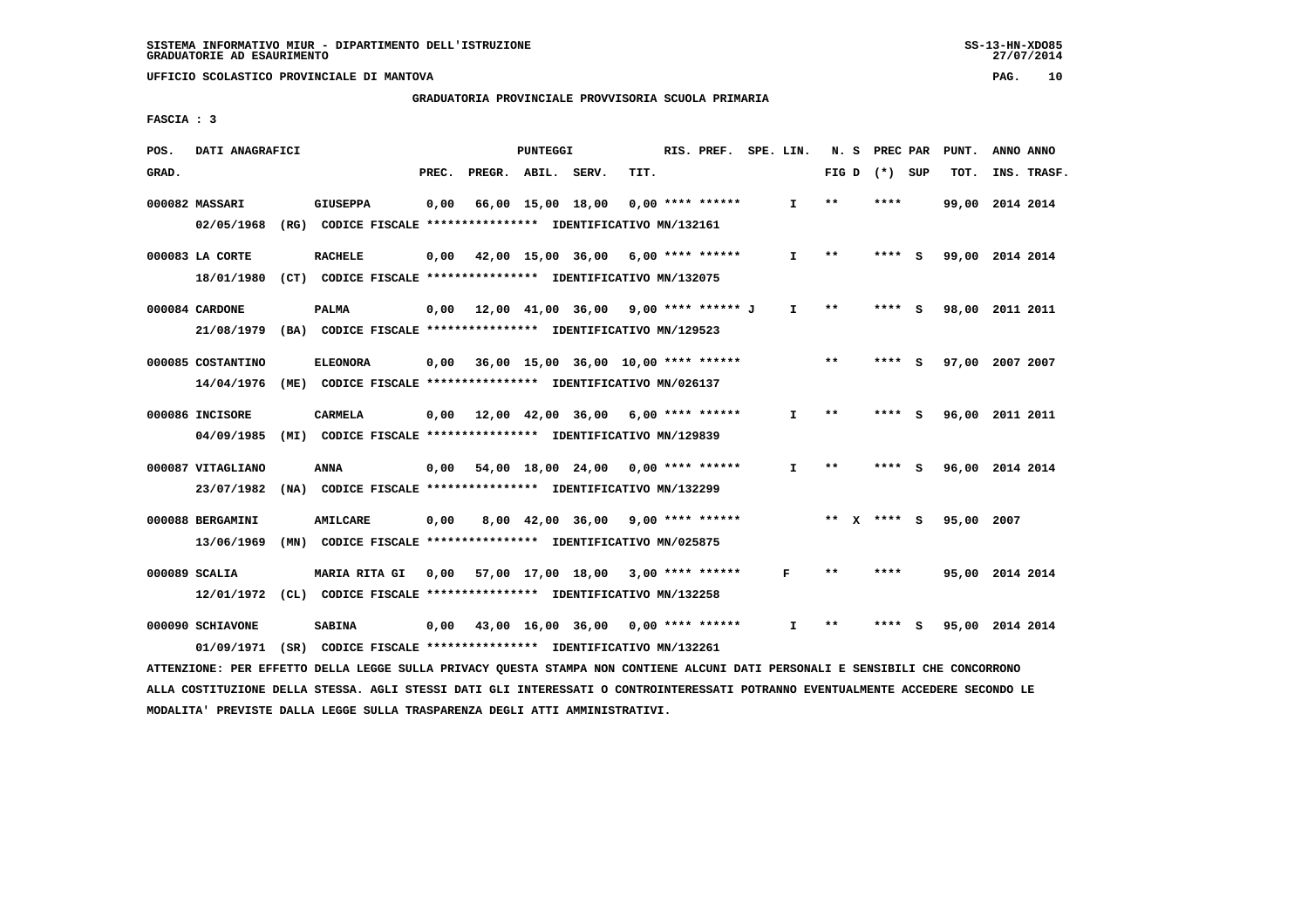# **GRADUATORIA PROVINCIALE PROVVISORIA SCUOLA PRIMARIA**

 **FASCIA : 3**

| POS.         | DATI ANAGRAFICI  |                                                                                                                               |       |                    | PUNTEGGI |                                                                |      | RIS. PREF. SPE. LIN. |              |                 | N. S PREC PAR | PUNT.      | ANNO ANNO       |
|--------------|------------------|-------------------------------------------------------------------------------------------------------------------------------|-------|--------------------|----------|----------------------------------------------------------------|------|----------------------|--------------|-----------------|---------------|------------|-----------------|
| GRAD.        |                  |                                                                                                                               | PREC. | PREGR. ABIL. SERV. |          |                                                                | TIT. |                      |              | FIG D $(*)$ SUP |               | TOT.       | INS. TRASF.     |
|              | 000091 ARDUINI   | ALICE                                                                                                                         | 0,00  |                    |          | 12,00 42,00 36,00                                              |      | 3,00 **** ****** J   | I.           | $**$            | **** S        | 93,00 2007 |                 |
|              |                  | 03/10/1986 (BS) CODICE FISCALE **************** IDENTIFICATIVO MN/025867                                                      |       |                    |          |                                                                |      |                      |              |                 |               |            |                 |
|              | 000092 PICCOLO   | <b>FULVIA</b>                                                                                                                 |       |                    |          | $0,00$ 12,00 42,00 36,00 3,00 **** ******                      |      |                      | I.           | $* *$           | **** S        | 93,00 2009 |                 |
|              |                  | 09/02/1963 (MN) CODICE FISCALE *************** IDENTIFICATIVO MN/127528                                                       |       |                    |          |                                                                |      |                      |              |                 |               |            |                 |
|              | 000093 GIORDANO  | MAURIZIO                                                                                                                      |       |                    |          | $0,00$ 15,00 40,00 32,00 6,00 **** ****** J                    |      |                      | $\mathbf{I}$ | $***$           | $***$ S       |            | 93,00 2014 2014 |
|              |                  | 17/05/1977 (SA) CODICE FISCALE **************** IDENTIFICATIVO MN/132252                                                      |       |                    |          |                                                                |      |                      |              |                 |               |            |                 |
|              | 000094 DI CARLO  | <b>ALFINA</b>                                                                                                                 |       |                    |          | $0.00$ 46.00 15.00 32.00 0.00 **** ******                      |      |                      |              | $* *$           | **** S        |            | 93,00 2014 2014 |
|              |                  | 12/01/1970 (CT) CODICE FISCALE *************** IDENTIFICATIVO MN/132352                                                       |       |                    |          |                                                                |      |                      |              |                 |               |            |                 |
|              | 000095 PAPAZZONI | <b>CHIARA</b>                                                                                                                 | 0,00  |                    |          | $0.00 \quad 42.00 \quad 44.00 \quad 6.00 \quad *** \quad ***}$ |      |                      | $\mathbf{I}$ | $* *$           | **** S        | 92,00 2009 |                 |
|              | 04/08/1983       | (MN) CODICE FISCALE **************** IDENTIFICATIVO MN/127524                                                                 |       |                    |          |                                                                |      |                      |              |                 |               |            |                 |
|              | 000096 FIASCHI   | <b>MARIA CARMELA</b>                                                                                                          |       |                    |          | 0,00 42,00 14,00 36,00 0,00 **** ******                        |      |                      |              | $***$           | **** S        |            | 92,00 2014 2014 |
|              |                  | 18/10/1964 (CT) CODICE FISCALE *************** IDENTIFICATIVO MN/132135                                                       |       |                    |          |                                                                |      |                      |              |                 |               |            |                 |
|              | 000097 ANICITO   | <b>GRAZIELLA</b>                                                                                                              |       |                    |          | $0,00$ 41,00 13,00 34,00 3,00 **** ******                      |      |                      |              | $***$           | **** S        |            | 91,00 2007 2007 |
|              |                  | 05/05/1978 (CT) CODICE FISCALE *************** IDENTIFICATIVO MN/026055                                                       |       |                    |          |                                                                |      |                      |              |                 |               |            |                 |
| 000098 CAPPI |                  | <b>FEDERICA</b>                                                                                                               |       |                    |          | $0,00$ 14,00 41,00 36,00 0,00 **** ******                      |      |                      | $\mathbf{I}$ | $* *$           | $***$ S       | 91,00 2007 |                 |
|              |                  | 08/06/1985 (MN) CODICE FISCALE *************** IDENTIFICATIVO MN/025938                                                       |       |                    |          |                                                                |      |                      |              |                 |               |            |                 |
|              | 000099 CHINDAMO  | <b>ROSANNA</b>                                                                                                                |       |                    |          | $0,00$ 16,00 39,00 36,00 0,00 **** ******                      |      |                      | I.           | ** x **** s     |               |            | 91,00 2011 2011 |
|              | 27/08/1983       | (CO) CODICE FISCALE **************** IDENTIFICATIVO MN/129525                                                                 |       |                    |          |                                                                |      |                      |              |                 |               |            |                 |
|              |                  | ATTENZIONE: PER EFFETTO DELLA LEGGE SULLA PRIVACY QUESTA STAMPA NON CONTIENE ALCUNI DATI PERSONALI E SENSIBILI CHE CONCORRONO |       |                    |          |                                                                |      |                      |              |                 |               |            |                 |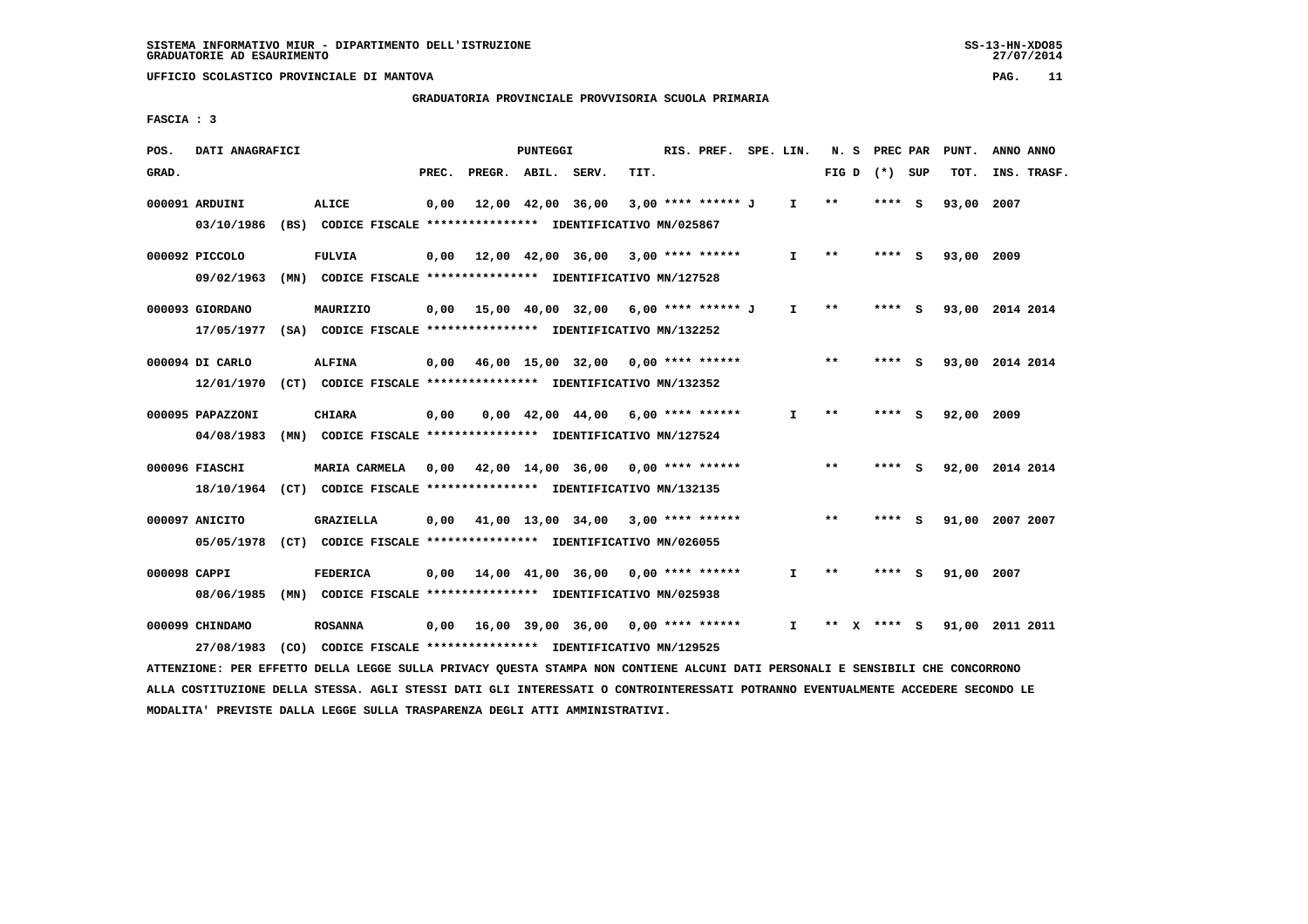# **GRADUATORIA PROVINCIALE PROVVISORIA SCUOLA PRIMARIA**

 **FASCIA : 3**

| POS.  | DATI ANAGRAFICI                                                                                                               |                   |       |              | PUNTEGGI |                                                               |      | RIS. PREF. SPE. LIN. |              | N. S            | PREC PAR |     | PUNT.      | ANNO ANNO       |  |
|-------|-------------------------------------------------------------------------------------------------------------------------------|-------------------|-------|--------------|----------|---------------------------------------------------------------|------|----------------------|--------------|-----------------|----------|-----|------------|-----------------|--|
| GRAD. |                                                                                                                               |                   | PREC. |              |          | PREGR. ABIL. SERV.                                            | TIT. |                      |              | FIG D $(*)$ SUP |          |     | TOT.       | INS. TRASF.     |  |
|       | 000100 LUCCHINI                                                                                                               | <b>MARTA</b>      | 0,00  |              |          | 34,00 17,00 36,00                                             |      | $3,00$ **** ******   |              | $***$           | **** S   |     | 90,00 2007 |                 |  |
|       | 31/01/1976                                                                                                                    |                   |       |              |          | (MN) CODICE FISCALE **************** IDENTIFICATIVO MN/025991 |      |                      |              |                 |          |     |            |                 |  |
|       | 000101 TREVISAN                                                                                                               | <b>CARMEN</b>     |       | $0,00$ 48,00 |          | $6,00$ $36,00$ $0,00$ $***$ **** *****                        |      |                      |              | $***$           | **** S   |     | 90,00 2007 |                 |  |
| s     | 06/08/1978 (SA) CODICE FISCALE **************** IDENTIFICATIVO MN/025934                                                      |                   |       |              |          |                                                               |      |                      |              |                 |          |     |            |                 |  |
|       | 000102 SCANSANI                                                                                                               | ILARIA            |       |              |          | $0,00$ 12,00 42,00 36,00 0,00 **** ****** J                   |      |                      | $\mathbf{I}$ | **              | $***$ S  |     | 90,00 2007 |                 |  |
|       | 06/08/1986                                                                                                                    |                   |       |              |          | (MN) CODICE FISCALE *************** IDENTIFICATIVO MN/026035  |      |                      |              |                 |          |     |            |                 |  |
|       | 000103 FONTANA                                                                                                                | <b>LAURA</b>      |       |              |          | $0.00$ 10.00 40.00 36.00 4.00 **** ******                     |      |                      | $\mathbf{I}$ | $* *$           | **** S   |     | 90,00 2009 |                 |  |
|       | 20/08/1980                                                                                                                    |                   |       |              |          | (ME) CODICE FISCALE **************** IDENTIFICATIVO MN/127514 |      |                      |              |                 |          |     |            |                 |  |
|       | 000104 FONTANA                                                                                                                | ANNA MARIA        |       |              |          | $0.00$ 36.00 12.00 36.00 6.00 **** ******                     |      |                      |              | $***$           | **** S   |     |            | 90,00 2011 2011 |  |
|       | 28/05/1977 (TP) CODICE FISCALE **************** IDENTIFICATIVO MN/129551                                                      |                   |       |              |          |                                                               |      |                      |              |                 |          |     |            |                 |  |
|       | 000105 PANARIELLO                                                                                                             | <b>MARIA</b>      |       |              |          | $0,00$ 54,00 14,00 16,00 6,00 **** ******                     |      |                      | I.           | $\star\star$    | **** S   |     |            | 90,00 2014 2014 |  |
|       | 09/05/1971 (NA) CODICE FISCALE *************** IDENTIFICATIVO MN/132188                                                       |                   |       |              |          |                                                               |      |                      |              |                 |          |     |            |                 |  |
|       | 000106 DE MARCO                                                                                                               | <b>STEFANIA</b>   |       |              |          | 0,00 12,00 41,00 36,00                                        |      | $0.00$ **** ******   | $\mathbf{I}$ | $* *$           | **** S   |     |            | 89,00 2011 2011 |  |
|       | 29/11/1978 (CS) CODICE FISCALE *************** IDENTIFICATIVO MN/129530                                                       |                   |       |              |          |                                                               |      |                      |              |                 |          |     |            |                 |  |
|       | 000107 GABRIELE                                                                                                               | <b>ROSANNA</b>    |       |              |          | $0,00$ 30,00 16,00 36,00 7,00 **** ******                     |      |                      | $\mathbf{I}$ | $**$            | **** S   |     |            | 89,00 2011 2011 |  |
|       | 19/05/1977 (PA) CODICE FISCALE *************** IDENTIFICATIVO MN/129552                                                       |                   |       |              |          |                                                               |      |                      |              |                 |          |     |            |                 |  |
|       | 000108 COSTANTINI                                                                                                             | <b>MARIA ANNA</b> |       |              |          | 0,00 50,00 13,00 26,00 0,00 **** ******                       |      |                      |              | $* *$           | ****     | - S |            | 89,00 2014 2014 |  |
|       | 22/04/1976                                                                                                                    |                   |       |              |          | (BR) CODICE FISCALE *************** IDENTIFICATIVO MN/132228  |      |                      |              |                 |          |     |            |                 |  |
|       | ATTENZIONE: PER EFFETTO DELLA LEGGE SULLA PRIVACY QUESTA STAMPA NON CONTIENE ALCUNI DATI PERSONALI E SENSIBILI CHE CONCORRONO |                   |       |              |          |                                                               |      |                      |              |                 |          |     |            |                 |  |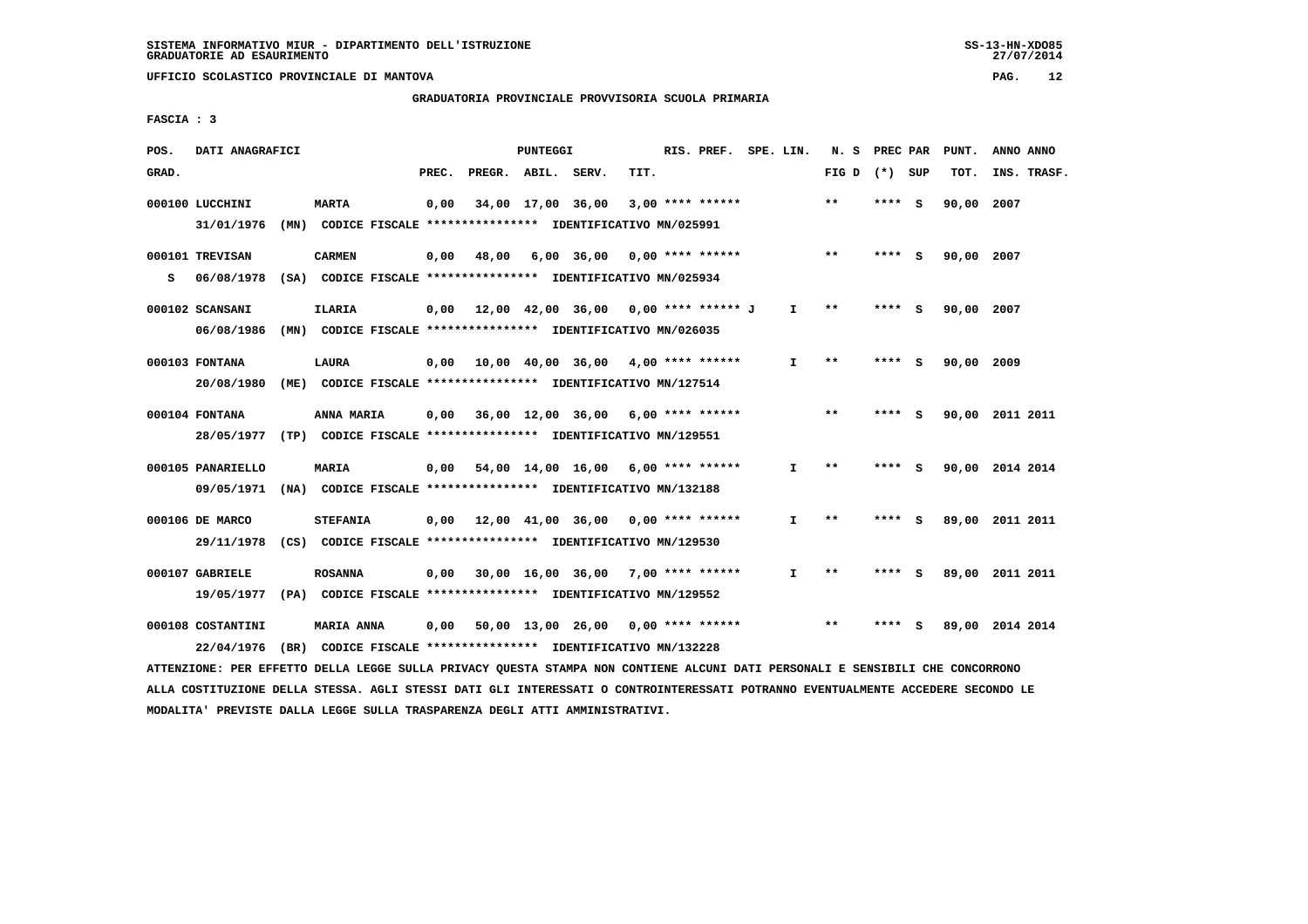#### **GRADUATORIA PROVINCIALE PROVVISORIA SCUOLA PRIMARIA**

 **FASCIA : 3**

| POS.         | DATI ANAGRAFICI    |                                                                                                                               |       | PUNTEGGI |                                            |                  | RIS. PREF. SPE. LIN. |              |       | N. S PREC PAR   | PUNT.           | ANNO ANNO |             |
|--------------|--------------------|-------------------------------------------------------------------------------------------------------------------------------|-------|----------|--------------------------------------------|------------------|----------------------|--------------|-------|-----------------|-----------------|-----------|-------------|
| GRAD.        |                    |                                                                                                                               | PREC. |          | PREGR. ABIL. SERV.                         | TIT.             |                      |              |       | FIG D $(*)$ SUP | TOT.            |           | INS. TRASF. |
|              | 000109 DENARO      | <b>MARIA</b>                                                                                                                  | 0,00  |          | 48,00 16,00 18,00                          | 7,00 **** ****** |                      | $\mathbf{I}$ | $***$ | **** S          | 89,00 2014 2014 |           |             |
|              |                    | 14/02/1966 (SR) CODICE FISCALE *************** IDENTIFICATIVO MN/132118                                                       |       |          |                                            |                  |                      |              |       |                 |                 |           |             |
|              | 000110 PAPPALARDO  | <b>AGNESE</b>                                                                                                                 |       |          | $0,00$ 12,00 40,00 34,00 3,00 **** ******  |                  |                      | $\mathbf{I}$ | $* *$ | **** S          | 89,00 2014 2014 |           |             |
|              |                    | 16/06/1981 (CT) CODICE FISCALE *************** IDENTIFICATIVO MN/132284                                                       |       |          |                                            |                  |                      |              |       |                 |                 |           |             |
|              | 000111 D'AMICO     | <b>MARIA NENCHY</b>                                                                                                           | 0,00  |          | 33,00 16,00 36,00 3,00 **** ******         |                  |                      |              | $* *$ | **** S          | 88,00 2007 2007 |           |             |
|              |                    | 29/10/1979 (CT) CODICE FISCALE *************** IDENTIFICATIVO MN/025961                                                       |       |          |                                            |                  |                      |              |       |                 |                 |           |             |
|              | 000112 IASEVOLI    | <b>MARIA GABRIEL</b>                                                                                                          |       |          | $0,00$ 24,00 15,00 36,00 13,00 **** ****** |                  |                      |              | $* *$ | **** S          | 88,00 2014 2014 |           |             |
|              |                    | 24/07/1973 (NA) CODICE FISCALE *************** IDENTIFICATIVO MN/132273                                                       |       |          |                                            |                  |                      |              |       |                 |                 |           |             |
| 000113 MARRA |                    | <b>GIOVANNA</b>                                                                                                               | 0,00  |          | $0,00$ 42,00 36,00 9,00 **** ****** J      |                  |                      | $\mathbf{I}$ | $* *$ | **** S          | 87,00 2007      |           |             |
|              |                    | 12/11/1982 (RC) CODICE FISCALE **************** IDENTIFICATIVO MN/026180                                                      |       |          |                                            |                  |                      |              |       |                 |                 |           |             |
|              | 000114 ALESSI      | ILENJA RITA                                                                                                                   | 0,00  |          | 2,00 40,00 36,00 9,00 **** ****** J I      |                  |                      |              |       | ** x **** S     | 87.00 2011 2011 |           |             |
|              |                    | 04/07/1980 (CL) CODICE FISCALE *************** IDENTIFICATIVO MN/129662                                                       |       |          |                                            |                  |                      |              |       |                 |                 |           |             |
|              |                    |                                                                                                                               |       |          |                                            |                  |                      |              |       |                 |                 |           |             |
|              | 000115 MARCHESELLI | <b>GRETA</b>                                                                                                                  | 0,00  |          | 8,00 42,00 36,00 0,00 **** ****** J        |                  |                      | $\mathbf{I}$ | **    | **** S          | 86,00 2009      |           |             |
|              |                    | 26/09/1987 (RE) CODICE FISCALE *************** IDENTIFICATIVO MN/127516                                                       |       |          |                                            |                  |                      |              |       |                 |                 |           |             |
|              | 000116 GIACOMAZZI  | <b>SILVIA</b>                                                                                                                 | 0,00  |          | 7,00 42,00 36,00 0,00 **** ****** J        |                  |                      | $\mathbf{I}$ | $* *$ | **** S          | 85,00 2007      |           |             |
|              |                    | 23/03/1987 (MN) CODICE FISCALE *************** IDENTIFICATIVO MN/025853                                                       |       |          |                                            |                  |                      |              |       |                 |                 |           |             |
| 000117 ROSSI |                    | SILVIA                                                                                                                        | 0,00  |          | 36,00 12,00 36,00 0,00 **** ******         |                  |                      |              | $* *$ | **** S          | 84,00 2007      |           |             |
|              | 17/01/1971         | (MN) CODICE FISCALE **************** IDENTIFICATIVO MN/020180                                                                 |       |          |                                            |                  |                      |              |       |                 |                 |           |             |
|              |                    | ATTENZIONE: PER EFFETTO DELLA LEGGE SULLA PRIVACY QUESTA STAMPA NON CONTIENE ALCUNI DATI PERSONALI E SENSIBILI CHE CONCORRONO |       |          |                                            |                  |                      |              |       |                 |                 |           |             |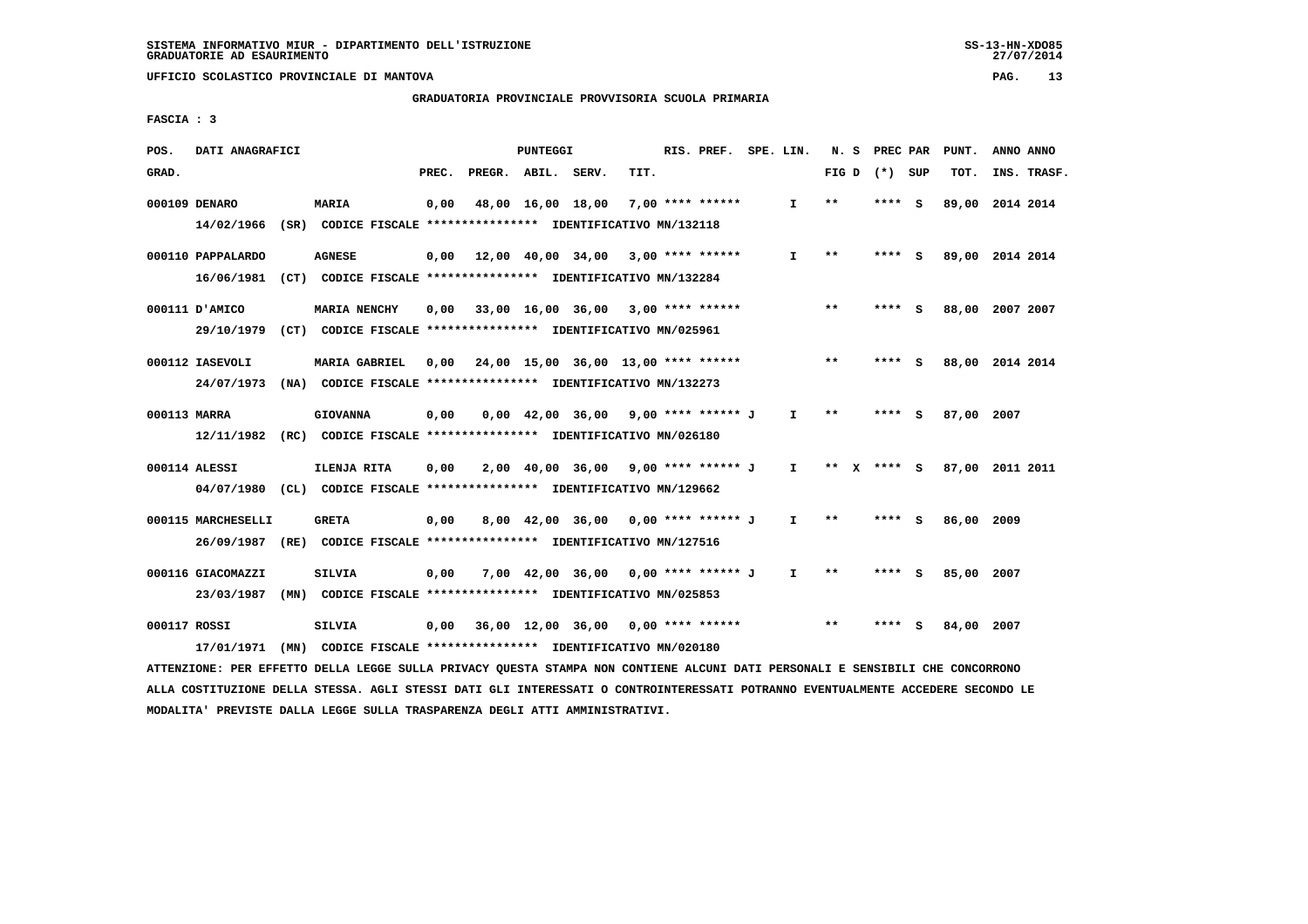# **GRADUATORIA PROVINCIALE PROVVISORIA SCUOLA PRIMARIA**

 **FASCIA : 3**

| POS.         | DATI ANAGRAFICI               |                                                                                                                                 |       |                    | <b>PUNTEGGI</b>  |                                                               |      | RIS. PREF. SPE. LIN. |              |        | N. S PREC PAR   |     | PUNT.      | ANNO ANNO       |  |
|--------------|-------------------------------|---------------------------------------------------------------------------------------------------------------------------------|-------|--------------------|------------------|---------------------------------------------------------------|------|----------------------|--------------|--------|-----------------|-----|------------|-----------------|--|
| GRAD.        |                               |                                                                                                                                 | PREC. | PREGR. ABIL. SERV. |                  |                                                               | TIT. |                      |              |        | FIG D $(*)$ SUP |     | TOT.       | INS. TRASF.     |  |
|              | 000118 VENTRICE<br>20/10/1975 | <b>ELISA</b><br>(TN) CODICE FISCALE *************** IDENTIFICATIVO MN/025885                                                    | 0,00  |                    | 3,00 42,00 36,00 |                                                               |      | $3,00$ **** ******   | I.           | $* *$  | ****            | - S | 84,00      | 2007            |  |
|              |                               |                                                                                                                                 |       |                    |                  |                                                               |      |                      |              |        |                 |     |            |                 |  |
|              | 000119 PELLADONI              | <b>ROSSELLA</b>                                                                                                                 | 0,00  |                    |                  | 0,00 42,00 36,00                                              |      | 6,00 **** ****** J   | $\mathbf{I}$ | ** $X$ | $***$ S         |     | 84,00 2009 |                 |  |
|              | 11/04/1988                    | (MN) CODICE FISCALE *************** IDENTIFICATIVO MN/127525                                                                    |       |                    |                  |                                                               |      |                      |              |        |                 |     |            |                 |  |
|              | 000120 NACLERIO               | <b>RAFFAELLA</b>                                                                                                                | 0,00  |                    |                  | $0.00 \quad 42.00 \quad 36.00 \quad 6.00 \quad *** \quad ***$ |      |                      | $\mathbf{I}$ | $* *$  | **** S          |     |            | 84,00 2011 2011 |  |
|              | 16/10/1985                    | (NA) CODICE FISCALE **************** IDENTIFICATIVO MN/129815                                                                   |       |                    |                  |                                                               |      |                      |              |        |                 |     |            |                 |  |
|              |                               |                                                                                                                                 |       |                    |                  |                                                               |      |                      |              |        |                 |     |            |                 |  |
| 000121 MAGNO |                               | <b>AGNESE TIZIAN</b><br>(CE) CODICE FISCALE **************** IDENTIFICATIVO MN/132277                                           | 0,00  |                    |                  | $31,00$ $14,00$ $36,00$ $3,00$ **** ******                    |      |                      | I.           | $* *$  |                 |     |            | 84,00 2014 2014 |  |
|              | 19/03/1980                    |                                                                                                                                 |       |                    |                  |                                                               |      |                      |              |        |                 |     |            |                 |  |
|              | 000122 DIODATO                | <b>ANGELINA</b>                                                                                                                 | 0,00  |                    |                  | 54,00 15,00 12,00                                             |      | $3,00$ **** ******   |              | $***$  | **** S          |     |            | 84,00 2014 2014 |  |
|              | 05/12/1970                    | (BN) CODICE FISCALE **************** IDENTIFICATIVO MN/132235                                                                   |       |                    |                  |                                                               |      |                      |              |        |                 |     |            |                 |  |
|              | 000123 CAPPUCCIO              | <b>SERENA VERONI</b>                                                                                                            | 0,00  |                    |                  | $0.00$ 41.00 36.00 6.00 **** ****** J                         |      |                      | $\mathbf{I}$ | $***$  | ****            | - S | 83,00      | 2007            |  |
|              | 05/12/1987                    | (CS) CODICE FISCALE **************** IDENTIFICATIVO MN/025847                                                                   |       |                    |                  |                                                               |      |                      |              |        |                 |     |            |                 |  |
|              |                               |                                                                                                                                 |       |                    |                  |                                                               |      |                      |              |        |                 |     |            |                 |  |
| 000124 PELLA |                               | <b>MARIA LUISA</b>                                                                                                              | 0.00  |                    |                  | 31,00 16,00 36,00                                             |      | $0.00$ **** ******   | F            | $* *$  | $***$ S         |     |            | 83,00 2011 2011 |  |
|              |                               | 08/05/1970 (CE) CODICE FISCALE *************** IDENTIFICATIVO MN/129584                                                         |       |                    |                  |                                                               |      |                      |              |        |                 |     |            |                 |  |
|              | 000125 OUERCI                 | <b>VALENTINA</b>                                                                                                                | 0,00  |                    |                  | 4,00 42,00 36,00                                              |      | $0.00$ **** ******   | $\mathbf{I}$ | $**$   | ****            | - 5 | 82,00 2007 |                 |  |
|              | 21/08/1987                    | (MN) CODICE FISCALE **************** IDENTIFICATIVO MN/026024                                                                   |       |                    |                  |                                                               |      |                      |              |        |                 |     |            |                 |  |
|              | 000126 QUARATINO              | <b>PASQUALE</b>                                                                                                                 | 0,00  |                    |                  | $0,00$ 40,00 36,00 6,00 **** ****** J                         |      |                      | $\mathbf{I}$ | $**$   |                 | s   |            | 82,00 2011 2011 |  |
|              | 15/11/1986                    | (PZ) CODICE FISCALE **************** IDENTIFICATIVO MN/129562                                                                   |       |                    |                  |                                                               |      |                      |              |        |                 |     |            |                 |  |
|              |                               | ATTENZIONE: PER EFFETTO DELLA LEGGE SULLA PRIVACY QUESTA STAMPA NON CONTIENE ALCUNI DATI PERSONALI E SENSIBILI CHE CONCORRONO   |       |                    |                  |                                                               |      |                      |              |        |                 |     |            |                 |  |
|              |                               | ALLA COSTITUZIONE DELLA STESSA. AGLI STESSI DATI GLI INTERESSATI O CONTROINTERESSATI POTRANNO EVENTUALMENTE ACCEDERE SECONDO LE |       |                    |                  |                                                               |      |                      |              |        |                 |     |            |                 |  |

 **MODALITA' PREVISTE DALLA LEGGE SULLA TRASPARENZA DEGLI ATTI AMMINISTRATIVI.**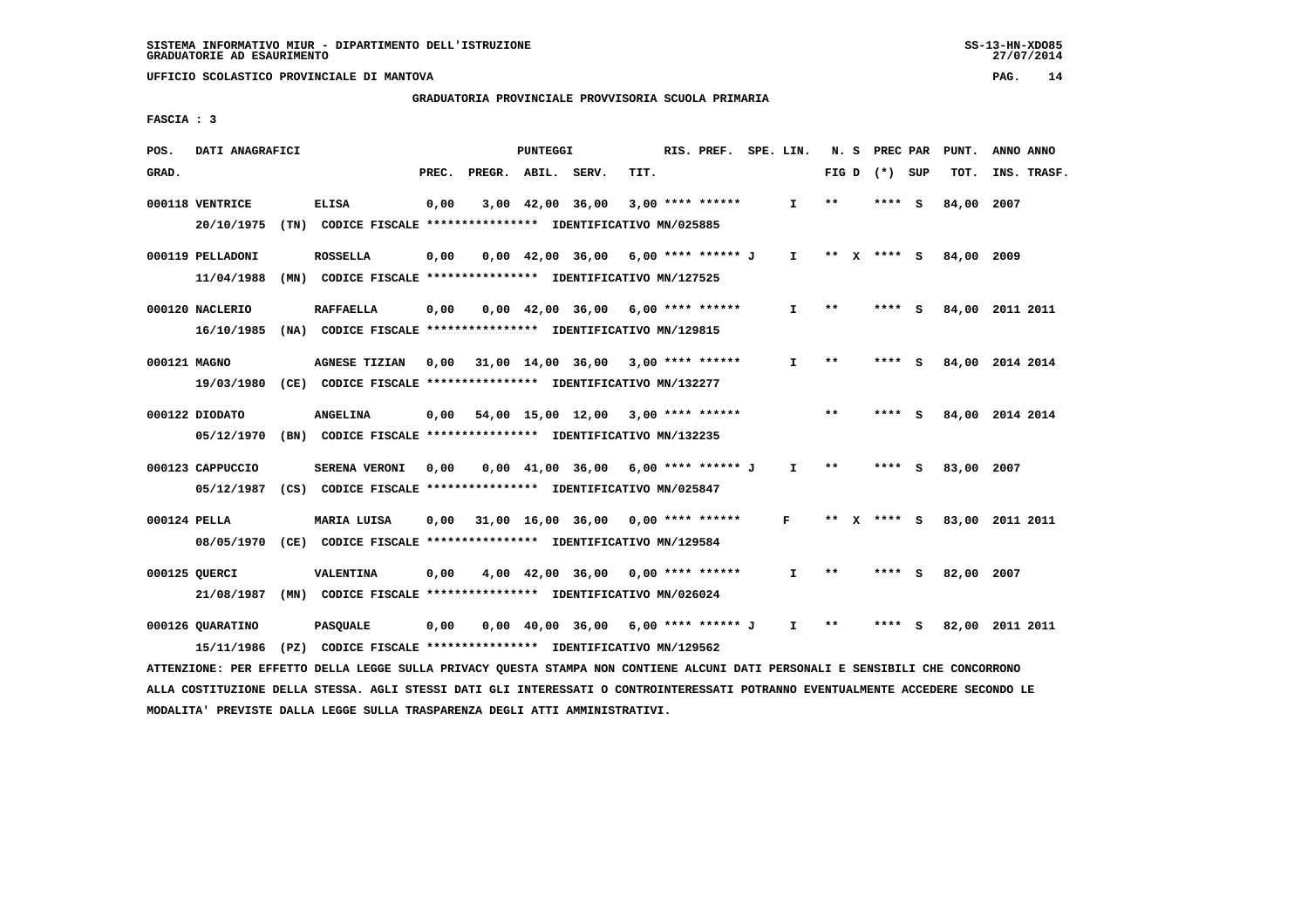# **GRADUATORIA PROVINCIALE PROVVISORIA SCUOLA PRIMARIA**

 **FASCIA : 3**

| POS.  | DATI ANAGRAFICI                                                                                                               |                                                               |       |                                           | PUNTEGGI |                                                                       |      | RIS. PREF. SPE. LIN. |                       |       | N. S PREC PAR   | PUNT.      | ANNO ANNO       |  |
|-------|-------------------------------------------------------------------------------------------------------------------------------|---------------------------------------------------------------|-------|-------------------------------------------|----------|-----------------------------------------------------------------------|------|----------------------|-----------------------|-------|-----------------|------------|-----------------|--|
| GRAD. |                                                                                                                               |                                                               | PREC. | PREGR. ABIL. SERV.                        |          |                                                                       | TIT. |                      |                       |       | FIG D $(*)$ SUP | TOT.       | INS. TRASF.     |  |
|       | 000127 FANARA                                                                                                                 | CALOGERA                                                      | 0,00  | 36,00                                     |          | 6,00 36,00                                                            |      | $3,00$ **** ******   |                       | $**$  | **** S          | 81,00 2007 |                 |  |
|       | S 16/02/1966                                                                                                                  | (AG) CODICE FISCALE **************** IDENTIFICATIVO MN/023507 |       |                                           |          |                                                                       |      |                      |                       |       |                 |            |                 |  |
|       | 000128 TADIELLO                                                                                                               | <b>ELISABETTA</b>                                             | 0,00  |                                           |          | $0.00 \quad 42.00 \quad 36.00 \quad 3.00 \quad *** \quad *** \quad 0$ |      |                      | $I \rightarrow \star$ |       | **** S          | 81,00 2009 |                 |  |
|       | 04/01/1988 (MN) CODICE FISCALE *************** IDENTIFICATIVO MN/127537                                                       |                                                               |       |                                           |          |                                                                       |      |                      |                       |       |                 |            |                 |  |
|       | 000129 MANZINI                                                                                                                | <b>ALBERTO</b>                                                | 0,00  |                                           |          | $0,00$ 42,00 36,00 3,00 **** ****** J                                 |      |                      | $\mathbf{I}$          | $* *$ | **** S          |            | 81,00 2011 2011 |  |
|       | 25/12/1975 (MN) CODICE FISCALE *************** IDENTIFICATIVO MN/129565                                                       |                                                               |       |                                           |          |                                                                       |      |                      |                       |       |                 |            |                 |  |
|       | 000130 FORTESE                                                                                                                | VALENTINA CON                                                 |       | $0.00$ 26.00 16.00 36.00 3.00 **** ****** |          |                                                                       |      |                      | $\mathbf{I}$          | $**$  | ****            |            | 81,00 2014 2014 |  |
|       | 28/10/1976 (CT) CODICE FISCALE *************** IDENTIFICATIVO MN/132246                                                       |                                                               |       |                                           |          |                                                                       |      |                      |                       |       |                 |            |                 |  |
|       | 000131 MONDINI                                                                                                                | <b>MORENA</b>                                                 | 0,00  |                                           |          | $0,00$ 41,00 36,00 3,00 **** ****** J                                 |      |                      | $\mathbf{I}$          | $***$ | **** S          | 80,00 2007 |                 |  |
|       | 22/04/1979 (CR) CODICE FISCALE *************** IDENTIFICATIVO MN/026006                                                       |                                                               |       |                                           |          |                                                                       |      |                      |                       |       |                 |            |                 |  |
|       | 000132 BERTANI                                                                                                                | <b>ELENA</b>                                                  | 0,00  |                                           |          | $0,00$ 41,00 36,00 3,00 **** ****** J I                               |      |                      |                       | $* *$ | $***5$          | 80,00 2009 |                 |  |
|       | 15/03/1988 (MN) CODICE FISCALE *************** IDENTIFICATIVO MN/127447                                                       |                                                               |       |                                           |          |                                                                       |      |                      |                       |       |                 |            |                 |  |
|       | 000133 MOSTACCIO                                                                                                              | <b>VERA</b>                                                   |       | $0,00$ 29,00 14,00 36,00 0,00 **** ****** |          |                                                                       |      |                      |                       | $* *$ | $***$ S         |            | 79,00 2011 2011 |  |
|       | 08/03/1979                                                                                                                    | (CT) CODICE FISCALE **************** IDENTIFICATIVO MN/129571 |       |                                           |          |                                                                       |      |                      |                       |       |                 |            |                 |  |
|       | 000134 GATTAZZO                                                                                                               | <b>NICOLE</b>                                                 | 0,00  |                                           |          | $0,00$ 42,00 36,00 0,00 **** ****** J                                 |      |                      |                       |       | I ** X **** S   | 78,00 2009 |                 |  |
|       | 30/05/1988                                                                                                                    | (MN) CODICE FISCALE **************** IDENTIFICATIVO MN/127521 |       |                                           |          |                                                                       |      |                      |                       |       |                 |            |                 |  |
|       | 000135 PELOSI                                                                                                                 | LARA                                                          | 0,00  |                                           |          | 0,00 42,00 36,00 0,00 **** ****** J I ** X **** S 78,00 2009          |      |                      |                       |       |                 |            |                 |  |
|       | 02/02/1988                                                                                                                    | (MN) CODICE FISCALE **************** IDENTIFICATIVO MN/127526 |       |                                           |          |                                                                       |      |                      |                       |       |                 |            |                 |  |
|       | ATTENZIONE: PER EFFETTO DELLA LEGGE SULLA PRIVACY QUESTA STAMPA NON CONTIENE ALCUNI DATI PERSONALI E SENSIBILI CHE CONCORRONO |                                                               |       |                                           |          |                                                                       |      |                      |                       |       |                 |            |                 |  |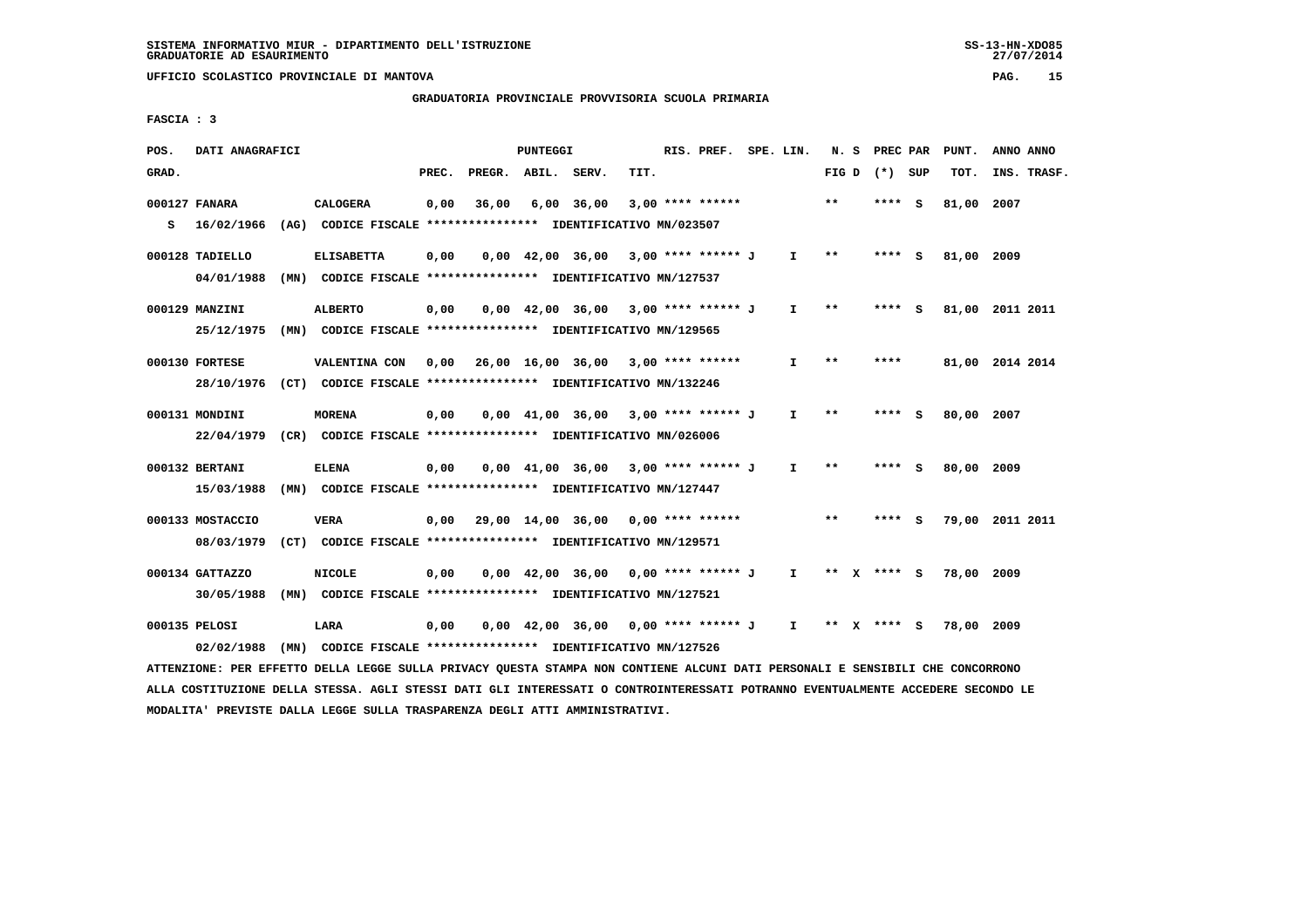# **GRADUATORIA PROVINCIALE PROVVISORIA SCUOLA PRIMARIA**

 **FASCIA : 3**

| POS.         | DATI ANAGRAFICI                                                                                                               |                                                               |       |                                           | PUNTEGGI |                                                                       |      | RIS. PREF. SPE. LIN. |              |       | N. S PREC PAR   | PUNT.      | ANNO ANNO       |
|--------------|-------------------------------------------------------------------------------------------------------------------------------|---------------------------------------------------------------|-------|-------------------------------------------|----------|-----------------------------------------------------------------------|------|----------------------|--------------|-------|-----------------|------------|-----------------|
| GRAD.        |                                                                                                                               |                                                               | PREC. | PREGR. ABIL. SERV.                        |          |                                                                       | TIT. |                      |              |       | FIG D $(*)$ SUP | TOT.       | INS. TRASF.     |
|              | 000136 BOSCHETTI                                                                                                              | <b>AMBRA</b>                                                  | 0,00  |                                           |          | $0,00 \quad 42,00 \quad 36,00$                                        |      | 0,00 **** ****** J   | $\mathbf{I}$ | **    | **** S          | 78,00 2009 |                 |
|              | 12/08/1988                                                                                                                    | (BS) CODICE FISCALE **************** IDENTIFICATIVO MN/127449 |       |                                           |          |                                                                       |      |                      |              |       |                 |            |                 |
|              | 000137 SPOTO                                                                                                                  | <b>GIULIA</b>                                                 | 0,00  |                                           |          | $0,00$ 42,00 36,00 0,00 **** ******                                   |      |                      | $\mathbf{I}$ | $* *$ | **** S          | 78,00 2009 |                 |
|              | 17/03/1988 (MN) CODICE FISCALE *************** IDENTIFICATIVO MN/127535                                                       |                                                               |       |                                           |          |                                                                       |      |                      |              |       |                 |            |                 |
| 000138 ROSSI |                                                                                                                               | SOFIA                                                         | 0,00  |                                           |          | $0,00$ 42,00 36,00 0,00 **** ******                                   |      |                      | I.           | $* *$ | **** S          |            | 78,00 2011 2011 |
|              | 26/09/1987 (MN) CODICE FISCALE *************** IDENTIFICATIVO MN/129593                                                       |                                                               |       |                                           |          |                                                                       |      |                      |              |       |                 |            |                 |
|              | 000139 SPEZZANO                                                                                                               | <b>FRANCESCA</b>                                              | 0,00  |                                           |          | $0.00 \quad 41.00 \quad 36.00 \quad 0.00 \quad *** \quad *** \quad J$ |      |                      | $\mathbf{I}$ | $**$  | $***$ S         | 77,00 2007 |                 |
|              | 26/08/1984 (CS) CODICE FISCALE **************** IDENTIFICATIVO MN/026229                                                      |                                                               |       |                                           |          |                                                                       |      |                      |              |       |                 |            |                 |
|              | 000140 PULEO                                                                                                                  | <b>DANIELA</b>                                                |       | $0,00$ 21,00 17,00 36,00 3,00 **** ****** |          |                                                                       |      |                      | $\mathbf{I}$ | $* *$ | **** S          |            | 77,00 2011 2011 |
|              | 05/03/1980 (PA) CODICE FISCALE *************** IDENTIFICATIVO MN/129782                                                       |                                                               |       |                                           |          |                                                                       |      |                      |              |       |                 |            |                 |
|              | 000141 BEFFA                                                                                                                  | <b>ELISA</b>                                                  | 0,00  |                                           |          | 0,00 40,00 36,00 0,00 **** ****** J                                   |      |                      | $\mathbf{I}$ | $***$ | **** S          | 76,00 2007 |                 |
|              | 05/01/1987 (MN) CODICE FISCALE *************** IDENTIFICATIVO MN/026015                                                       |                                                               |       |                                           |          |                                                                       |      |                      |              |       |                 |            |                 |
|              | 000142 PIERRI                                                                                                                 | <b>AMALIA</b>                                                 |       | $0,00$ 42,00 13,00 14,00 6,00 **** ****** |          |                                                                       |      |                      |              | $***$ | $***$ S         |            | 75,00 2014 2014 |
|              | 12/03/1975 (BR) CODICE FISCALE *************** IDENTIFICATIVO MN/132287                                                       |                                                               |       |                                           |          |                                                                       |      |                      |              |       |                 |            |                 |
|              | 000143 CREDENDINO                                                                                                             | <b>MARIA</b>                                                  | 0,00  |                                           |          | $0,00$ 38,00 36,00 0,00 **** ******                                   |      |                      |              |       | ** x **** S     | 74,00 2009 |                 |
|              | 21/10/1977 (NA) CODICE FISCALE *************** IDENTIFICATIVO MN/127510                                                       |                                                               |       |                                           |          |                                                                       |      |                      |              |       |                 |            |                 |
|              | 000144 FRANZE                                                                                                                 | ROSA ALBA                                                     |       | $0,00$ 58,00 16,00 0,00 0,00 **** ******  |          |                                                                       |      |                      | F            | $* *$ | **** S          |            | 74,00 2014 2014 |
|              | 09/09/1955                                                                                                                    | (VV) CODICE FISCALE **************** IDENTIFICATIVO MN/132247 |       |                                           |          |                                                                       |      |                      |              |       |                 |            |                 |
|              | ATTENZIONE: PER EFFETTO DELLA LEGGE SULLA PRIVACY QUESTA STAMPA NON CONTIENE ALCUNI DATI PERSONALI E SENSIBILI CHE CONCORRONO |                                                               |       |                                           |          |                                                                       |      |                      |              |       |                 |            |                 |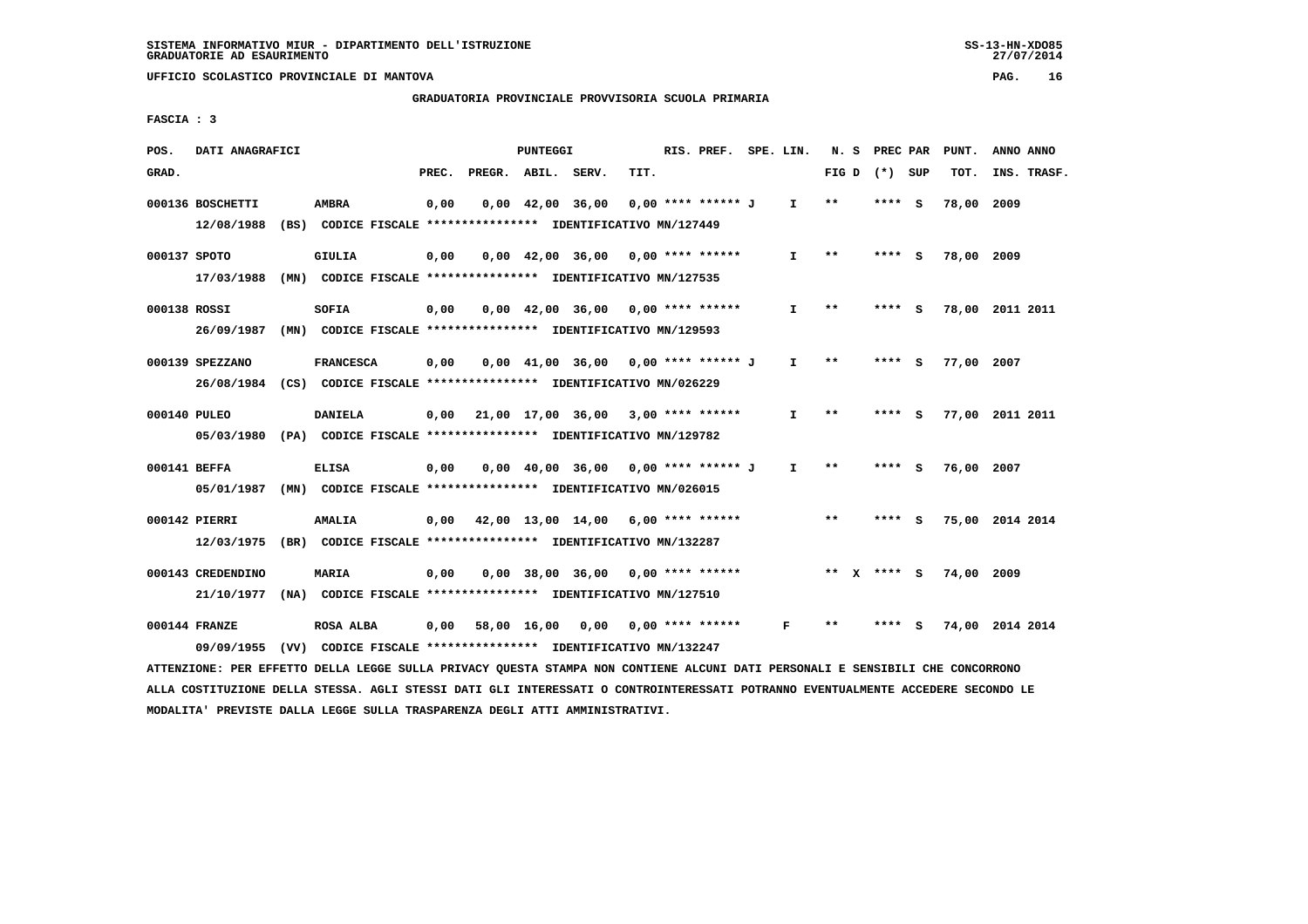# **GRADUATORIA PROVINCIALE PROVVISORIA SCUOLA PRIMARIA**

 **FASCIA : 3**

| POS.         | DATI ANAGRAFICI  |                                                                                                                               |       |                                           | PUNTEGGI |                                                                                |      | RIS. PREF. SPE. LIN. |     |       | N. S PREC PAR   | PUNT.                       | ANNO ANNO   |
|--------------|------------------|-------------------------------------------------------------------------------------------------------------------------------|-------|-------------------------------------------|----------|--------------------------------------------------------------------------------|------|----------------------|-----|-------|-----------------|-----------------------------|-------------|
| GRAD.        |                  |                                                                                                                               | PREC. | PREGR. ABIL. SERV.                        |          |                                                                                | TIT. |                      |     |       | FIG D $(*)$ SUP | TOT.                        | INS. TRASF. |
|              | 000145 PUGLISI   | <b>SABRINA</b>                                                                                                                | 0,00  |                                           |          | 52,00 16,00 6,00                                                               |      | $0.00$ **** ******   | FI. | $* *$ | **** S          | 74,00 2014 2014             |             |
|              |                  | 04/04/1974 (EN) CODICE FISCALE *************** IDENTIFICATIVO MN/132233                                                       |       |                                           |          |                                                                                |      |                      |     |       |                 |                             |             |
|              | 000146 MICHELINI | <b>ANNAMARIA</b>                                                                                                              |       | $0,00$ 48,00 13,00 12,00 0,00 **** ****** |          |                                                                                |      |                      |     | $***$ | **** S          | 73,00 2005 2005             |             |
|              |                  | 06/09/1961 (CR) CODICE FISCALE *************** IDENTIFICATIVO MN/025047                                                       |       |                                           |          |                                                                                |      |                      |     |       |                 |                             |             |
| 000147 LONGO |                  | <b>ROSA</b>                                                                                                                   |       | $0,00$ 50,00 15,00 4,00 3,00 **** ******  |          |                                                                                |      |                      | s   | $***$ | **** S          | 72,00 2014 2014             |             |
|              |                  | 31/08/1974 (CT) CODICE FISCALE *************** IDENTIFICATIVO MN/132147                                                       |       |                                           |          |                                                                                |      |                      |     |       |                 |                             |             |
|              | 000148 MIGLIORE  | <b>CLARISSA</b>                                                                                                               | 0,00  |                                           |          | $0.00 \quad 41.00 \quad 26.00 \quad 3.00 \quad *** \quad *** \quad J$          |      |                      | I.  | **    | **** S          | 70,00 2014 2014             |             |
|              |                  | 11/09/1987 (RG) CODICE FISCALE *************** IDENTIFICATIVO MN/132279                                                       |       |                                           |          |                                                                                |      |                      |     |       |                 |                             |             |
|              | 000149 RENDA     | ANNA MARIA                                                                                                                    |       | $0.00$ 35.00 16.00 12.00 6.00 **** ****** |          |                                                                                |      |                      | s   |       |                 | ** x **** s 69,00 2002      |             |
|              |                  | 23/10/1968 (TP) CODICE FISCALE *************** IDENTIFICATIVO MN/022562                                                       |       |                                           |          |                                                                                |      |                      |     |       |                 |                             |             |
|              | 000150 CASSANITI | <b>DANIELA RITA</b>                                                                                                           |       |                                           |          |                                                                                |      |                      |     |       | ** x **** S     | 69,00 2004 2004             |             |
|              |                  | 06/05/1970 (CT) CODICE FISCALE *************** IDENTIFICATIVO MN/024010                                                       |       |                                           |          |                                                                                |      |                      |     |       |                 |                             |             |
|              | 000151 PRIMON    | <b>GIOVANNA</b>                                                                                                               | 0,00  |                                           |          | $0.00 \quad 42.00 \quad 24.00 \quad 3.00 \quad *** \quad ***$                  |      |                      |     | **    | **** S          | 69,00 2009                  |             |
|              |                  | 30/06/1974 (VR) CODICE FISCALE *************** IDENTIFICATIVO MN/127531                                                       |       |                                           |          |                                                                                |      |                      |     |       |                 |                             |             |
| 000152 FUSCO |                  | <b>GRAZIA</b>                                                                                                                 | 0,00  |                                           |          | $0.00 \quad 42.00 \quad 24.00 \quad 3.00 \quad *** \quad ***}$                 |      |                      | I.  | $* *$ | **** S          | 69,00 2014 2014             |             |
|              |                  | 09/11/1987 (PA) CODICE FISCALE *************** IDENTIFICATIVO MN/132248                                                       |       |                                           |          |                                                                                |      |                      |     |       |                 |                             |             |
|              | 000153 MAZZA     | <b>FILOMENA</b>                                                                                                               | 0,00  |                                           |          | $0.00 \quad 41.00 \quad 24.00 \quad 3.00 \quad *** \quad *** \quad J \qquad I$ |      |                      |     |       |                 | ** X **** S 68,00 2011 2011 |             |
|              | 20/10/1988       | (KR) CODICE FISCALE **************** IDENTIFICATIVO MN/129849                                                                 |       |                                           |          |                                                                                |      |                      |     |       |                 |                             |             |
|              |                  | ATTENZIONE: PER EFFETTO DELLA LEGGE SULLA PRIVACY QUESTA STAMPA NON CONTIENE ALCUNI DATI PERSONALI E SENSIBILI CHE CONCORRONO |       |                                           |          |                                                                                |      |                      |     |       |                 |                             |             |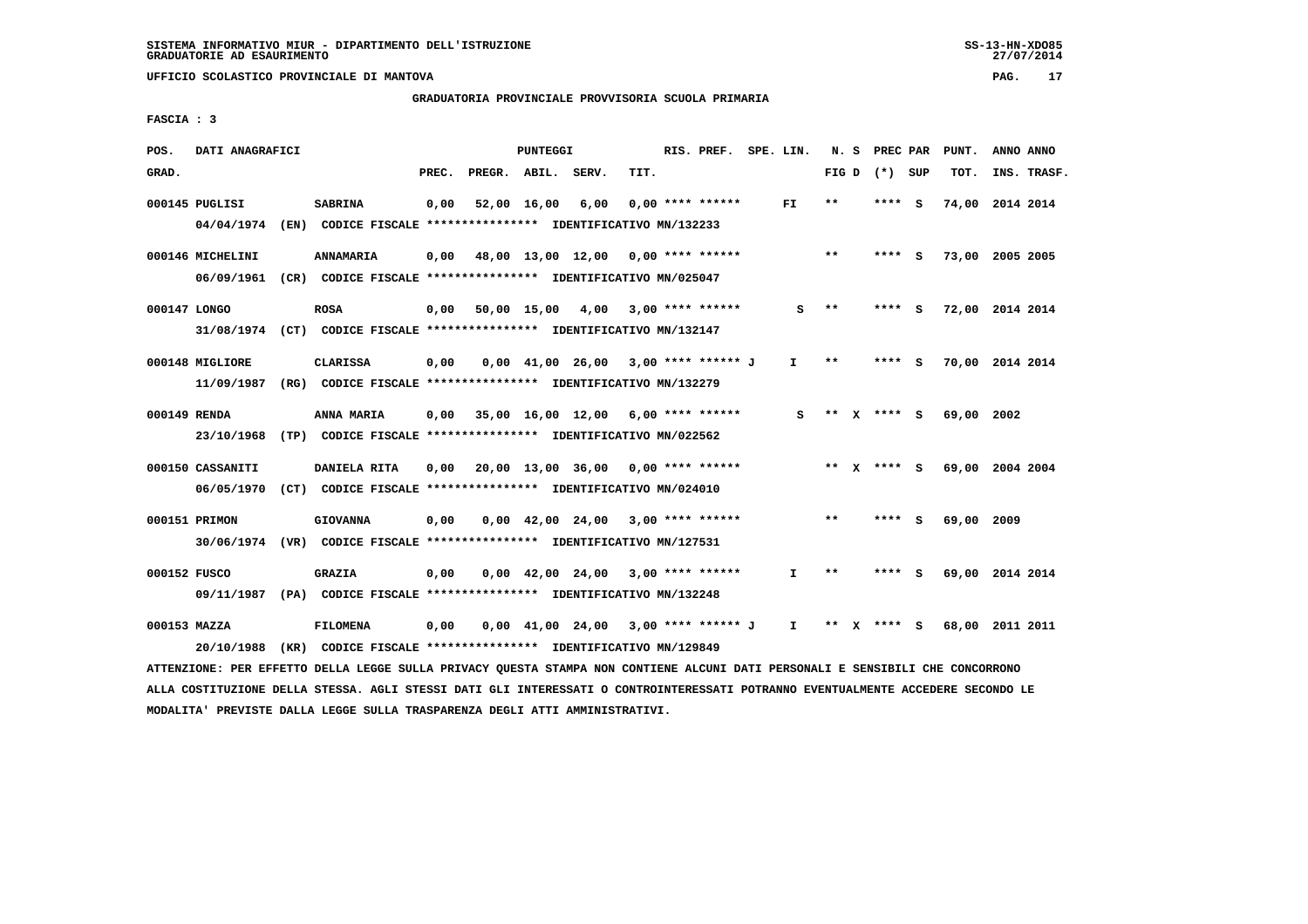# **GRADUATORIA PROVINCIALE PROVVISORIA SCUOLA PRIMARIA**

 **FASCIA : 3**

| POS.  | DATI ANAGRAFICI                                                                                                               |                                                               |       |                    | PUNTEGGI |                                                                     |      | RIS. PREF. SPE. LIN. |                   |              | N. S PREC PAR   | PUNT.      | ANNO ANNO                   |
|-------|-------------------------------------------------------------------------------------------------------------------------------|---------------------------------------------------------------|-------|--------------------|----------|---------------------------------------------------------------------|------|----------------------|-------------------|--------------|-----------------|------------|-----------------------------|
| GRAD. |                                                                                                                               |                                                               | PREC. | PREGR. ABIL. SERV. |          |                                                                     | TIT. |                      |                   |              | FIG D $(*)$ SUP | TOT.       | INS. TRASF.                 |
|       | 000154 CORRADI                                                                                                                | <b>CRISTINA</b>                                               | 0,00  |                    |          | 52,00 14,00 0,00                                                    |      | $0.00$ **** ******   | I.                |              | ** $X$ ****     | 66,00 2000 |                             |
|       | 27/08/1966                                                                                                                    | (MN) CODICE FISCALE *************** IDENTIFICATIVO MN/020356  |       |                    |          |                                                                     |      |                      |                   |              |                 |            |                             |
|       | 000155 PEZZALI                                                                                                                | LISA                                                          | 0,00  |                    |          | $0,00$ 42,00 24,00 0,00 **** ****** J                               |      |                      | $I \quad * \quad$ |              | $***$ S         | 66,00 2009 |                             |
|       | 03/05/1988 (MN) CODICE FISCALE *************** IDENTIFICATIVO MN/127527                                                       |                                                               |       |                    |          |                                                                     |      |                      |                   |              |                 |            |                             |
|       | 000156 CURTOSI                                                                                                                | <b>FRANCESCA</b>                                              | 0,00  |                    |          | $0.00 \quad 41.00 \quad 24.00 \quad 0.00 \quad *** \quad *** \quad$ |      |                      | $\mathbf{I}$      | $* *$        | **** S          | 65,00 2007 |                             |
|       | 04/07/1985 (VV) CODICE FISCALE *************** IDENTIFICATIVO MN/025901                                                       |                                                               |       |                    |          |                                                                     |      |                      |                   |              |                 |            |                             |
|       | 000157 CERIATI                                                                                                                | LISA                                                          | 0,00  |                    |          | $0.00 \quad 41.00 \quad 24.00 \quad 0.00 \quad *** \quad ***$       |      |                      | Ι.                | $* *$        | **** S          | 65,00 2007 |                             |
|       | 28/11/1986 (MN) CODICE FISCALE *************** IDENTIFICATIVO MN/025943                                                       |                                                               |       |                    |          |                                                                     |      |                      |                   |              |                 |            |                             |
|       | 000158 COPPOLA                                                                                                                | NAGAINA CAROL                                                 |       |                    |          | 0,00 $15,00$ $14,00$ $36,00$ $0,00$ $***$ **** *****                |      |                      |                   | $***$        | **** S          |            | 65,00 2011 2011             |
|       | 05/10/1979 (PA) CODICE FISCALE *************** IDENTIFICATIVO MN/129719                                                       |                                                               |       |                    |          |                                                                     |      |                      |                   |              |                 |            |                             |
|       | 000159 FERLISI                                                                                                                | <b>ROSALIA</b>                                                |       |                    |          | $0,00$ 50,00 14,00 0,00 0,00 **** ******                            |      |                      |                   |              |                 |            | ** X **** S 64,00 2011 2011 |
|       | 02/12/1970 (AG) CODICE FISCALE *************** IDENTIFICATIVO MN/129549                                                       |                                                               |       |                    |          |                                                                     |      |                      |                   |              |                 |            |                             |
|       | 000160 VIRZI'                                                                                                                 | ANNA MARIA                                                    | 0,00  |                    |          | $9,00$ 15,00 36,00 3,00 **** ******                                 |      |                      | F                 | $* *$        | **** S          |            | 63,00 2011 2011             |
|       | 26/08/1967 (CT) CODICE FISCALE *************** IDENTIFICATIVO MN/129647                                                       |                                                               |       |                    |          |                                                                     |      |                      |                   |              |                 |            |                             |
|       | 000161 J'IPPOLITO                                                                                                             | <b>ANTONIA</b>                                                |       |                    |          | $0.00$ 24.00 18.00 18.00 3.00 **** ******                           |      |                      | I.                | $***$        | **** S          |            | 63,00 2014 2014             |
|       | 13/01/1975 (TA) CODICE FISCALE **************** IDENTIFICATIVO MN/132230                                                      |                                                               |       |                    |          |                                                                     |      |                      |                   |              |                 |            |                             |
|       | 000162 LANFREDI                                                                                                               | <b>ISABELLA</b>                                               | 0,00  | 50,00              | 6,00     | 0,00 6,00 **** ******                                               |      |                      | I.                | $\star\star$ | **** S          | 62,00 2007 |                             |
| s     | 11/12/1975                                                                                                                    | (MN) CODICE FISCALE **************** IDENTIFICATIVO MN/026194 |       |                    |          |                                                                     |      |                      |                   |              |                 |            |                             |
|       | ATTENZIONE: PER EFFETTO DELLA LEGGE SULLA PRIVACY OUESTA STAMPA NON CONTIENE ALCUNI DATI PERSONALI E SENSIBILI CHE CONCORRONO |                                                               |       |                    |          |                                                                     |      |                      |                   |              |                 |            |                             |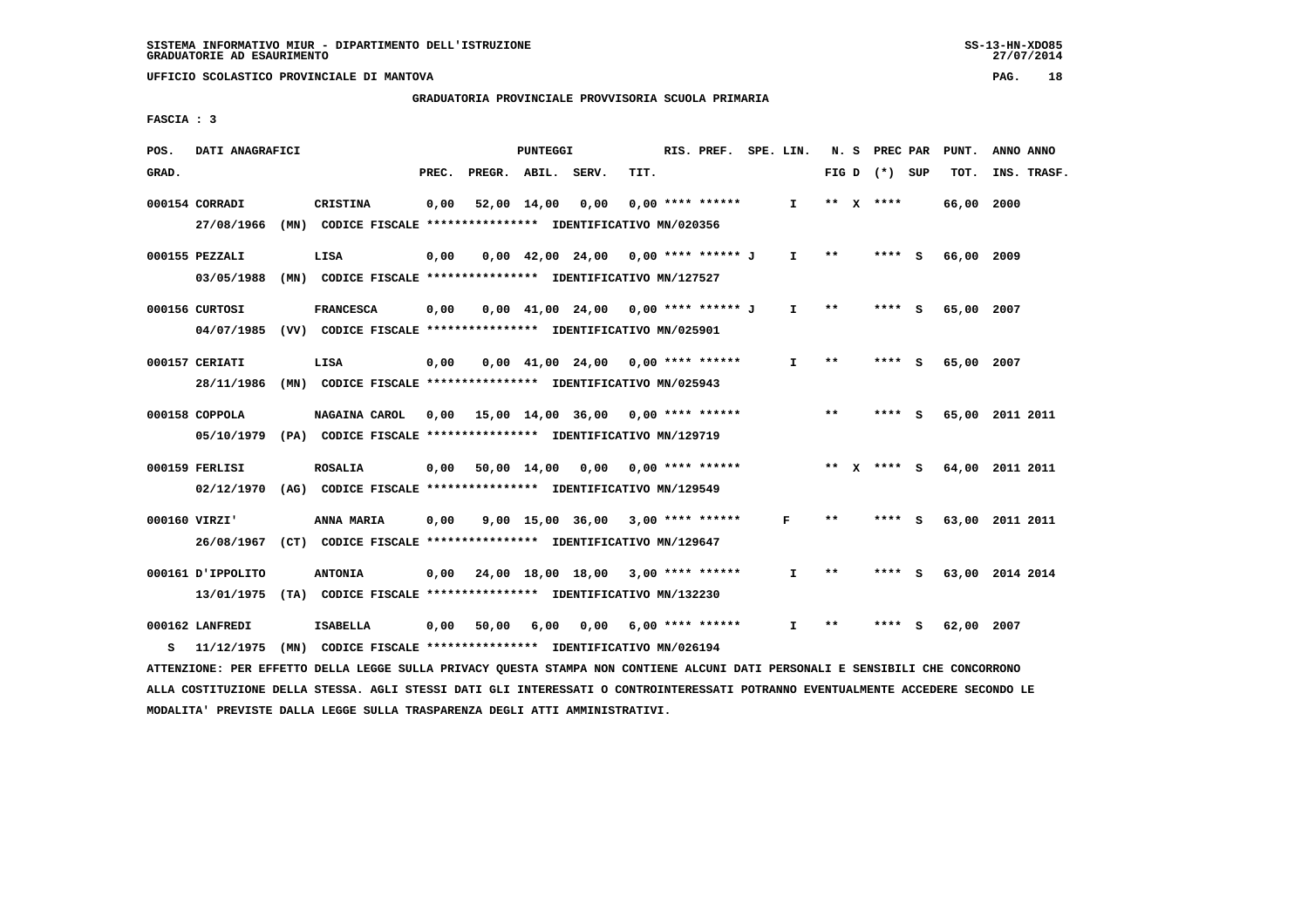#### **GRADUATORIA PROVINCIALE PROVVISORIA SCUOLA PRIMARIA**

 **FASCIA : 3**

| POS.  | DATI ANAGRAFICI                                                                                                               |                                                               |       |                                                        | PUNTEGGI |                                                                     |      | RIS. PREF. SPE. LIN. |              |               | N. S PREC PAR   | PUNT.           | ANNO ANNO |             |
|-------|-------------------------------------------------------------------------------------------------------------------------------|---------------------------------------------------------------|-------|--------------------------------------------------------|----------|---------------------------------------------------------------------|------|----------------------|--------------|---------------|-----------------|-----------------|-----------|-------------|
| GRAD. |                                                                                                                               |                                                               | PREC. | PREGR. ABIL. SERV.                                     |          |                                                                     | TIT. |                      |              |               | FIG D $(*)$ SUP | TOT.            |           | INS. TRASF. |
|       | 000163 CARPINELLI                                                                                                             | <b>ANGELITA</b>                                               | 0,00  |                                                        |          | 40,00 16,00 0,00                                                    |      | $6,00$ **** ******   | $\mathbf{F}$ |               | ** X **** S     | 62,00 2014 2014 |           |             |
|       | 01/10/1969 (RC) CODICE FISCALE *************** IDENTIFICATIVO MN/132100                                                       |                                                               |       |                                                        |          |                                                                     |      |                      |              |               |                 |                 |           |             |
|       | 000164 LO PRESTI COSTAN ROSALINDA                                                                                             |                                                               |       | $0,00$ $36,00$ $17,00$ $2,00$ $6,00$ $***$ **** ****** |          |                                                                     |      |                      | F            | $***$         | **** S          | 61,00 2014 2014 |           |             |
|       | 04/11/1977 (ME) CODICE FISCALE *************** IDENTIFICATIVO MN/132276                                                       |                                                               |       |                                                        |          |                                                                     |      |                      |              |               |                 |                 |           |             |
|       | 000165 FARINA                                                                                                                 | <b>SIMONA</b>                                                 | 0,00  |                                                        |          | $0,00$ 41,00 12,00 6,00 **** ******                                 |      |                      | $\mathbf{I}$ | $***$         | **** S          | 59,00 2007      |           |             |
|       | 14/09/1968 (MN) CODICE FISCALE *************** IDENTIFICATIVO MN/025978                                                       |                                                               |       |                                                        |          |                                                                     |      |                      |              |               |                 |                 |           |             |
|       | 000166 SACCHI                                                                                                                 | <b>SILVIA</b>                                                 |       | $0,00$ 42,00 15,00 2,00 0,00 **** ******               |          |                                                                     |      |                      |              | **            | **** S          | 59,00 2007      |           |             |
|       | 22/11/1963                                                                                                                    | (MN) CODICE FISCALE **************** IDENTIFICATIVO MN/023884 |       |                                                        |          |                                                                     |      |                      |              |               |                 |                 |           |             |
|       | 000167 PROVENZANO                                                                                                             | <b>MARGHERITA MA</b>                                          |       | 0,00 36,00 15,00 2,00 6,00 **** ****** L               |          |                                                                     |      |                      | $\mathbf{I}$ | $\star \star$ | **** S          | 59,00 2014 2014 |           |             |
|       | 24/10/1964 (AG) CODICE FISCALE **************** IDENTIFICATIVO MN/132291                                                      |                                                               |       |                                                        |          |                                                                     |      |                      |              |               |                 |                 |           |             |
|       | 000168 PISERA'                                                                                                                | <b>SUSANNA</b>                                                | 0,00  |                                                        |          | $6,00$ 14,00 36,00 3,00 **** ******                                 |      |                      |              |               | ** x **** s     | 59,00 2014 2014 |           |             |
|       | 03/12/1974 (VV) CODICE FISCALE *************** IDENTIFICATIVO MN/132356                                                       |                                                               |       |                                                        |          |                                                                     |      |                      |              |               |                 |                 |           |             |
|       | 000169 IAMELE                                                                                                                 | <b>SARA</b>                                                   | 0,00  |                                                        |          | $0.00 \quad 41.00 \quad 12.00 \quad 6.00 \quad *** \quad *** \quad$ |      |                      | $\mathbf{I}$ | $***$         | **** S          | 59,00 2014 2014 |           |             |
|       | 01/10/1987 (FG) CODICE FISCALE *************** IDENTIFICATIVO MN/132272                                                       |                                                               |       |                                                        |          |                                                                     |      |                      |              |               |                 |                 |           |             |
|       | 000170 MELLUSO                                                                                                                | <b>TIZIANA</b>                                                |       | $0.00$ 15.00 16.00 24.00 3.00 **** ******              |          |                                                                     |      |                      |              | $* *$         | **** S          | 58,00 2011 2011 |           |             |
|       | 21/09/1962 (RM) CODICE FISCALE **************** IDENTIFICATIVO MN/129850                                                      |                                                               |       |                                                        |          |                                                                     |      |                      |              |               |                 |                 |           |             |
|       | 000171 GUALCO                                                                                                                 | <b>IRENE</b>                                                  | 0,00  |                                                        |          | 0,00 42,00 12,00 3,00 **** ****** J                                 |      |                      |              | $***$         | $***$ S         | 57,00 2007      |           |             |
|       | 07/04/1976                                                                                                                    | (IM) CODICE FISCALE **************** IDENTIFICATIVO MN/025988 |       |                                                        |          |                                                                     |      |                      |              |               |                 |                 |           |             |
|       | ATTENZIONE: PER EFFETTO DELLA LEGGE SULLA PRIVACY QUESTA STAMPA NON CONTIENE ALCUNI DATI PERSONALI E SENSIBILI CHE CONCORRONO |                                                               |       |                                                        |          |                                                                     |      |                      |              |               |                 |                 |           |             |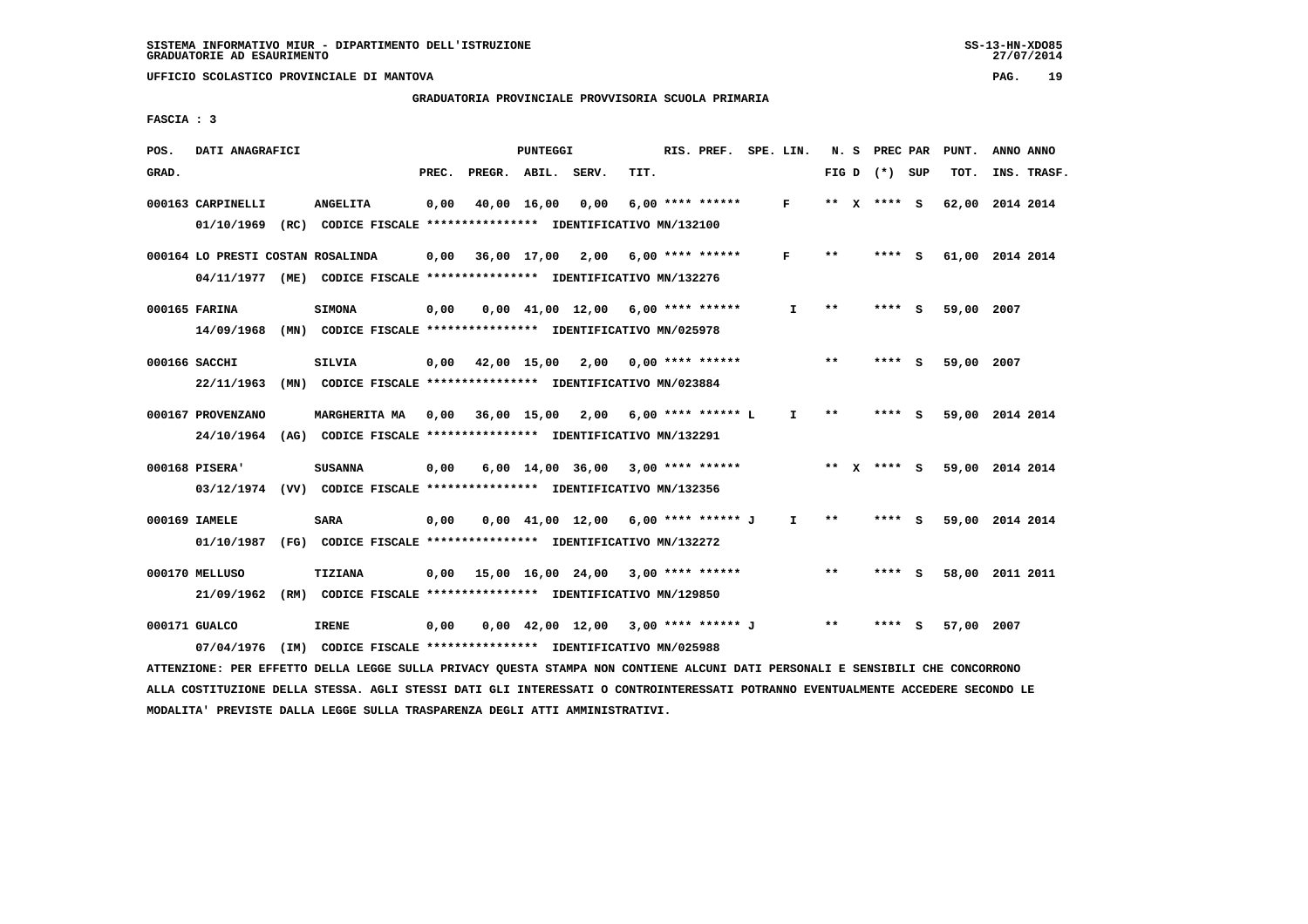$27/07/2014$ 

 **UFFICIO SCOLASTICO PROVINCIALE DI MANTOVA PAG. 20**

# **GRADUATORIA PROVINCIALE PROVVISORIA SCUOLA PRIMARIA**

 **FASCIA : 3**

| POS.         | DATI ANAGRAFICI   |                                                                                                                               |       |                    | PUNTEGGI |                                           |      | RIS. PREF. SPE. LIN.    |              |       | N. S PREC PAR   | PUNT.      | ANNO ANNO       |
|--------------|-------------------|-------------------------------------------------------------------------------------------------------------------------------|-------|--------------------|----------|-------------------------------------------|------|-------------------------|--------------|-------|-----------------|------------|-----------------|
| GRAD.        |                   |                                                                                                                               | PREC. |                    |          | PREGR. ABIL. SERV.                        | TIT. |                         |              |       | FIG D $(*)$ SUP | TOT.       | INS. TRASF.     |
|              | 000172 AGA ROSSI  | MONICA                                                                                                                        | 0,00  | 12,00              |          | $6,00$ 36,00                              |      | $3,00$ **** ******      |              | $* *$ | **** S          | 57,00 2007 |                 |
| s            | 19/04/1964        | (MI) CODICE FISCALE **************** IDENTIFICATIVO MN/025865                                                                 |       |                    |          |                                           |      |                         |              |       |                 |            |                 |
|              | 000173 ZECCHINA   | <b>SILVIA</b>                                                                                                                 | 0,00  |                    |          | $0,00$ 18,00 36,00 0,00 **** ******       |      |                         | $\mathbf{I}$ | $***$ | **** S          | 54,00 2007 |                 |
|              | 09/05/1986        | (MN) CODICE FISCALE **************** IDENTIFICATIVO MN/026049                                                                 |       |                    |          |                                           |      |                         |              |       |                 |            |                 |
|              | 000174 GHIRETTI   | <b>ISABELLA</b>                                                                                                               | 0,00  |                    |          | $0,00$ 42,00 12,00 0,00 **** ****** J     |      |                         | I.           | $* *$ | $***$ S         | 54,00 2009 |                 |
|              |                   | 18/05/1988 (PR) CODICE FISCALE *************** IDENTIFICATIVO MN/127529                                                       |       |                    |          |                                           |      |                         |              |       |                 |            |                 |
|              | 000175 MODICA     | MARIANGELA                                                                                                                    | 0,00  |                    |          | 30,00 15,00 0,00                          |      | $9,00$ **** ******      | I.           | $***$ | **** S          |            | 54,00 2014 2014 |
|              |                   | 17/05/1971 (TP) CODICE FISCALE *************** IDENTIFICATIVO MN/132168                                                       |       |                    |          |                                           |      |                         |              |       |                 |            |                 |
| 000176 GRECO |                   | MARIA                                                                                                                         | 0,00  |                    |          | $5,00$ 12,00 34,00 0,00 **** ******       |      |                         |              | $***$ | **** S          |            | 51,00 2014 2014 |
|              |                   | 14/04/1976 (VV) CODICE FISCALE **************** IDENTIFICATIVO MN/132068                                                      |       |                    |          |                                           |      |                         |              |       |                 |            |                 |
|              | 000177 TUMBARELLO | <b>GIUSEPPA MARI</b>                                                                                                          |       | $0.00$ 33,00 14,00 |          |                                           |      | $0,00$ 3,00 **** ****** |              | $* *$ | **** S          |            | 50,00 2014 2014 |
|              |                   | 04/06/1974 (TP) CODICE FISCALE *************** IDENTIFICATIVO MN/132198                                                       |       |                    |          |                                           |      |                         |              |       |                 |            |                 |
|              | 000178 FORESTIERO | <b>STEFANIA</b>                                                                                                               | 0,00  |                    |          | 3,00 12,00 34,00                          |      | $0.00$ **** ******      |              | $* *$ | **** S          |            | 49,00 2014 2014 |
|              |                   | 03/01/1976 (CS) CODICE FISCALE *************** IDENTIFICATIVO MN/132245                                                       |       |                    |          |                                           |      |                         |              |       |                 |            |                 |
|              | 000179 MERCADANTE | <b>ROSA</b>                                                                                                                   |       |                    |          | $0,00$ 12,00 16,00 18,00 3,00 **** ****** |      |                         | $\mathbf{I}$ |       | ** X ****       |            | 49,00 2014 2014 |
|              | 13/01/1977        | (NA) CODICE FISCALE **************** IDENTIFICATIVO MN/132278                                                                 |       |                    |          |                                           |      |                         |              |       |                 |            |                 |
|              | 000180 PATERNO'   | <b>MARIANNA</b>                                                                                                               | 0,00  |                    |          | 24,00 12,00 12,00 0,00 **** ******        |      |                         |              | $* *$ | **** S          |            | 48,00 2007 2007 |
|              | 07/05/1978        | (CT) CODICE FISCALE **************** IDENTIFICATIVO MN/026201                                                                 |       |                    |          |                                           |      |                         |              |       |                 |            |                 |
|              |                   | ATTENZIONE: PER EFFETTO DELLA LEGGE SULLA PRIVACY QUESTA STAMPA NON CONTIENE ALCUNI DATI PERSONALI E SENSIBILI CHE CONCORRONO |       |                    |          |                                           |      |                         |              |       |                 |            |                 |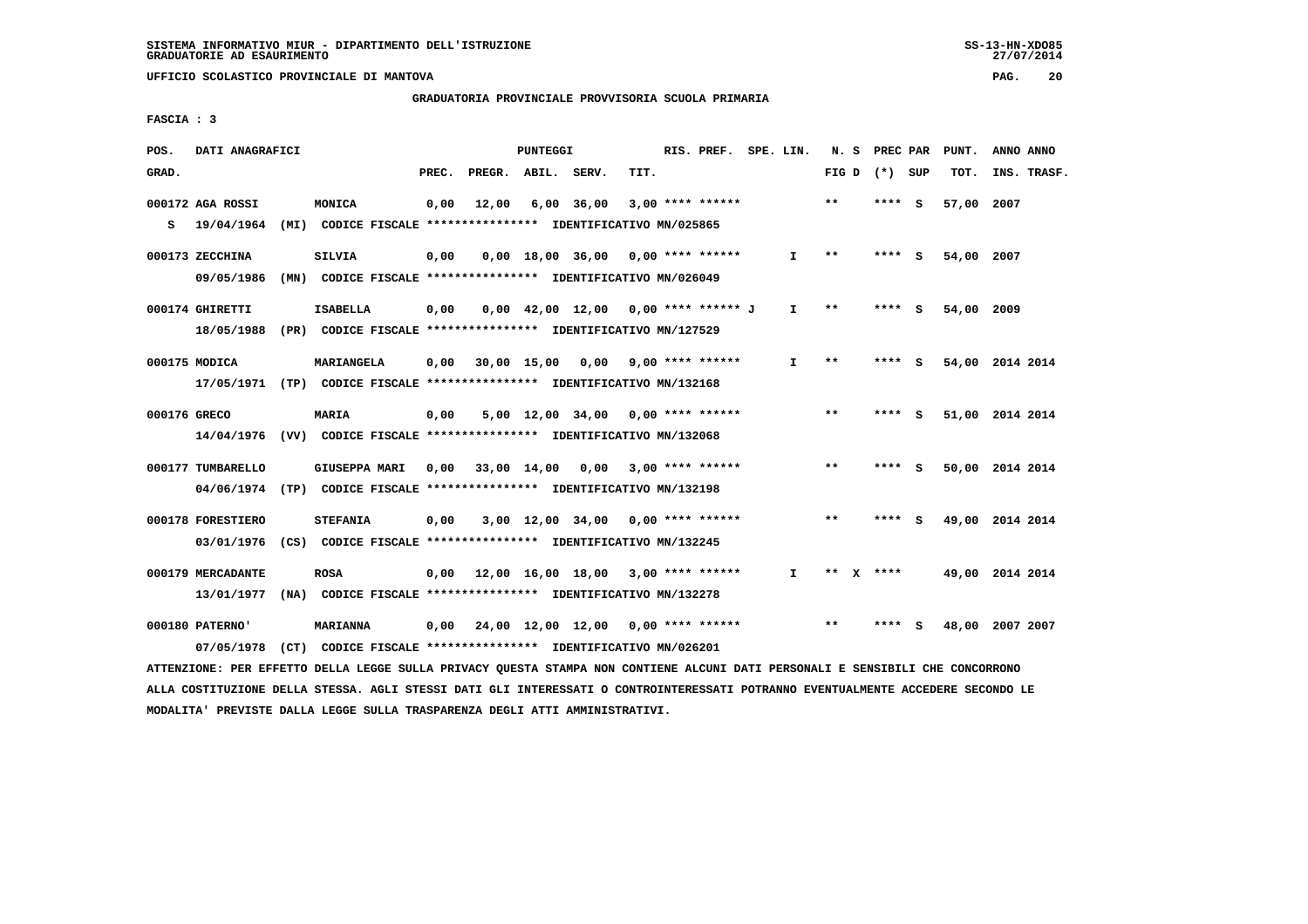# **GRADUATORIA PROVINCIALE PROVVISORIA SCUOLA PRIMARIA**

 **FASCIA : 3**

| POS.         | DATI ANAGRAFICI                                                                                                               |                   |       |                    | PUNTEGGI     |                                                               |      | RIS. PREF. SPE. LIN. |              |                 | N. S PREC PAR |     | PUNT.           | ANNO ANNO |             |
|--------------|-------------------------------------------------------------------------------------------------------------------------------|-------------------|-------|--------------------|--------------|---------------------------------------------------------------|------|----------------------|--------------|-----------------|---------------|-----|-----------------|-----------|-------------|
| GRAD.        |                                                                                                                               |                   | PREC. |                    |              | PREGR. ABIL. SERV.                                            | TIT. |                      |              | FIG D $(*)$ SUP |               |     | TOT.            |           | INS. TRASF. |
| 000181 TURCO |                                                                                                                               | LEONORA DANIE     | 0,00  | 22,00 15,00        |              | 2,00                                                          |      | $9,00$ **** ******   | $\mathbf{I}$ | $* *$           | **** S        |     | 48,00 2014 2014 |           |             |
|              | 19/02/1975                                                                                                                    |                   |       |                    |              | (AG) CODICE FISCALE **************** IDENTIFICATIVO MN/132298 |      |                      |              |                 |               |     |                 |           |             |
|              | 000182 SCHILLACI                                                                                                              | <b>OLGA</b>       | 0.00  | 27,00 16,00        |              | 2,00                                                          |      | $3,00$ **** ******   | $\mathbf{I}$ | $* *$           | **** S        |     | 48,00 2014 2014 |           |             |
|              | 01/08/1974 (CT) CODICE FISCALE *************** IDENTIFICATIVO MN/132346                                                       |                   |       |                    |              |                                                               |      |                      |              |                 |               |     |                 |           |             |
|              | 000183 ALLEGRETTI                                                                                                             | <b>ELISA</b>      | 0,00  | 40,00              | 6,00         | 0.00                                                          |      | $0.00$ **** ******   |              | $**$            | **** S        |     | 46,00 2014 2014 |           |             |
| s            | 10/09/1973                                                                                                                    |                   |       |                    |              | (MO) CODICE FISCALE **************** IDENTIFICATIVO MN/132119 |      |                      |              |                 |               |     |                 |           |             |
| 000184 LAURO |                                                                                                                               | <b>CARLA</b>      |       |                    |              | $0.00$ 12.00 16.00 12.00 0.00 **** ******                     |      |                      | F            | $**$            | **** S        |     | 40,00 2014 2014 |           |             |
|              | 20/12/1975 (NA) CODICE FISCALE *************** IDENTIFICATIVO MN/132145                                                       |                   |       |                    |              |                                                               |      |                      |              |                 |               |     |                 |           |             |
| 000185 ZULLI |                                                                                                                               | <b>SERENA</b>     |       |                    |              | $0,00$ 11,00 6,00 22,00 0,00 **** ******                      |      |                      |              | $***$           | **** S        |     | 39,00 2007      |           |             |
| s            | 26/03/1986                                                                                                                    |                   |       |                    |              | (MN) CODICE FISCALE **************** IDENTIFICATIVO MN/026052 |      |                      |              |                 |               |     |                 |           |             |
|              | 000186 PIGNOTTI                                                                                                               | <b>ALESSANDRA</b> | 0,00  |                    | $0.00$ 39.00 | 0,00                                                          |      | $0.00$ **** ******   | $\mathbf{I}$ | **              | **** S        |     | 39,00 2014 2014 |           |             |
|              | 15/01/1976                                                                                                                    |                   |       |                    |              | (BO) CODICE FISCALE *************** IDENTIFICATIVO MN/132289  |      |                      |              |                 |               |     |                 |           |             |
|              | 000187 CIARFELLA                                                                                                              | <b>GERMANA</b>    |       | $0.00$ 19.00 14.00 |              | 0,00                                                          |      | $3.00*********$      |              | $* *$           | **** S        |     | 36,00           | 2005 2005 |             |
|              | 01/12/1978                                                                                                                    |                   |       |                    |              | (PE) CODICE FISCALE **************** IDENTIFICATIVO MN/025093 |      |                      |              |                 |               |     |                 |           |             |
|              | 000188 ROMANO                                                                                                                 | <b>GIOVANNA</b>   |       | $0,00$ 18,00 17,00 |              |                                                               |      |                      | $\mathbf{I}$ | $**$            | **** S        |     | 35,00 2011 2011 |           |             |
|              | 12/06/1979 (PA) CODICE FISCALE **************** IDENTIFICATIVO MN/129796                                                      |                   |       |                    |              |                                                               |      |                      |              |                 |               |     |                 |           |             |
| 000189 RENDE |                                                                                                                               | PINA              | 0,00  | 10,00 12,00        |              | 6,00                                                          |      | 6,00 **** ******     |              | $***$           | ****          | - S | 34,00 2004 2004 |           |             |
|              | 20/12/1964                                                                                                                    |                   |       |                    |              | (CS) CODICE FISCALE *************** IDENTIFICATIVO MN/024156  |      |                      |              |                 |               |     |                 |           |             |
|              | ATTENZIONE: PER EFFETTO DELLA LEGGE SULLA PRIVACY QUESTA STAMPA NON CONTIENE ALCUNI DATI PERSONALI E SENSIBILI CHE CONCORRONO |                   |       |                    |              |                                                               |      |                      |              |                 |               |     |                 |           |             |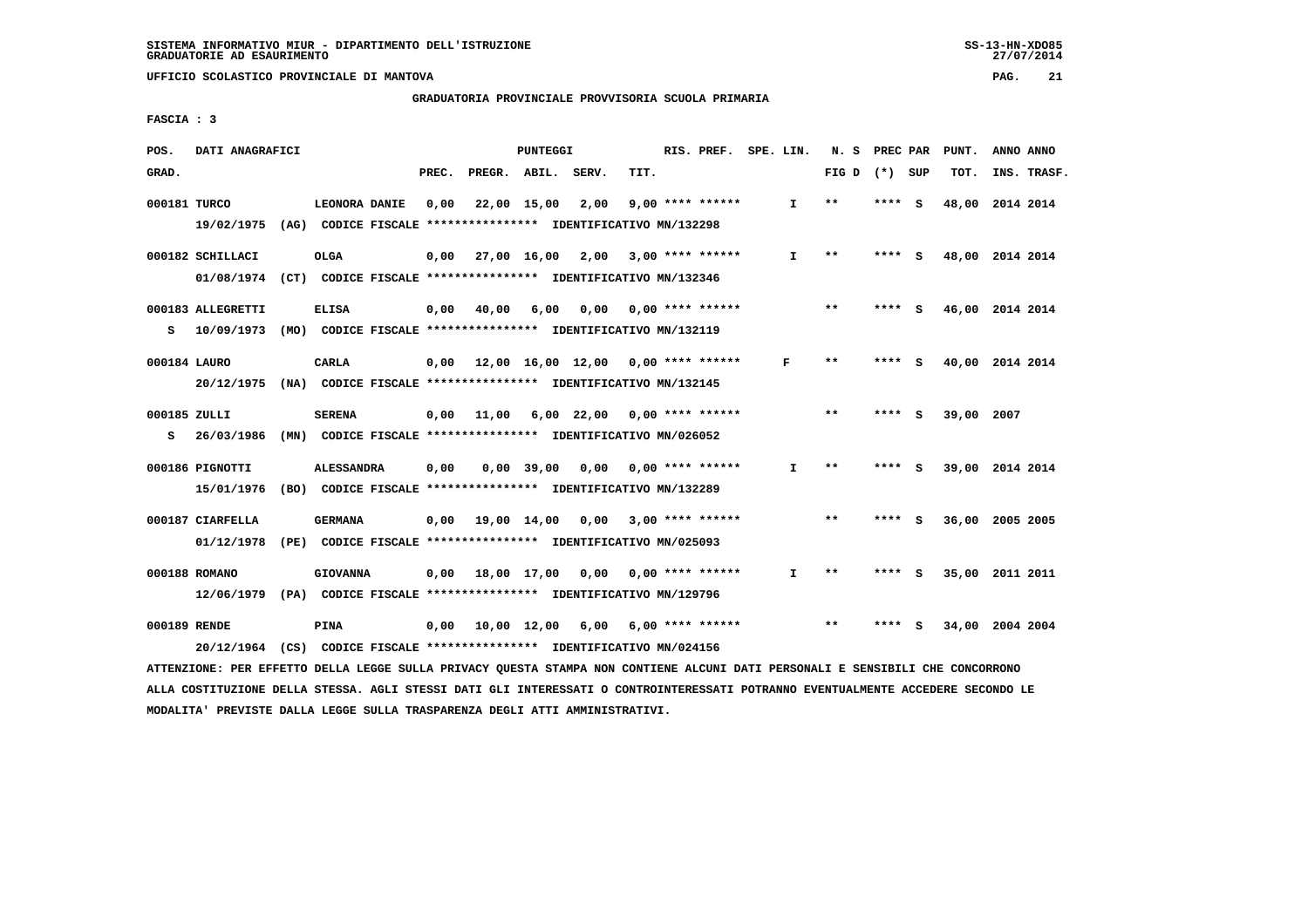**GRADUATORIA PROVINCIALE PROVVISORIA SCUOLA PRIMARIA**

 **FASCIA : 3**

| POS.         | DATI ANAGRAFICI                                                                           |                     |       |                        | PUNTEGGI     |                                                                       |      | RIS. PREF.                | SPE. LIN.    |       | N. S PREC PAR   | PUNT.           | ANNO ANNO |             |
|--------------|-------------------------------------------------------------------------------------------|---------------------|-------|------------------------|--------------|-----------------------------------------------------------------------|------|---------------------------|--------------|-------|-----------------|-----------------|-----------|-------------|
| GRAD.        |                                                                                           |                     | PREC. |                        |              | PREGR. ABIL. SERV.                                                    | TIT. |                           |              |       | FIG D $(*)$ SUP | TOT.            |           | INS. TRASF. |
|              | 000190 CANNATA<br>17/09/1973 (RG) CODICE FISCALE *************** IDENTIFICATIVO MN/132158 | TIZIANA             | 0,00  |                        | $6,00$ 15,00 |                                                                       |      | $0.00$ 13.00 **** ******  | $\mathbf{I}$ | $* *$ | **** S          | 34,00           | 2014 2014 |             |
|              | 000191 AGOSTA<br>31/01/1974 (TP) CODICE FISCALE *************** IDENTIFICATIVO MN/132051  | <b>GIROLAMA</b>     |       |                        |              | $0,00$ 12,00 16,00 0,00 6,00 **** ******                              |      |                           | $\mathbf{I}$ | $* *$ | **** S          | 34,00 2014 2014 |           |             |
|              | 000192 D'AMICO<br>30/12/1975 (CT) CODICE FISCALE *************** IDENTIFICATIVO MN/132192 | <b>GIUSI ELIANA</b> |       | $0,00$ 15,00 16,00     |              |                                                                       |      | $0,00$ $0,00$ **** ****** | $\mathbf{I}$ | $* *$ | **** S          | 31,00 2014 2014 |           |             |
| s            | 000193 BOTTONE<br>25/07/1973                                                              | <b>PAOLO</b>        | 0,00  | 24,00                  | 6,00         | 0,00<br>(NA) CODICE FISCALE *************** IDENTIFICATIVO MN/129725  |      | $0.00$ **** ******        |              | $* *$ | **** S          | 30,00 2011 2011 |           |             |
|              | 000194 BUSCEMI<br>28/09/1978 (AG) CODICE FISCALE *************** IDENTIFICATIVO MN/022620 | SONIA               |       | $0,00$ 15,00 14,00     |              | 0,00                                                                  |      | $0.00$ **** ******        | s            |       | ** $X$ **** S   | 29,00           | 2007      |             |
| 000195 BILLA | 20/03/1971                                                                                | SONIA               | 0,00  |                        | 9,00 16,00   | 0,00<br>(ME) CODICE FISCALE **************** IDENTIFICATIVO MN/132087 |      | $3,00$ **** ******        | $\mathbf{I}$ | $* *$ | **** S          | 28,00 2014 2014 |           |             |
| 000196 IENGO | 01/02/1973                                                                                | <b>MARIO</b>        |       | $0,00$ $10,00$ $14,00$ |              | 0,00<br>(NA) CODICE FISCALE **************** IDENTIFICATIVO MN/026147 |      | $3,00$ **** ******        |              | $***$ | **** S          | 27,00 2007 2007 |           |             |
|              | 000197 CALIENDO<br>02/12/1976                                                             | MARIA ROSA          |       | $0,00$ 13,00 13,00     |              | 0,00<br>(NA) CODICE FISCALE **************** IDENTIFICATIVO MN/129522 |      | $0.00$ **** ******        | I.           | **    | **** S          | 26,00           | 2011 2011 |             |
|              | 000198 SICILIANO<br>09/09/1962                                                            | <b>MARIA PIA</b>    |       | 0,00 10,00 16,00       |              | 0,00<br>(PA) CODICE FISCALE *************** IDENTIFICATIVO MN/132265  |      | $0,00$ **** ******        | $\mathbf{I}$ | $* *$ | **** S          | 26,00 2014 2014 |           |             |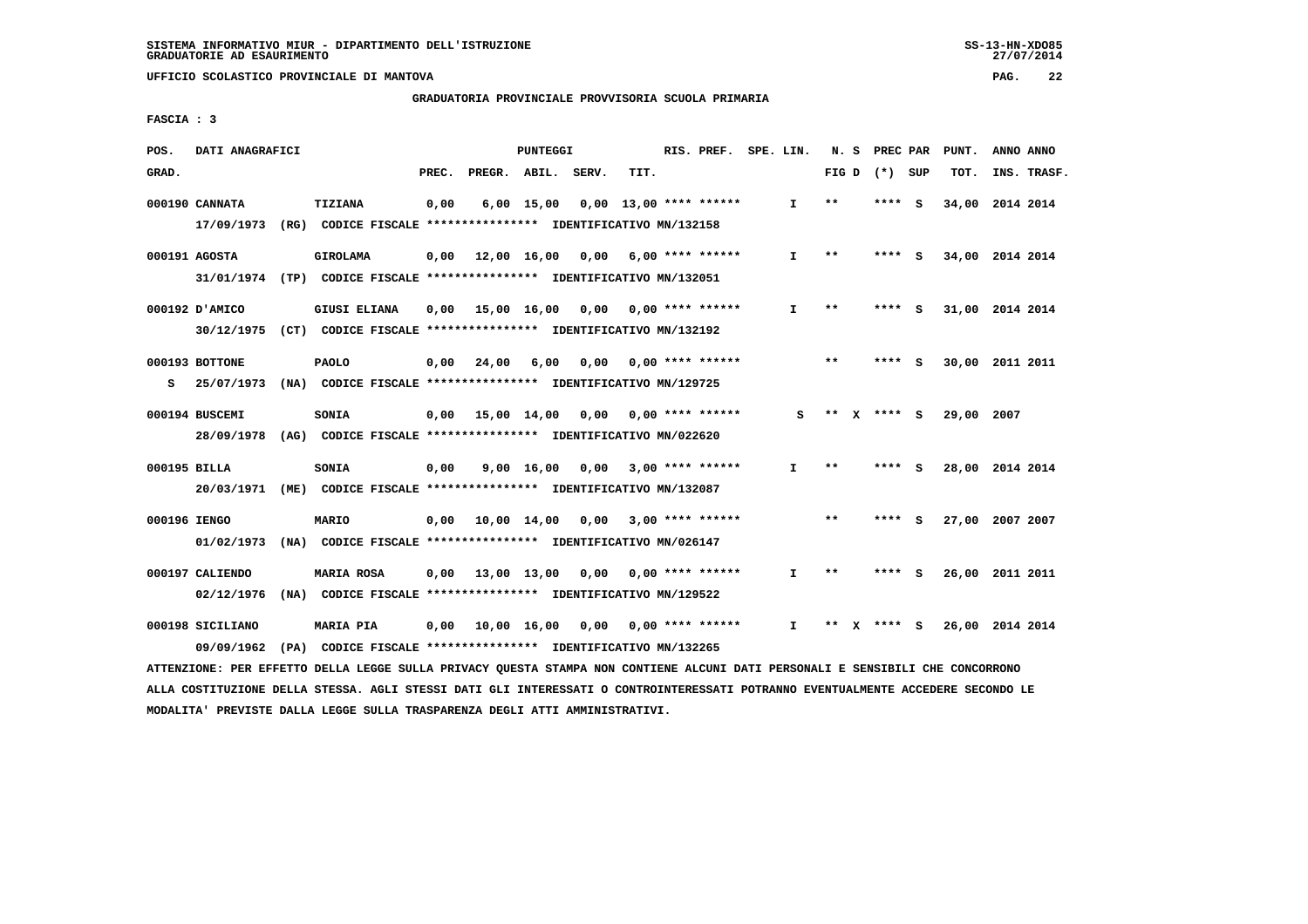**GRADUATORIA PROVINCIALE PROVVISORIA SCUOLA PRIMARIA**

 **FASCIA : 3**

| POS.         | DATI ANAGRAFICI   |                                                                                                                               |       |                    | <b>PUNTEGGI</b>    |                     |      | RIS. PREF.                | SPE. LIN. |              |       | N. S PREC PAR   |     | PUNT.           | ANNO ANNO |             |
|--------------|-------------------|-------------------------------------------------------------------------------------------------------------------------------|-------|--------------------|--------------------|---------------------|------|---------------------------|-----------|--------------|-------|-----------------|-----|-----------------|-----------|-------------|
| GRAD.        |                   |                                                                                                                               | PREC. | PREGR. ABIL. SERV. |                    |                     | TIT. |                           |           |              |       | FIG D $(*)$ SUP |     | TOT.            |           | INS. TRASF. |
|              | 000199 PAPPALARDO | ANNA LUCIA                                                                                                                    | 0,00  |                    | 11,00 14,00        | 0,00                |      | $0.00$ **** ******        |           | I.           | $* *$ | ****            | - S | 25,00 2014 2014 |           |             |
|              | 23/07/1967        | (CT) CODICE FISCALE **************** IDENTIFICATIVO MN/132285                                                                 |       |                    |                    |                     |      |                           |           |              |       |                 |     |                 |           |             |
|              | 000200 BOTTONE    | <b>SANDRO</b>                                                                                                                 | 0,00  | 18,00              | 6,00               | 0,00                |      | $0.00$ **** ******        |           |              | $* *$ | ****            | - S | 24,00           | 2011 2011 |             |
| s            | 25/07/1973        | (NA) CODICE FISCALE **************** IDENTIFICATIVO MN/129726                                                                 |       |                    |                    |                     |      |                           |           |              |       |                 |     |                 |           |             |
|              | 000201 CIANCIMINO | SONIA                                                                                                                         | 0,00  |                    | 8,00 15,00         |                     |      | $0,00$ $0,00$ **** ****** |           |              | **    | **** S          |     | 23,00 2005 2005 |           |             |
|              | 21/11/1975        | (PA) CODICE FISCALE **************** IDENTIFICATIVO MN/025096                                                                 |       |                    |                    |                     |      |                           |           |              |       |                 |     |                 |           |             |
|              |                   |                                                                                                                               |       |                    |                    |                     |      |                           |           |              |       |                 |     |                 |           |             |
|              | 000202 CATALANO   | <b>VINCENZA</b>                                                                                                               | 0,00  |                    |                    | $9,00$ $14,00$ 0,00 |      | $0.00$ **** ******        |           | F            | $* *$ | ****            | - S | 23,00 2011 2011 |           |             |
|              | 02/02/1962        | (AG) CODICE FISCALE **************** IDENTIFICATIVO MN/129714                                                                 |       |                    |                    |                     |      |                           |           |              |       |                 |     |                 |           |             |
|              | 000203 D'ASARO    | <b>MARIA ANTONEL</b>                                                                                                          | 0,00  |                    | 3,00 17,00         |                     |      | $0,00$ 3,00 **** ******   |           | I.           | **    | **** S          |     | 23,00 2011 2011 |           |             |
|              | 11/06/1980        | (PA) CODICE FISCALE **************** IDENTIFICATIVO MN/129529                                                                 |       |                    |                    |                     |      |                           |           |              |       |                 |     |                 |           |             |
|              | 000204 PARRINO    |                                                                                                                               |       |                    |                    |                     |      | $0.00$ $0.00$ **** ****** |           | I.           | $***$ | **** S          |     | 22,00 2014 2014 |           |             |
|              |                   | PATRIZIA                                                                                                                      | 0,00  |                    | $6,00 \quad 16,00$ |                     |      |                           |           |              |       |                 |     |                 |           |             |
|              | 25/06/1968        | (RG) CODICE FISCALE **************** IDENTIFICATIVO MN/132286                                                                 |       |                    |                    |                     |      |                           |           |              |       |                 |     |                 |           |             |
|              | 000205 D'URSO     | <b>ANTONELLA CLE</b>                                                                                                          | 0,00  |                    | 6,00 16,00         | 0,00                |      | $0.00$ **** ******        |           | I.           | $* *$ | ****            |     | 22,00 2014 2014 |           |             |
|              | 12/02/1969        | (CT) CODICE FISCALE **************** IDENTIFICATIVO MN/132231                                                                 |       |                    |                    |                     |      |                           |           |              |       |                 |     |                 |           |             |
|              | 000206 PANASIDI   | <b>GIUSEPPA</b>                                                                                                               | 0,00  |                    | 0.00 16.00         |                     |      | $0.00$ 6.00 **** ******   |           | $\mathbf{I}$ | $* *$ | **** S          |     | 22,00 2014 2014 |           |             |
|              | 21/08/1966        | (ME) CODICE FISCALE **************** IDENTIFICATIVO MN/132283                                                                 |       |                    |                    |                     |      |                           |           |              |       |                 |     |                 |           |             |
|              |                   |                                                                                                                               |       |                    |                    |                     |      |                           |           |              |       |                 |     |                 |           |             |
| 000207 CAPPA |                   | <b>FLORINDA</b>                                                                                                               | 0,00  |                    | $6,00$ 15,00       | 0,00                |      | $0.00$ **** ******        |           |              |       | ** $X$ ****     |     | 21,00 2007 2007 |           |             |
|              | 27/02/1964        | (MN) CODICE FISCALE *************** IDENTIFICATIVO MN/025808                                                                  |       |                    |                    |                     |      |                           |           |              |       |                 |     |                 |           |             |
|              |                   | ATTENZIONE: PER EFFETTO DELLA LEGGE SULLA PRIVACY QUESTA STAMPA NON CONTIENE ALCUNI DATI PERSONALI E SENSIBILI CHE CONCORRONO |       |                    |                    |                     |      |                           |           |              |       |                 |     |                 |           |             |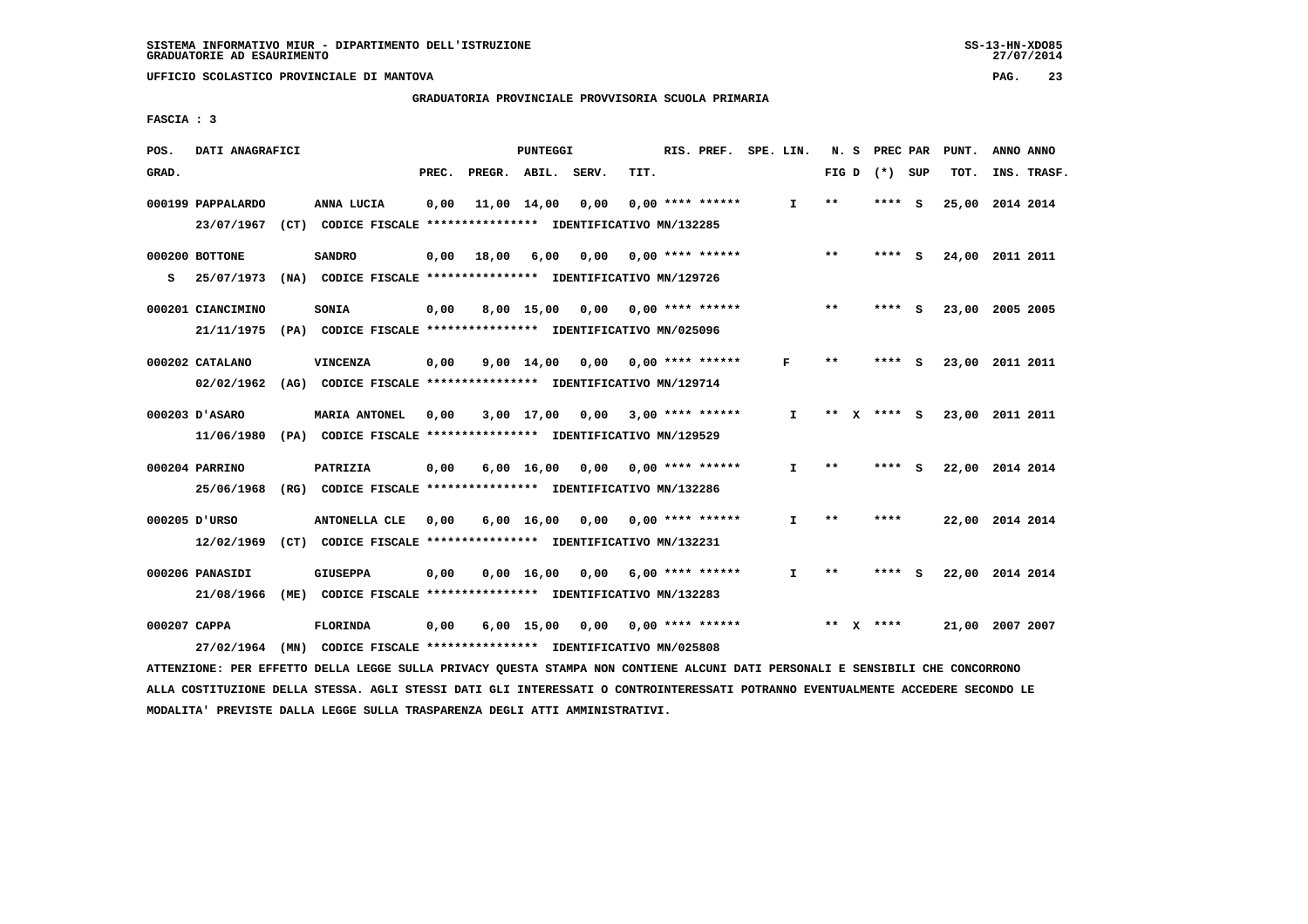# **GRADUATORIA PROVINCIALE PROVVISORIA SCUOLA PRIMARIA**

 **FASCIA : 3**

| POS.        | DATI ANAGRAFICI   |                                                                                                                               |       |                    | PUNTEGGI          |                                    |      | RIS. PREF. SPE. LIN. |              | N. S            | PREC PAR | PUNT.      | ANNO ANNO       |  |
|-------------|-------------------|-------------------------------------------------------------------------------------------------------------------------------|-------|--------------------|-------------------|------------------------------------|------|----------------------|--------------|-----------------|----------|------------|-----------------|--|
| GRAD.       |                   |                                                                                                                               | PREC. | PREGR. ABIL. SERV. |                   |                                    | TIT. |                      |              | FIG D $(*)$ SUP |          | TOT.       | INS. TRASF.     |  |
|             | 000208 MORTELLARO | <b>ANGELA</b>                                                                                                                 | 0,00  |                    | $6,00$ 15,00 0,00 |                                    |      | $0.00$ **** ******   |              | $***$           | $***$ S  |            | 21,00 2011 2011 |  |
|             |                   | 20/03/1976 (PA) CODICE FISCALE *************** IDENTIFICATIVO MN/129852                                                       |       |                    |                   |                                    |      |                      |              |                 |          |            |                 |  |
|             | 000209 D'ANGELO   | <b>PALMA</b>                                                                                                                  | 0,00  |                    |                   | $6,00 \quad 10,00 \quad 2,00$      |      | 3,00 **** ******     |              | **              | **** S   |            | 21,00 2011 2011 |  |
|             |                   | 25/01/1967 (TP) CODICE FISCALE *************** IDENTIFICATIVO MN/129528                                                       |       |                    |                   |                                    |      |                      |              |                 |          |            |                 |  |
| 000210 DURO |                   | PATRIZIA                                                                                                                      | 0,00  |                    |                   | $3,00$ 12,00 0,00 6,00 **** ****** |      |                      |              | $***$           | $***$ S  |            | 21,00 2014 2014 |  |
|             |                   | 07/01/1974 (ME) CODICE FISCALE *************** IDENTIFICATIVO MN/132236                                                       |       |                    |                   |                                    |      |                      |              |                 |          |            |                 |  |
|             | 000211 BUCCOLO    | <b>ROSA</b>                                                                                                                   | 0,00  |                    |                   | $6,00$ 15,00 0,00                  |      | $0.00$ **** ******   | F            | $* *$           | $***$ S  |            | 21,00 2014 2014 |  |
|             |                   | 03/01/1972 (MI) CODICE FISCALE *************** IDENTIFICATIVO MN/132149                                                       |       |                    |                   |                                    |      |                      |              |                 |          |            |                 |  |
|             | 000212 VULTAGGIO  | VINCENZA ANNA                                                                                                                 | 0,00  |                    |                   | $6,00$ 15,00 0,00 0,00 **** ****** |      |                      | $\mathbf{I}$ | ** x **** s     |          |            | 21,00 2014 2014 |  |
|             | 22/03/1968        | (TP) CODICE FISCALE **************** IDENTIFICATIVO MN/132194                                                                 |       |                    |                   |                                    |      |                      |              |                 |          |            |                 |  |
|             | 000213 MARTINEZ   | SALVATORE AGO                                                                                                                 | 0,00  |                    |                   | 3,00 17,00 0,00 0,00 **** ****** K |      |                      | $\mathbf{I}$ | $* *$           | ****     | 20,00 2002 |                 |  |
|             |                   | 29/08/1961 (TP) CODICE FISCALE *************** IDENTIFICATIVO MN/020279                                                       |       |                    |                   |                                    |      |                      |              |                 |          |            |                 |  |
|             | 000214 CALLEA     | <b>ANGELO</b>                                                                                                                 | 0,00  |                    |                   | 4,00 16,00 0,00                    |      | $0.00$ **** ****** L |              | $\star\star$    | $***$ S  |            | 20,00 2005 2005 |  |
|             | 29/05/1963        | (AG) CODICE FISCALE **************** IDENTIFICATIVO MN/025005                                                                 |       |                    |                   |                                    |      |                      |              |                 |          |            |                 |  |
|             | 000215 VASSALLO   | MARIA VALERIA                                                                                                                 | 0,00  |                    |                   | $6,00$ 14,00 0,00 0,00 **** ****** |      |                      |              | $***$           | **** S   |            | 20,00 2014 2014 |  |
|             |                   | 28/04/1976 (PA) CODICE FISCALE *************** IDENTIFICATIVO MN/132197                                                       |       |                    |                   |                                    |      |                      |              |                 |          |            |                 |  |
|             | 000216 CAVALIERI  | <b>ANTONINA</b>                                                                                                               | 0,00  |                    |                   | $0,00$ 14,00 0,00 6,00 **** ****** |      |                      | F            | $* *$           | **** S   |            | 20,00 2014 2014 |  |
|             | 26/04/1972        | (SR) CODICE FISCALE **************** IDENTIFICATIVO MN/132169                                                                 |       |                    |                   |                                    |      |                      |              |                 |          |            |                 |  |
|             |                   | ATTENZIONE: PER EFFETTO DELLA LEGGE SULLA PRIVACY QUESTA STAMPA NON CONTIENE ALCUNI DATI PERSONALI E SENSIBILI CHE CONCORRONO |       |                    |                   |                                    |      |                      |              |                 |          |            |                 |  |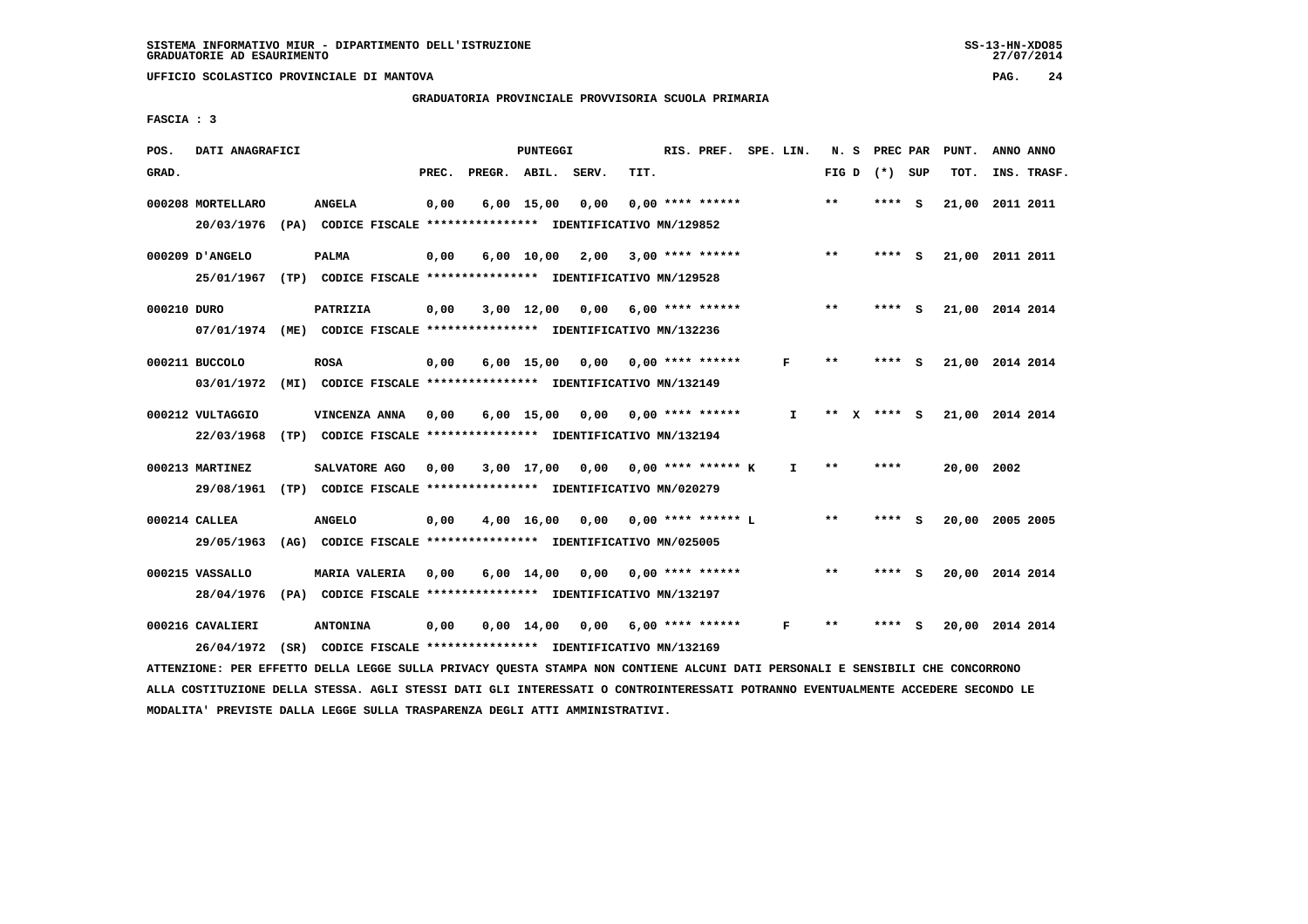# **GRADUATORIA PROVINCIALE PROVVISORIA SCUOLA PRIMARIA**

 **FASCIA : 3**

| POS.         | DATI ANAGRAFICI                                                                             |                 |       |                    | <b>PUNTEGGI</b> |                                                                       |      | RIS. PREF. SPE. LIN. |    |              | N. S PREC PAR   |     | PUNT.           | ANNO ANNO |             |
|--------------|---------------------------------------------------------------------------------------------|-----------------|-------|--------------------|-----------------|-----------------------------------------------------------------------|------|----------------------|----|--------------|-----------------|-----|-----------------|-----------|-------------|
| GRAD.        |                                                                                             |                 | PREC. | PREGR. ABIL. SERV. |                 |                                                                       | TIT. |                      |    |              | FIG D $(*)$ SUP |     | TOT.            |           | INS. TRASF. |
|              | 000217 ARDUINO<br>29/03/1975                                                                | <b>GIUSEPPA</b> | 0,00  |                    | 5,00 14,00      | 0,00<br>(TP) CODICE FISCALE **************** IDENTIFICATIVO MN/023983 |      | $0.00$ **** ******   |    |              | ** $X$ **** S   |     | 19,00           | 2004 2004 |             |
|              | 000218 SCALICI<br>17/04/1974 (PA) CODICE FISCALE *************** IDENTIFICATIVO MN/132294   | MARIA CONCETT   | 0,00  |                    | $5,00$ 13,00    | 0,00                                                                  |      | $1,00$ **** ******   |    |              | ** $X$ **** $S$ |     | 19,00 2014 2014 |           |             |
| 000219 IZZO  | 09/09/1978 (NA) CODICE FISCALE *************** IDENTIFICATIVO MN/132074                     | <b>CELESTE</b>  | 0,00  |                    | $6,00$ 13,00    | 0,00                                                                  |      | $0.00$ **** ******   | I. | $* *$        | ****            | - 5 | 19,00 2014 2014 |           |             |
|              | 000220 PUGLISI<br>15/09/1965                                                                | <b>ANGELA</b>   | 0,00  |                    | $3,00$ 15,00    | 0,00<br>(ME) CODICE FISCALE **************** IDENTIFICATIVO MN/023561 |      | $0.00$ **** ******   |    | $***$        | **** $S$        |     | 18,00 2003 2003 |           |             |
|              | 000221 DEL GIUDICE<br>03/04/1968                                                            | VINCENZA        | 0,00  |                    | 0.00 16.00      | 2,00<br>(NA) CODICE FISCALE *************** IDENTIFICATIVO MN/132232  |      | $0.00$ **** ******   | F  | $* *$        | ****            | - S | 18,00 2014 2014 |           |             |
| 000222 MELIS | 26/11/1968                                                                                  | <b>SANDRA</b>   | 0,00  |                    | 3,00 14,00      | 0,00<br>(CA) CODICE FISCALE *************** IDENTIFICATIVO MN/132340  |      | $0.00$ **** ******   |    | $\star\star$ | **** S          |     | 17,00 2014 2014 |           |             |
|              | 000223 CARBONE<br>24/04/1966                                                                | <b>DANIELA</b>  | 0,00  |                    | $3,00$ 13,00    | 0,00<br>(LE) CODICE FISCALE *************** IDENTIFICATIVO MN/026085  |      | $0.00$ **** ******   |    | ** X         | **** S          |     | 16,00 2007 2007 |           |             |
|              | 000224 SAPIENZA<br>05/03/1973 (CT) CODICE FISCALE **************** IDENTIFICATIVO MN/024167 | <b>CARMELA</b>  | 0,00  |                    | 3,00 12,00      | 0.00                                                                  |      | $0.00$ **** ******   |    | $* *$        | ****            | - S | 15,00 2004 2004 |           |             |
|              | 000225 GULOTTA<br>01/06/1973 (TP) CODICE FISCALE *************** IDENTIFICATIVO MN/025960   | LILLA           | 0,00  |                    | 3,00 12,00      | 0,00                                                                  |      | $0.00$ **** ******   |    | $* *$        |                 | s   | 15,00           | 2007 2007 |             |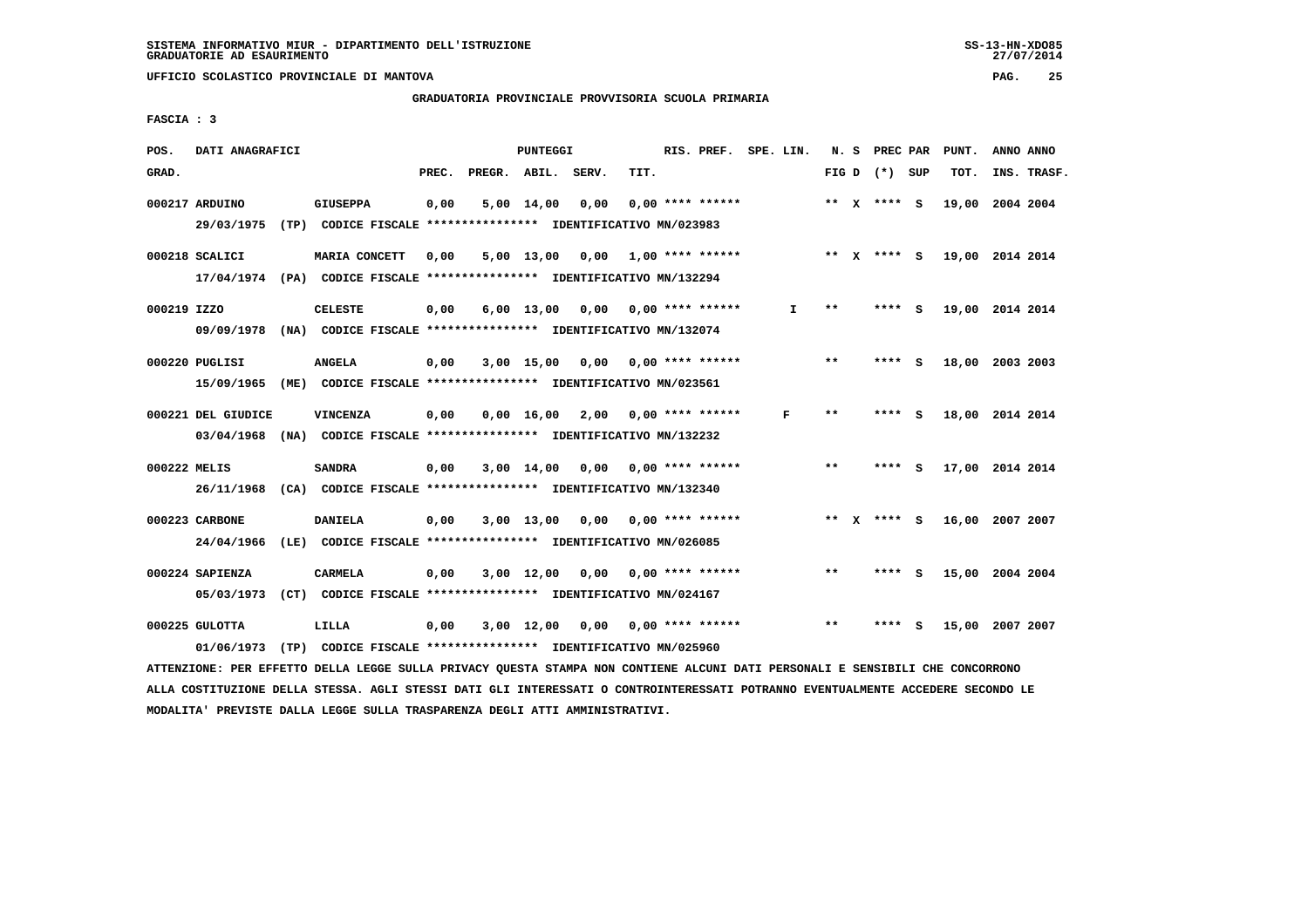**GRADUATORIA PROVINCIALE PROVVISORIA SCUOLA PRIMARIA**

 **FASCIA : 3**

| POS.  | DATI ANAGRAFICI                                                                                                               |                  |       |                    | PUNTEGGI |                                       |      | RIS. PREF. SPE. LIN. |              |       | N. S PREC PAR   | PUNT.           | ANNO ANNO   |
|-------|-------------------------------------------------------------------------------------------------------------------------------|------------------|-------|--------------------|----------|---------------------------------------|------|----------------------|--------------|-------|-----------------|-----------------|-------------|
| GRAD. |                                                                                                                               |                  | PREC. | PREGR. ABIL. SERV. |          |                                       | TIT. |                      |              |       | FIG D $(*)$ SUP | TOT.            | INS. TRASF. |
|       | 000226 RACCUIA                                                                                                                | <b>ANNA</b>      | 0,00  |                    |          | $0,00$ 15,00 0,00                     |      | $0.00$ **** ******   | $\mathbf{I}$ | **    | **** S          | 15,00 2011 2011 |             |
|       | 05/03/1968 (CT) CODICE FISCALE *************** IDENTIFICATIVO MN/129862                                                       |                  |       |                    |          |                                       |      |                      |              |       |                 |                 |             |
|       | 000227 PELLA                                                                                                                  | MARIA ORSOLA     | 0,00  |                    |          | $0,00$ 15,00 0,00 0,00 **** ******    |      |                      | F            | $***$ | **** S          | 15,00 2011 2011 |             |
|       | 16/11/1960 (CE) CODICE FISCALE *************** IDENTIFICATIVO MN/129834                                                       |                  |       |                    |          |                                       |      |                      |              |       |                 |                 |             |
|       | 000228 CARLINI                                                                                                                | <b>RAFFAELLA</b> | 0,00  |                    |          | 3,00 12,00 0,00 0,00 **** ******      |      |                      |              | $* *$ | $***$ $S$       | 15,00 2014 2014 |             |
|       | 30/03/1975 (VR) CODICE FISCALE *************** IDENTIFICATIVO MN/132338                                                       |                  |       |                    |          |                                       |      |                      |              |       |                 |                 |             |
|       | 000229 BERTANI                                                                                                                | <b>ROBERTA</b>   | 0,00  |                    |          | 3,00 12,00 0,00                       |      | $0,00$ **** ******   |              |       | ** x **** S     | 15,00 2014 2014 |             |
|       | 30/07/1977 (RE) CODICE FISCALE *************** IDENTIFICATIVO MN/132139                                                       |                  |       |                    |          |                                       |      |                      |              |       |                 |                 |             |
|       | 000230 PETRONACI                                                                                                              | <b>ANTONIO</b>   | 0,00  |                    |          | $0,00$ 14,00 0,00 0,00 **** ****** KL |      |                      |              | $***$ | **** S          | 14,00 2003      |             |
|       | 21/04/1962 (CT) CODICE FISCALE *************** IDENTIFICATIVO MN/023474                                                       |                  |       |                    |          |                                       |      |                      |              |       |                 |                 |             |
|       | 000231 DE BIASI                                                                                                               | <b>ELENA</b>     | 0,00  | 8,00               |          | 6,00 0,00 0,00 **** ******            |      |                      | $\mathbf{I}$ |       | ** x **** s     | 14,00 2007      |             |
|       | S 29/05/1986 (MN) CODICE FISCALE **************** IDENTIFICATIVO MN/025975                                                    |                  |       |                    |          |                                       |      |                      |              |       |                 |                 |             |
|       | 000232 RASOLO                                                                                                                 | <b>MARIKA</b>    | 0,00  |                    |          | $3,00$ 10,00 0,00 0,00 **** ******    |      |                      |              | $***$ | $***$ S         | 13,00 2014 2014 |             |
|       | 03/04/1975 (PD) CODICE FISCALE *************** IDENTIFICATIVO MN/132237                                                       |                  |       |                    |          |                                       |      |                      |              |       |                 |                 |             |
|       | 000233 COCCINIGLIO                                                                                                            | GIUSI            | 0,00  | 0,00               |          | 6,00 0,00 3,00 **** ******            |      |                      |              |       | ** X **** S     | 9,00 2007       |             |
| s     | 12/10/1977 (AG) CODICE FISCALE **************** IDENTIFICATIVO MN/023394                                                      |                  |       |                    |          |                                       |      |                      |              |       |                 |                 |             |
|       | 000234 DOTTI                                                                                                                  | <b>FRANCESCA</b> | 0,00  | 0,00               |          | $6,00$ $0,00$ $3,00$ **** ******      |      |                      |              | $* *$ | $***$ S         | 9,00 2007       |             |
| s     | 11/07/1975 (VR) CODICE FISCALE *************** IDENTIFICATIVO MN/025890                                                       |                  |       |                    |          |                                       |      |                      |              |       |                 |                 |             |
|       | ATTENZIONE: PER EFFETTO DELLA LEGGE SULLA PRIVACY QUESTA STAMPA NON CONTIENE ALCUNI DATI PERSONALI E SENSIBILI CHE CONCORRONO |                  |       |                    |          |                                       |      |                      |              |       |                 |                 |             |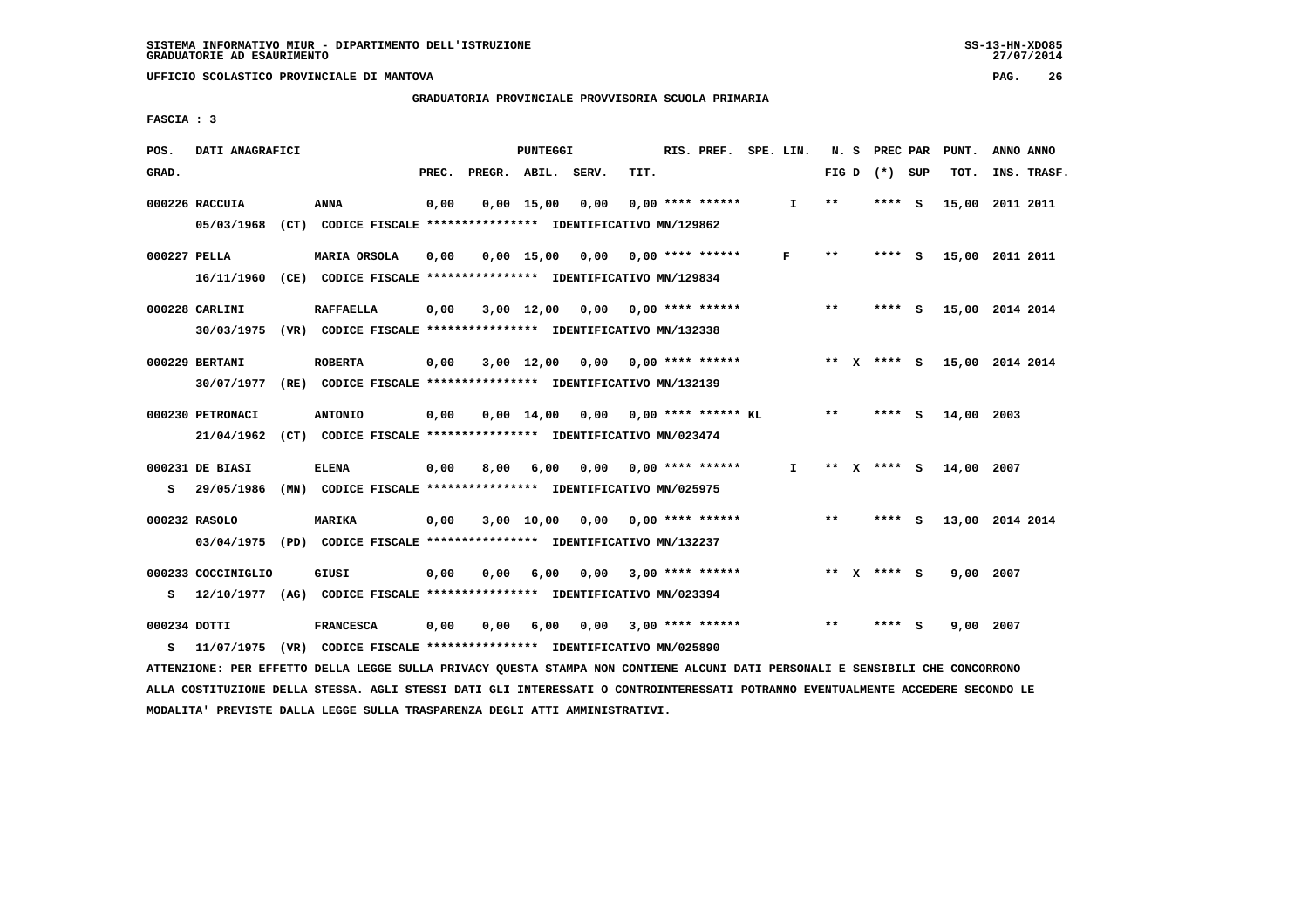$27/07/2014$ 

 **UFFICIO SCOLASTICO PROVINCIALE DI MANTOVA PAG. 27**

 **GRADUATORIA PROVINCIALE PROVVISORIA SCUOLA PRIMARIA**

 **FASCIA : 3**

| POS.  | DATI ANAGRAFICI   |      |                                                          | <b>PUNTEGGI</b> |                  |             |                          |      | RIS. PREF.                | SPE. LIN. |         | N. S         | PREC PAR    |     | PUNT. | ANNO ANNO |             |
|-------|-------------------|------|----------------------------------------------------------|-----------------|------------------|-------------|--------------------------|------|---------------------------|-----------|---------|--------------|-------------|-----|-------|-----------|-------------|
| GRAD. |                   |      |                                                          | PREC.           | PREGR.           | ABIL. SERV. |                          | TIT. |                           |           |         |              | FIG D $(*)$ | SUP | тот.  |           | INS. TRASF. |
|       | 000235 NEGRELLI   |      | <b>FEDERICA</b>                                          | 0,00            | 0,00             | 6,00        | 0,00                     |      | $3,00$ **** ******        |           | $***$ X |              | **** S      |     | 9,00  | 2007      |             |
| s     | 11/04/1979        | (RO) | CODICE FISCALE                                           |                 | **************** |             | IDENTIFICATIVO MN/026008 |      |                           |           |         |              |             |     |       |           |             |
|       | 000236 MAGLIA     |      | <b>GAIA</b>                                              | 0,00            | 0,00             | 6,00        | 0,00                     |      | $3,00$ **** ******        |           | $***$   | $\mathbf{x}$ | **** S      |     | 9,00  | 2007      |             |
| s     | 24/08/1976        | (MN) | CODICE FISCALE **************** IDENTIFICATIVO MN/025992 |                 |                  |             |                          |      |                           |           |         |              |             |     |       |           |             |
|       | 000237 COPPINI    |      | ANNA                                                     | 0,00            | 0,00             | 6,00        |                          |      | $0,00$ $0,00$ **** ****** |           | $**$    |              | $***$ S     |     | 6,00  | 2007      |             |
| s     | 07/07/1987        | (MN) | CODICE FISCALE **************** IDENTIFICATIVO MN/025971 |                 |                  |             |                          |      |                           |           |         |              |             |     |       |           |             |
|       |                   |      |                                                          |                 |                  |             |                          |      |                           |           |         |              |             |     |       |           |             |
|       | 000238 MARGHELLA  |      | <b>ERMINIA</b>                                           | 0,00            | 0,00             | 6,00        |                          |      | $0,00$ $0,00$ **** ****** | I.        | $* *$   |              | **** S      |     | 6,00  | 2007      |             |
| s     | 25/04/1987        | (CS) | CODICE FISCALE **************** IDENTIFICATIVO MN/025940 |                 |                  |             |                          |      |                           |           |         |              |             |     |       |           |             |
|       | 000239 SIMONCELLI |      | <b>SERENA</b>                                            | 0,00            | 0,00             | 6,00        |                          |      | $0,00$ $0,00$ **** ****** |           | $***$   |              | $***$ S     |     | 6,00  | 2009      |             |
| s     | 04/11/1988        | (BS) | CODICE FISCALE **************** IDENTIFICATIVO MN/127534 |                 |                  |             |                          |      |                           |           |         |              |             |     |       |           |             |